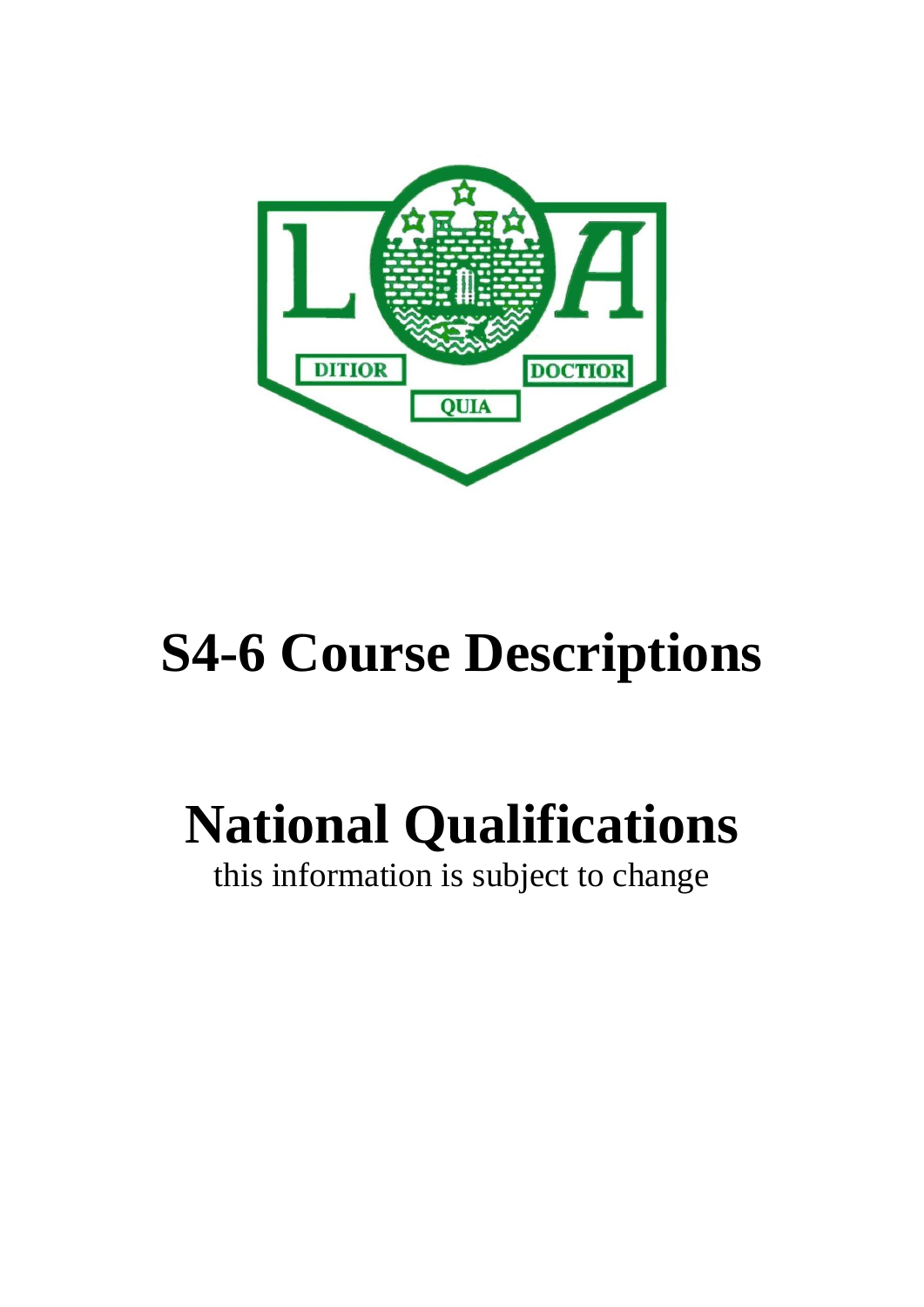# **National Courses**

### **National 3 and National 4 Courses**

Courses at National 3 and National 4 consist of a number of units which are internally graded Pass/Fail.

Each unit consists of a number of learning outcomes. In order to pass the unit, all learning outcomes must be achieved. To achieve an overall course award, a pass must be achieved in all of the unit assessments. Should a pupil fail a unit assessment, there will be one unit reassessment opportunity. Unit assessments are subject to the verification procedures of SQA.

The final course assessment at National 4 is the Added Value Unit. This unit is aimed at assessing pupils across a number of the skills developed throughout the whole course. The Added Value Unit is internally assessed at Pass/Fail. There is no final course assessment at National 3.

## **National 5 and Higher Courses**

National 5 and Higher courses comprise of units of work which pupils will work through in class. As a result of recent changes to National 5 and Higher courses, there is no requirement to sit unit assessments. The course assessment is based on a course assignment and a question paper which is undertaken by pupils as part of the SQA exam diet in April/May.

# **Advanced Higher Courses**

Advanced Higher courses comprise of units of work which pupils will work through in class. As a result of recent changes to Advanced Higher courses, there is no requirement to sit unit assessments. The course assessment is based on a course assignment and a question paper which is undertaken by pupils as part of the SQA exam diet in April/May.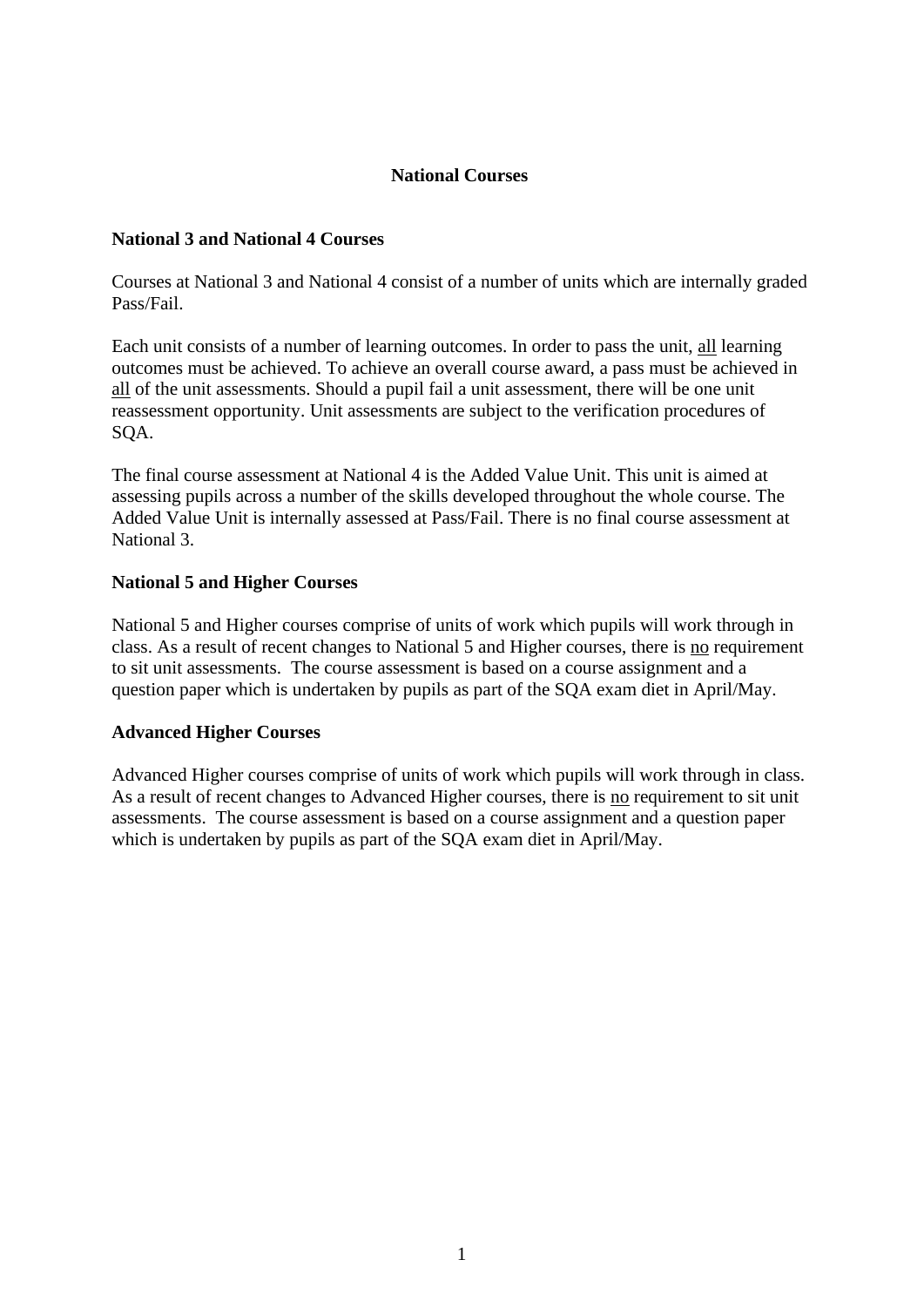# **ACCOUNTING**

# **Higher Accounting**

The Higher Accounting course consists of two areas of study:

**Financial Accounting** - This aims to develop the skills, knowledge and understanding relating to the preparation of both routine and complex financial accounting information. Pupils will develop an understanding of current financial accounting regulations and the ability to apply them in a range of business structures.

**Management Accounting -**This aims to develop the knowledge and understanding of internal accounting information and the ability to prepare such information using a range of both routine and complex accounting techniques. Pupils will carry out learning activities that extend their understanding of the impact that management accounting information has on making decisions about the planning, control and future success of the organisation.

## **Course Assessment**

The final course assessment consists of an Assignment and a Question Paper. The Assignment (worth 33% of the overall grade  $-60$  marks) will provide pupils with an opportunity to use ICT and accounting skills, knowledge and understanding to demonstrate investigative, analytical and decision making ability while undertaking a context-based assignment. The Question Paper (worth 67% of the overall grade – 120 marks) is divided into two sections: Section 1 - worth 80 marks with two 40 mark questions, and Section 2 - worth 40 marks with two 20 mark questions.

# **ADMINISTRATION & IT**

# **National 4/5/Higher Administration & IT**

The National 4/5/Higher Administration and IT courses consist of 3 units:

**Administrative Practices** - This aims to develop an in-depth knowledge and understanding of administration in, and the impact of IT on, the workplace. Pupils will acquire a knowledge and understanding of the factors contributing to the effectiveness of the administrative function, such as effective time and task management, complying with workplace legislation, effective teams and customer care.

**IT Solutions for Administrators** - This aims to develop pupil's skills in IT, some of them advanced, and in organising and managing information in administration-related contexts. Pupils will develop the ability to utilise a range of functions, some of them advanced, of IT applications covering word processing, spreadsheets, databases, or emerging equivalent technologies, and to use them to analyse, process and manage information in order to create and edit relatively complex business documents.

**Communication in Administration** - This aims to develop a range of IT skills, some of them advanced, for research and communicating complex information to others. Pupils will develop an understanding of barriers to communication and ways of overcoming them to ensure communication is understood. The Unit will also develop pupil's knowledge and understanding of how to maintain the security and confidentiality of information. This will enable learners to communicate information, taking account of the needs of the audience.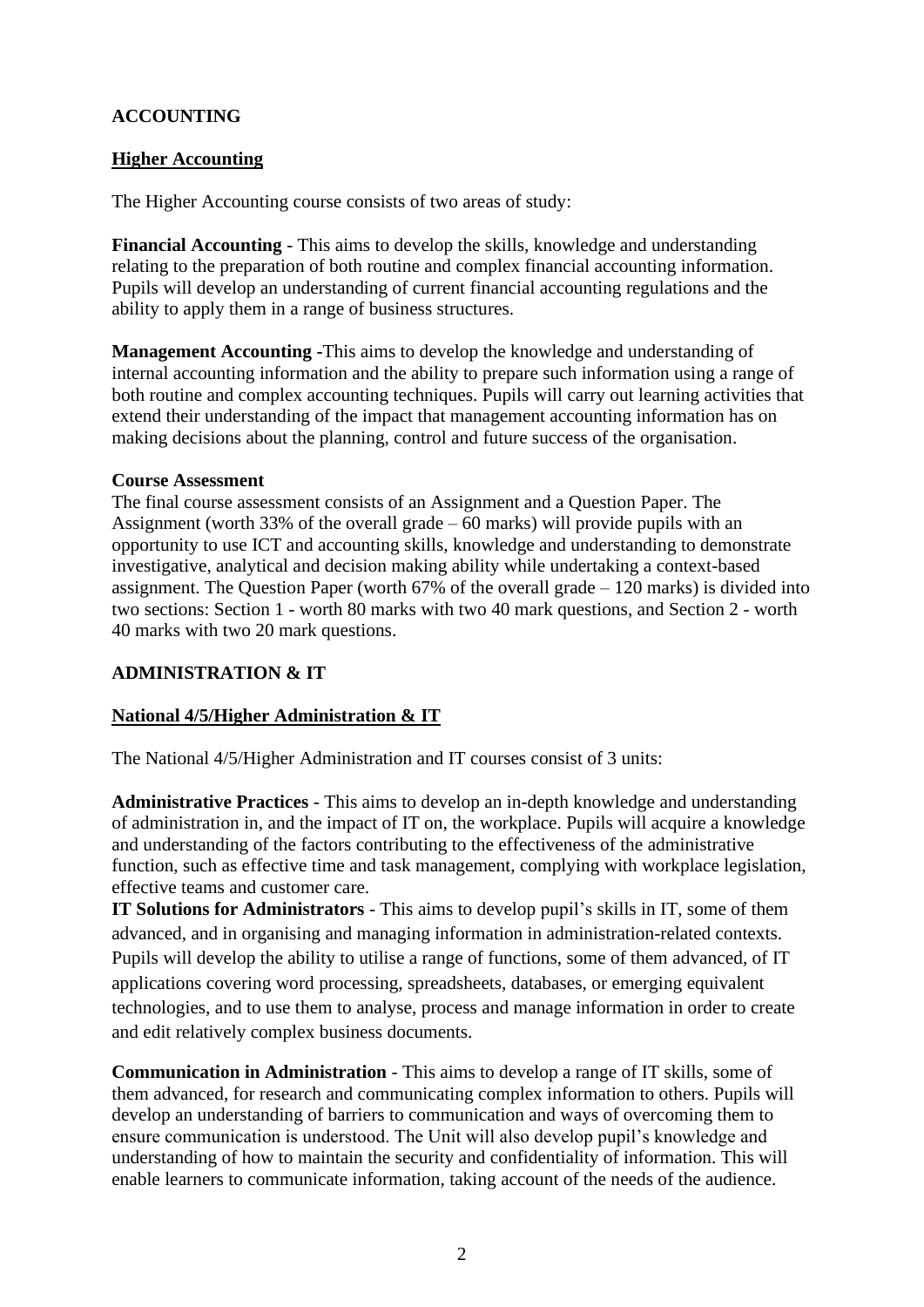## **National 4 Course Assessment**

As well as the unit assessments for each unit above, National 4 has an Added Value Unit involving pupils completing tasks to organise and support a small scale event to a given brief using current technologies including email, internet, electronic diary, spreadsheets, database and word processing software.

### **National 5 Course Assessment**

The course assessment will include an integrated Assignment (worth 58% of the overall grade) that will be completed over 3 hours in class time. This will assess IT elements including word processing, presentations, desk-top publishing and electronic methods of communication. There will be a Question Paper (worth 42% of the overall grade) during the exam diet to assess spreadsheets, databases and the theory element of the course.

## **Higher Course Assessment**

The final course assessment consists of an Assignment and a Question Paper. The Assignment (worth 58% of the overall grade) will provide pupils with an opportunity to apply their problem solving and advanced IT skills in the context of a complex scenario. The Question Paper (worth 42% of the overall grade) is divided into two sections: Section 1 - 10 marks and will consist of a set of mandatory questions based on the stimulus and Section 2 - 40 marks and will consist of mandatory questions.

# **ART & DESIGN**

# **National 4**

The Art and Design course consists of **two Folios**:

# **One Expressive** and one **Design Folio**.

Throughout the course pupils develop skills and experiment with new media, materials and technology; solve problems through design; observe and record through expressive drawing, painting and 3D activities; In addition, they develop knowledge and understanding of artists' and designers' work in the form of a written summary to describe their work and approach.

The National 4 course also consists of an **Added Value Unit**. This is based on the following: **One** final design outcome e.g. a product, a hat, jewellery, light etc. **One** final expressive outcome Unit e.g. painting or pastel study.

# **National 5**

Pupils will complete two folios. Completion shall involve pupils in the following activities:

#### **Design folio** - **Consists of two components – written and practical.**

**Written**: Investigating and describing the work and approach of two designers. **Practical:** Creating and answering of a brief. Following a design problem solving process to develop ideas into a three dimensional prototype for product, fashion, textiles or jewellery. The brief, working process and outcome are evaluated and presented as a folio.

# **Expressive folios** - Consists **of two components – written and practical.**

**Written**: Investigating and describing the work and approach of two artists. **Practical:** Identifying a theme and genre. Investigating, developing and observing chosen subject matter in colour and monochrome media. Either portraiture or still life can be explored in producing a final piece of work in paint, chalk or pastel.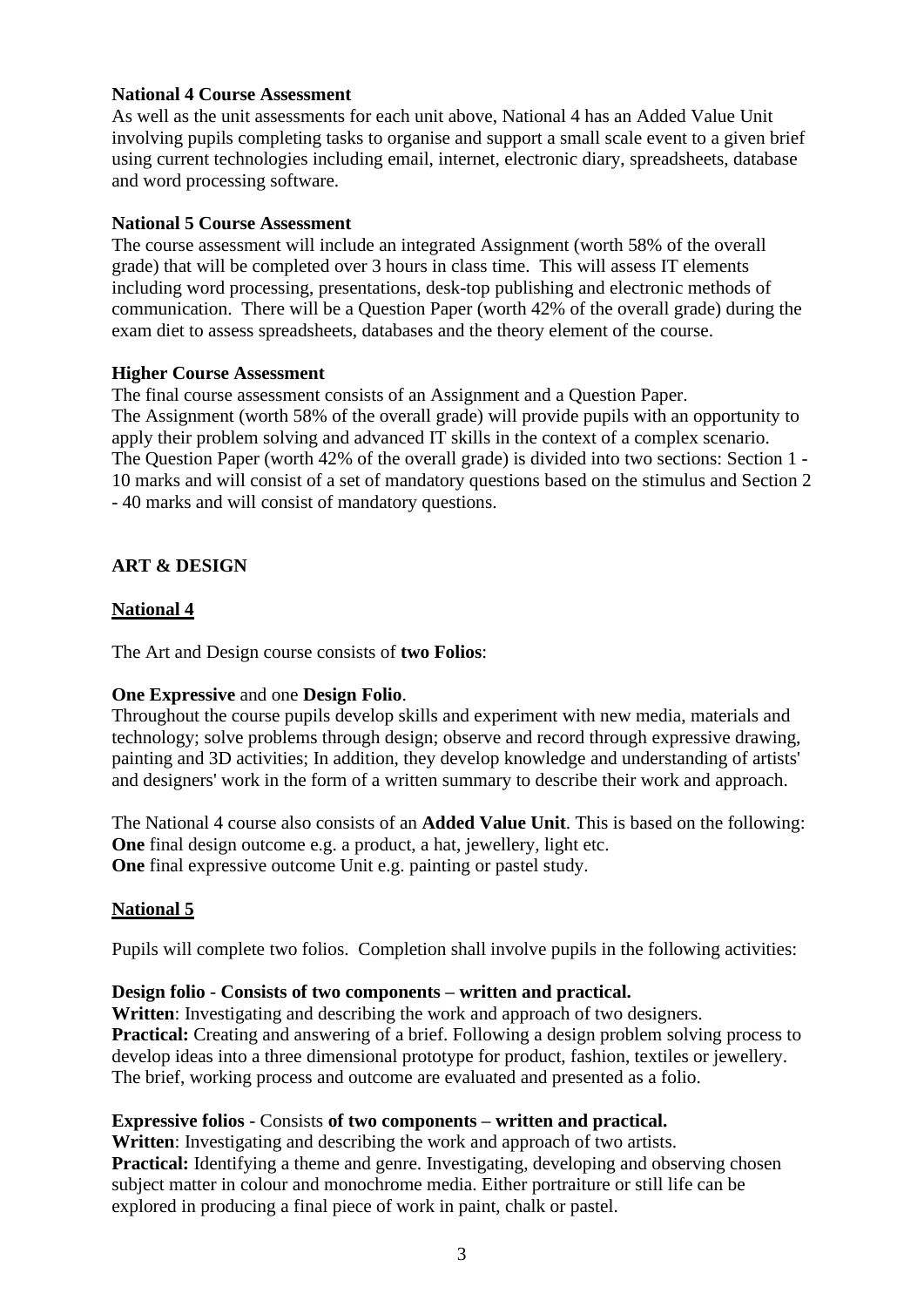**Course Assessment**  Component 1 Design Portfolio 100 marks (40%) Component 2 Expressive Portfolio 100 marks (40%) Component 3 Question Paper 50 marks (20%)

## **All components are externally assessed**.

# **Higher**

The course consists of two units and the completion of two folios.

- 1. Art and Design : Expressive
- 2. Art and Design : Design

**Expressive folio** - Activities help learners develop personal thoughts and opinions in visual form. Learners develop critical understanding and knowledge of artists working practices and the social and cultural influences impacting their work. From select stimuli they will produce visual studies and develop using a range of materials and techniques in 2D and/or 3D.

**Design folio** - Activities allow learners to develop planning, research and creative skills in response to a brief. Creative problem solving and creative thinking skills are developed to resolve design issues and constraints. Learners develop a critical understanding and knowledge of designers' working practices plus, social and cultural influences impacting their work. They will refine ideas using various materials and techniques in 2D and 3D.

#### **Course Assessment**

| Component 1: | 2 x portfolios | 200 marks |
|--------------|----------------|-----------|
| Component 2: | question paper | 60 marks  |

**Total marks**: 260 marks.

**All components are externally assessed.**

# **Advanced Higher**

There are two options for this course.

**Option 1 - Art and Design** - Design Enquiry with Design Studies **Option 2 - Art and Design** - Expressive Enquiry with Art Studies

Within both of these options there are 2 Units.

# **Options 1 & 2**

Unit 1: Expressive/Design Enquiry - Learners use their knowledge of expressive design practice to inspire and influence their own art or design approach and choices. Following a creative process, they will work imaginatively to resolve art or design issues in 2D and/or 3D formats using a variety of materials and techniques.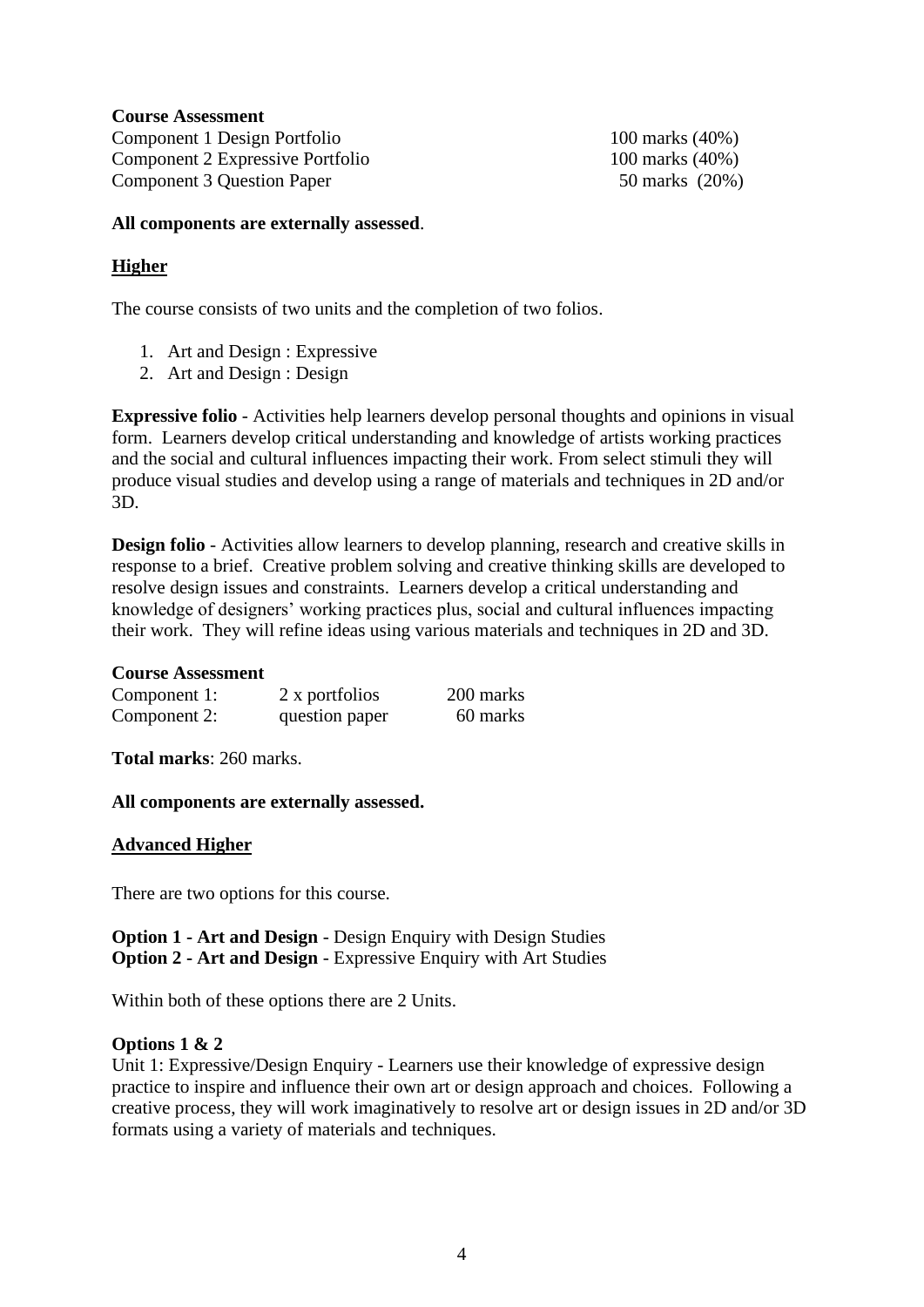Unit 2: Expressive/Design Studies - Learners investigate the working practices and approaches of others. They will critically analyse the work and practice of artists or designers whilst evaluating the impact of external factors on their own considerations. They will communicate opinions and make judgements on the work of designers or artists.

### **Course Assessment**

Component 1: A portfolio – 100 marks

This portfolio consists of:

16 x A4 sheets maximum for either the expressive or design practical work – 64 marks

Art or Design analysis (Studies) (2,000 max) - 30 marks

Evaluation & Template (400 words max) - 10 marks

# **The portfolio and Art or Design analysis is externally assessed.**

# **BAKERY**

# **National progression Award in Bakery SCQF Level 4**

The course is designed to give candidates the skills to be successful and to progress into future employment in the bakery industry or to progress to further study in this area. The National Progression Award (NPA) in Bakery at SCQF level 4 develops practical bakery skills in craft baking, bread making, cake decoration and pastry making. This award is aimed at candidates who are interested in pursuing a career in the bakery or catering industries, but do not necessarily have any prior experience.

The National Progression Award in Bakery consists of four mandatory Units; three of the Units are at SCQF level 4 and one at SCQF level 5.

Craft Baking: An Introduction, Bread Making: An Introduction, Cake Decorating: An Introduction and Pastry.

These courses are internally assessed, and there is no final exam.

The craft bakery industry currently has a skills shortage, the public are requesting better quality and varieties of breads and flour confectionery made by traditional methods, and there is now a rise in the artisan baker and flour confectioner. Large supermarket chains have either their own in-house bakery training programme or they no longer scratch bake. It is therefore vitally important to improve sales and productivity by boosting the skills of this sector's workforce. Increasingly, to meet the growing demand of a more discerning clientele, hotels and restaurants are reverting to traditional methods of craft baking to produce their own inhouse speciality breads and pastries. The National Progression Award in Bakery at SCQF level 4 consists of four mandatory 40 hour Units. The NPA has been developed by SQA with the purpose of introducing a range of bakery skills. To complete the course pupils must pass all 4 units.

Employment opportunities The NPA in Bakery could lead to employment within the bakery industry. It will provide invaluable practical experience and knowledge to candidates who aspire to the more technical professions which exist in bakery.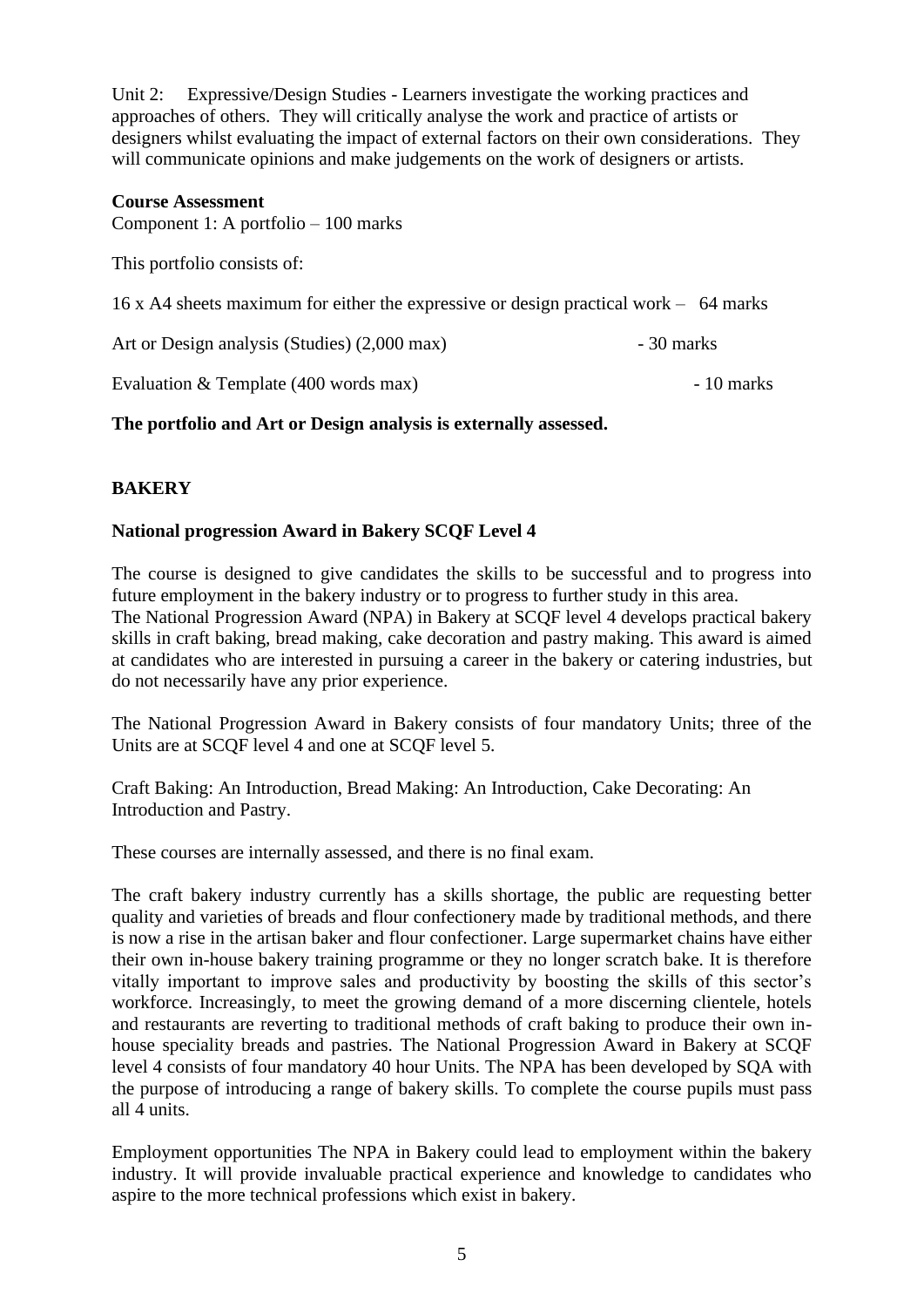# **BIOLOGY, HUMAN BIOLOGY & HEALTH SECTOR**

# **National 4**

The course consists of three units: Cell Biology, Multicellular Biology and Life on Earth.

Each unit is assessed internally. Pupils must also complete an assessment of their practical skills. At National 4 an Added Value Unit is also completed. This Added Value Unit consists of research on an area of Biology with an impact on society or the environment, and a written report based on this research.

These courses are internally assessed, and there is no final exam.

# **National 5**

The course consists of three units: Cell Biology, Multicellular Biology and Life on Earth.

# **Course Assessment**

The final course assessment consists of an exam paper, worth 80% of the total mark, including both knowledge and problem solving type questions.

An assignment must also be completed which makes up the remaining 20% of the mark. This involves research on an application of Biology with an impact on society or the environment, a practical experiment and a written report based on this research. Both the exam paper and assignment are marked by the SQA.

# **Higher**

The course consists of three units. These include:

**DNA and the Genome:** this Unit explores the molecular basis of evolution and biodiversity through an understanding of genetics;

**Metabolism and Survival**: this Unit covers the key areas of metabolic pathways and their control;

**Sustainability and Interdependence**: The Unit covers the key areas of food supply, plant growth and productivity; plant and animal breeding; crop protection; animal welfare; symbiosis; social behaviour; mass extinction and biodiversity.

# **Course Assessment**

The final course assessment is an exam paper consisting of multiple choice questions, short answer questions and an extended response question. The exam paper is split into two: a 40 minute multiple choice paper worth 25 marks and a 2 hour 20-minutes question paper worth 95 marks, which includes both knowledge and problem solving type questions. These total 80% of the overall grade. An assignment must also be completed which makes up the remaining 20% of the total mark. This involves research on an application of Biology with an impact on society or the environment, a practical experiment and a written report based on this research. Both the exam paper and assignment are marked by the SQA.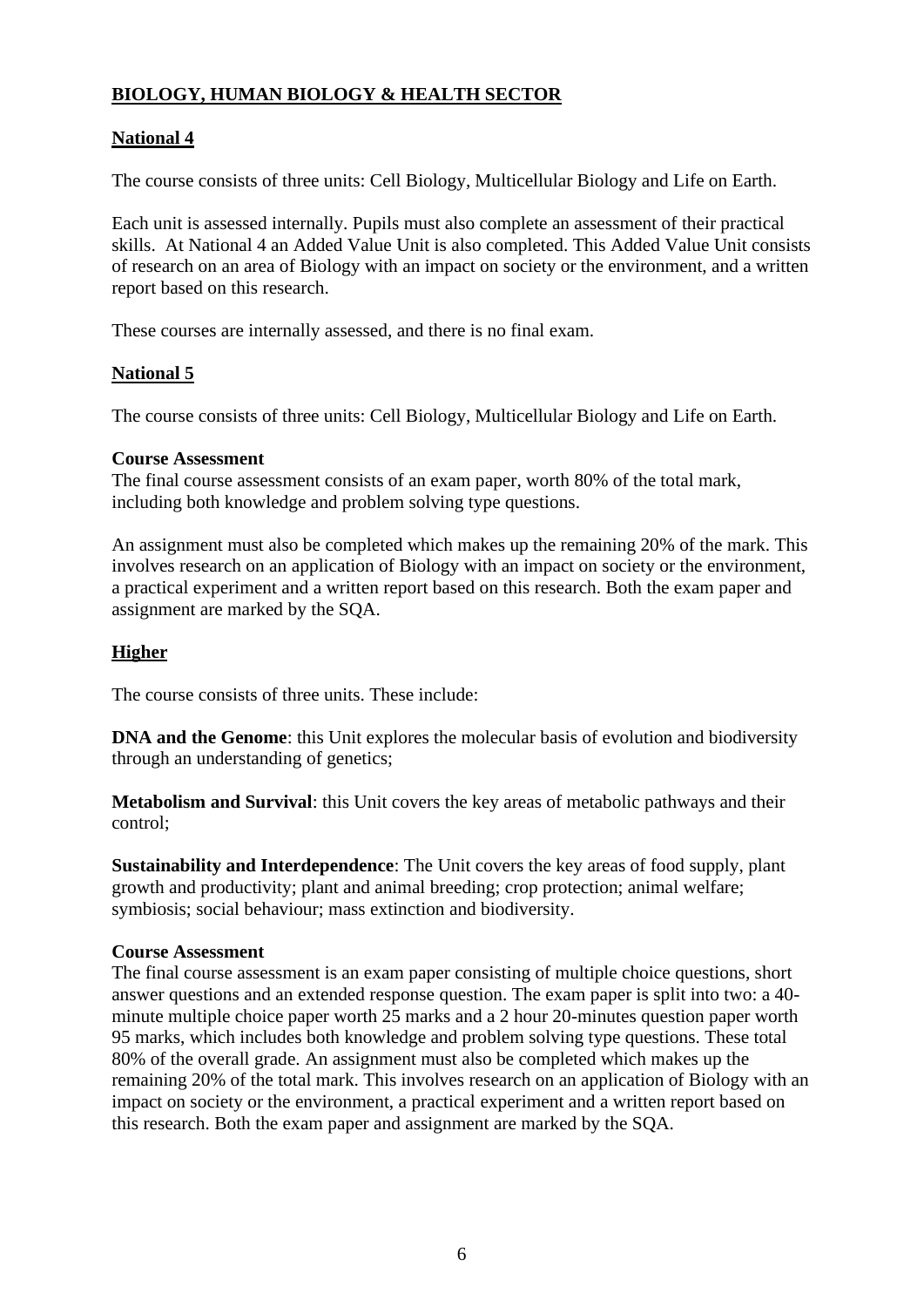# **Advanced Higher**

The course consists of three units. These include:

**Cells and Proteins**: This Unit builds on understanding of the genome from Higher Biology and Higher Human Biology;

**Organisms and Evolution** This Unit builds on understanding of selection in the context of evolution and immune response from Higher Biology and Higher Human Biology;

**Investigative Biology:** This unit will develop knowledge and understanding of the principles and practice of investigative biology and its communication.

Each unit has an assessment which pupils must pass. In addition, an independent research project must be undertaken.

#### **Course Assessment**

The final course assessment is an exam paper consisting of multiple choice questions, short answer questions and an extended response question. The exam paper, worth 100 marks (75% of the course assessment), includes both knowledge and problem solving type questions. The written report of the independent research project makes up the remaining 25% of the total mark. Both the exam paper and project are marked by the SQA.

## **Higher Human Biology**

The course consists of three units. These include:

**Human Cells** : The Unit covers the key areas of division and differentiation in human cells; structure and replication of DNA; gene expression; genes and proteins in health and disease; human genomics; metabolic pathways; cellular respiration; energy systems in muscle cells. **Physiology and Health**: the Unit covers reproductive biology, the cardiovascular system and healthy lifestyle choices.

**Neurobiology and Immunology**: The unit covers structure of the nervous system, communication, memory and social behaviours, the immune system, disease and immunisation.

#### **Course Assessment**

The final course assessment is an exam paper consisting of multiple choice questions, short answer questions and an extended response question. The exam paper is split into two: a 40 minute multiple choice paper worth 25 marks and a 2 hour 20-minutes question paper worth 95 marks, which includes both knowledge and problem solving type questions. These total 80% of the overall grade. An assignment must also be completed which makes up the remaining 20% of the total mark. This involves research on an application of Biology with an impact on society or the environment, a practical experiment and a written report based on this research. Both the exam paper and assignment are marked by the SQA.

# **Health Sector**

# **National 4 / 5 Skills for Work: Health Sector**

This course is aimed at pupils who have successfully completed National 4 Biology or above and are interested in a career in the Health Sector. It provides an alternative progression to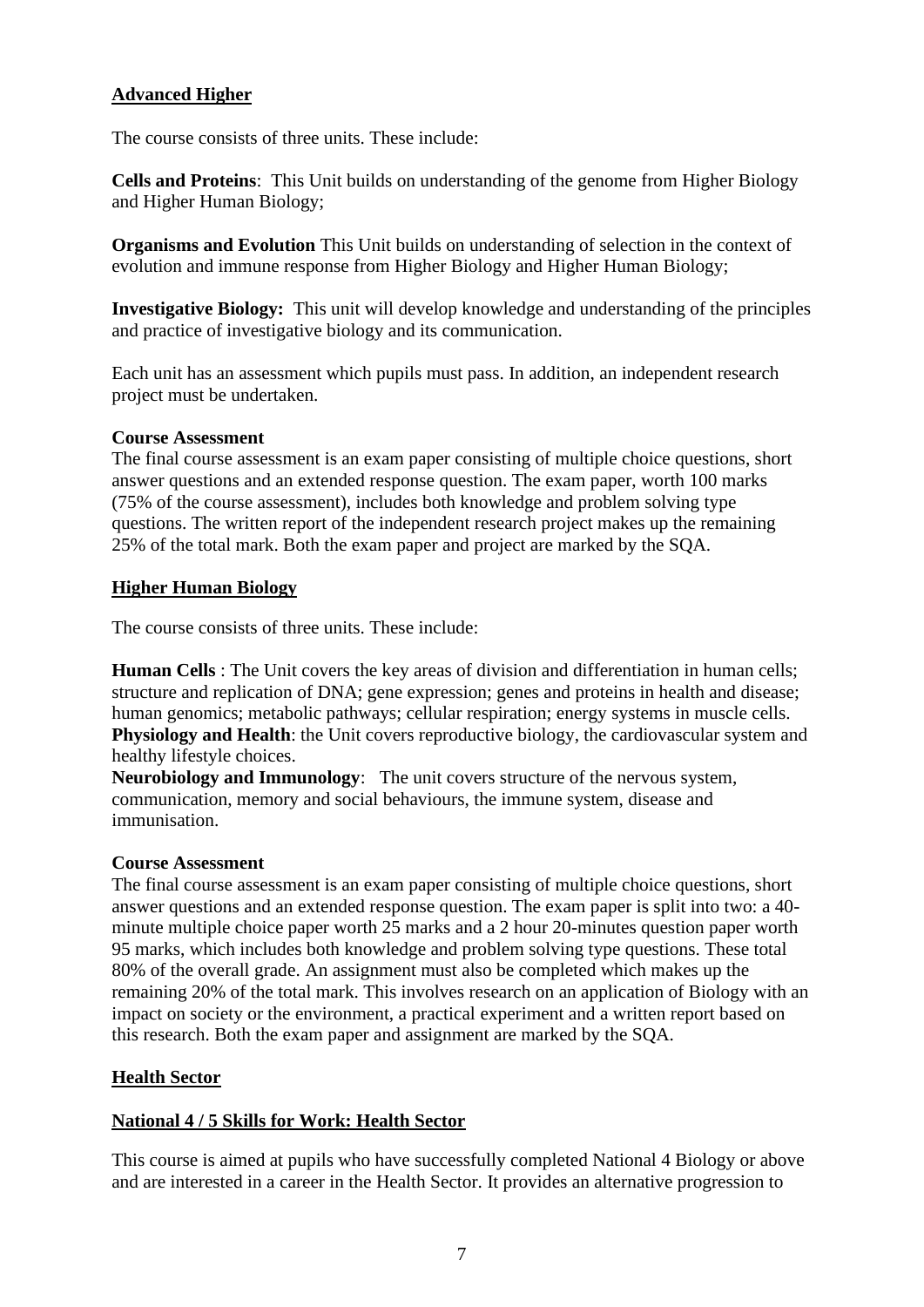National 5 Biology in S5. The emphasis of this course is to prepare candidates for working in the Health Sector and to develop employability skills valued by employers.

The N5 course consists of 5 Units:

- Working in the Health Sector Scotland: Introduces learners to the range of provision and the services provided by the health sector in their local area. Participate in an interview for a specific job role which will help to develop knowledge and understanding of the world of work.
- Life Sciences Industry and the Health Sector: Investigates the contribution of the life sciences industry in the diagnosis and treatment of illness; the safety of pharmaceutical products made by the life sciences industry and the health and safety responsibilities of employers and employees in the life sciences industry.
- Improving Health and Wellbeing: Investigates areas of the health sector that help tackle current health and lifestyle issues, health and safety risks to workers in the health sector and the importance of a healthy lifestyle.
- Physiology of the Cardiovascular System: Structure and function of the cardiovascular system and the effect of specific disorders on the structure and function of the cardiovascular system. Taking physiological measurements at different activity levels and demonstrating current first aid procedures to provide emergency life support.
- Working in Non-Clinical Roles: Investigates a range of careers in non-clinical roles in the health sector. Demonstrate customer care skills in a non-clinical role.

#### **Course Assessment**

The course is entirely internally assessed and relies heavily on the continual maintenance of a personal portfolio of work. Presentation level will be at the discretion of the class teacher and Principal Teacher.

#### **BUSINESS MANAGEMENT**

#### **National 4 Business Management**

The National 4 Business course consists of 2 units:

**Business in Action** - Pupils develop skills and knowledge and understanding relating to the role of business and entrepreneurship within society, and of the actions taken by business to meet customers' needs. Pupils will discover how businesses are organised by exploring the functional activities, such as marketing, finance, operations and human resources, and applying their understanding of these areas to support business planning and decision making.

**Influences on Business** - Pupils will develop an understanding of the impact that a range of internal and external influences has on business decision making. Pupils will investigate stakeholders' influence on businesses and will acquire skills and knowledge and understanding relating to the financial, economic, competitive and social environment in which businesses have to operate.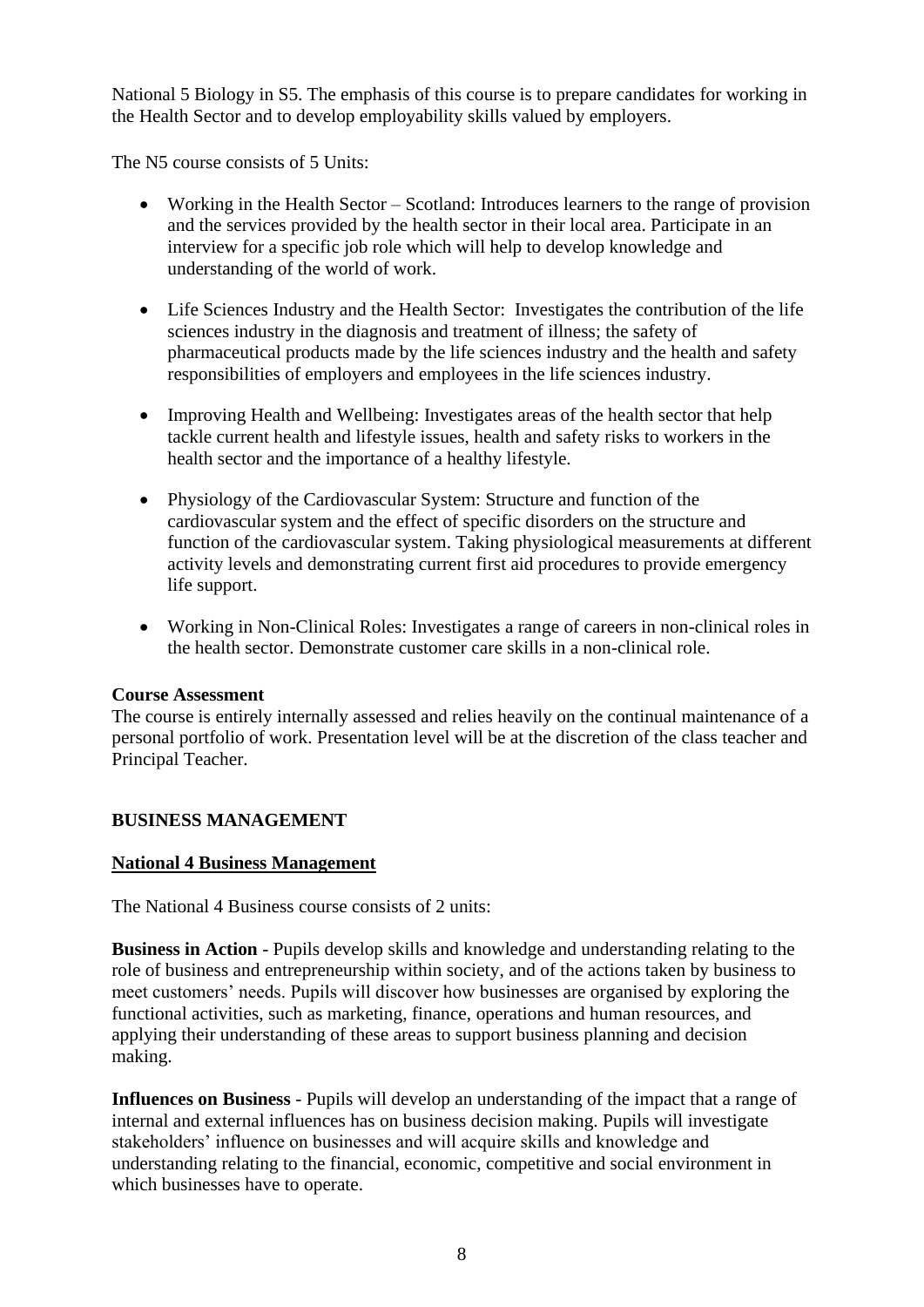#### **Course Assessment**

As well as the unit assessments for each unit above, National 4 has an Added Value Unit which is a research assignment. Pupils will research a business topic of their choice and present the findings to others. This assignment will involve planning, researching, preparing and communicating.

#### **National 5/Higher Business Management**

The National 5/Higher Business Management courses consist of 3 units:

**Understanding Business** - This is to extend pupils understanding of the ways in which large organisations in the private, public and third sectors operate. Pupils will carry out activities that highlight the opportunities and constraints on these organisations in the pursuit of their strategic goals. Pupils will also be able to analyse the impact that the internal and the external environment has on an organisation's activity, and to consider the implications of these factors.

**Management of People and Finance** - Pupils will develop skills and knowledge that will deepen their understanding and awareness of the issues facing large organisations in the management of people and finance. Pupils will be able to carry out activities that will extend their grasp of relevant theories, concepts and procedures used in planning for an organisation's success, including leadership, motivation and finance. Pupils will also be able to explain and analyse relevant business information, in each of these contexts.

**Management of Marketing and Operations** - Pupils will extend their knowledge that will deepen their understanding of the importance to large organisations of having effective marketing and operations systems. Pupils will be able to carry out activities that will extend their knowledge of relevant theories, concepts and procedures used by organisations in order to improve and/or maintain quality and competitiveness. It will provide pupils with a firm understanding of the importance of satisfying both internal and external customers' needs.

#### **National 5 Course Assessment**

The final course assessment is an Assignment and a Question Paper. The Assignment involves researching a business and preparing a business report (worth 25% of the overall grade). The Question Paper (worth 75% of the overall grade) will have a variety of different question types including questions based on case studies and extended response questions.

#### **Higher Course Assessment**

The final course assessment consists of an Assignment and a Question Paper. The Assignment (worth 25% of the overall grade) will provide pupils with an opportunity to apply and extend their research, analytical, evaluative and decision making skills. The pupils will be expected to research a business and decide on a suitable business proposal. The Question Paper (worth 75% of the overall grade) is divided into two sections: Section  $1 - A$  case study, consisting of a set of mandatory short-answer questions based on the case study, worth a total of 30 marks and Section 2 – Will consist of four topic based mandatory questions, worth a total of 60 marks.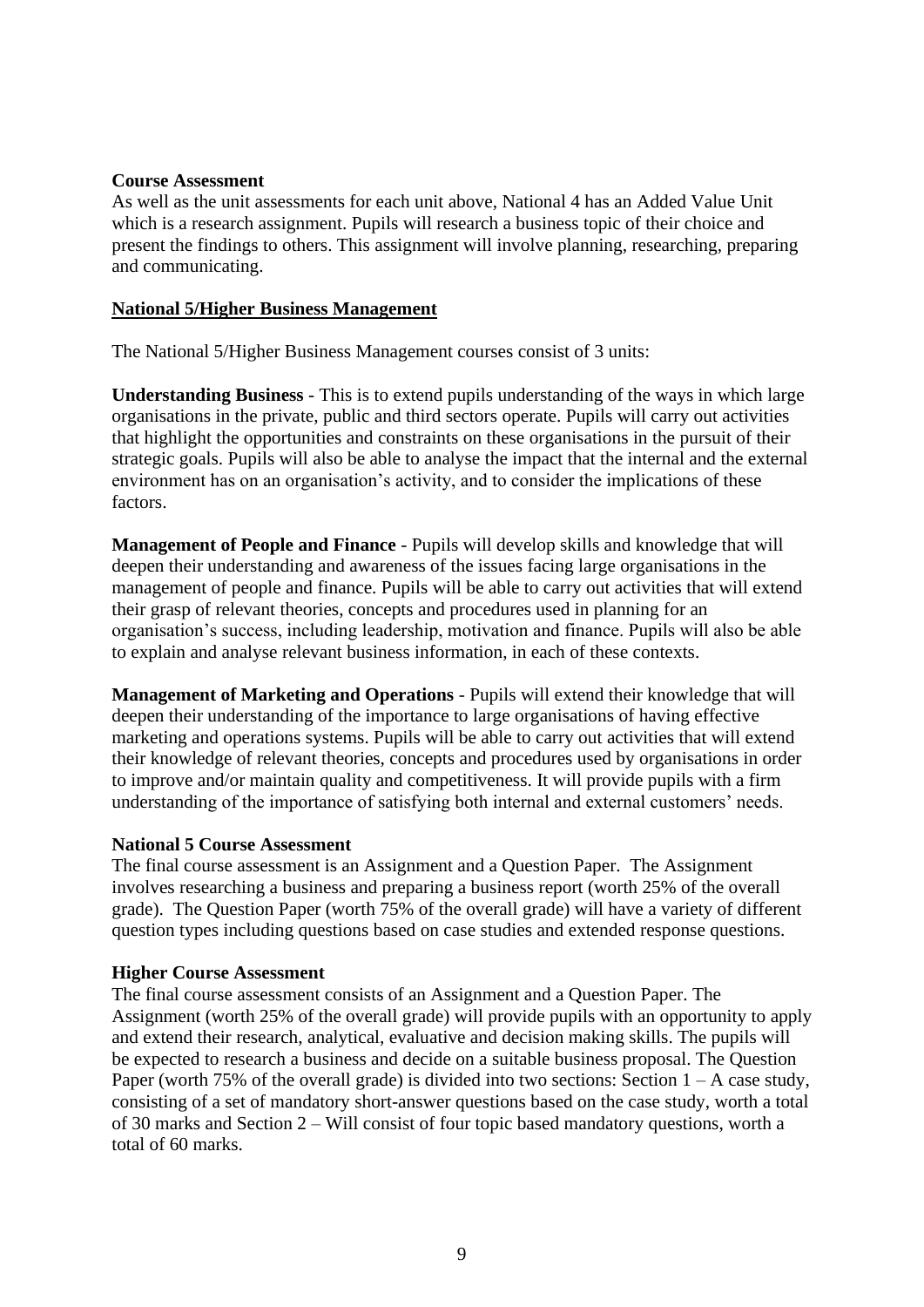# **Advanced Higher Business Management**

The Advanced Higher Business Management course consists of three units:

**The External Business Environment -** Pupils will develop a detailed knowledge and indepth understanding of the effects of external influences on organisations operating at a multinational and global level. Pupils will have the opportunity to investigate how an organisation is affected by external factors and to gain an in-depth understanding of the responsibilities of managers in an economic, social and environmental context. Pupils will analyse and evaluate the impact of such external factors and consider the effectiveness of various courses of action.

**The Internal Business Environment** – Pupils will carry out activities that will expand their knowledge of both traditional and contemporary management theories used by organisations to maximise their efficiency. It also allows pupils to analyse and evaluate theories relating to internal factors that influence the success of teams.

**Evaluating Business Information -** Pupils will develop skills in evaluating a range of business information used by organisations to reach conclusions. This will help pupils to become competent and confident in the analysis and evaluation of business information, based on a research project carried out on a topic from the Course.

#### **Course Assessment**

The final course assessment consists of a Question Paper and a Project.

The question paper is worth 80 marks and is divided into two sections. Section 1 is a case study and stimulus questions accumulating to 40 marks. Section 2 is extended response questions drawn from any aspect of the course, accumulating to 40 marks.

The project is worth 40 marks and will involve pupils selecting an appropriate business or industry to investigate. They will then carry out research into this business on a suitable topic and prepare a Report on this topic and business including making use of analytical techniques and making decisions/solving problems.

# **CARE**

# **National 5**

There are five elements to this course at National 5: Three units taught in class time, a pupil led assignment which is evaluated under controlled conditions and a final written exam. At National 4 level the taught units and the pupil led assignment address the same area of content but are internally assessed and verified.

# **Unit One: Care: Human Development and Behaviour**

Learners will develop an understanding of factors influencing human development and behaviour and will be able to explain how a care worker can use psychological concepts to understand the behaviour of individuals using care services.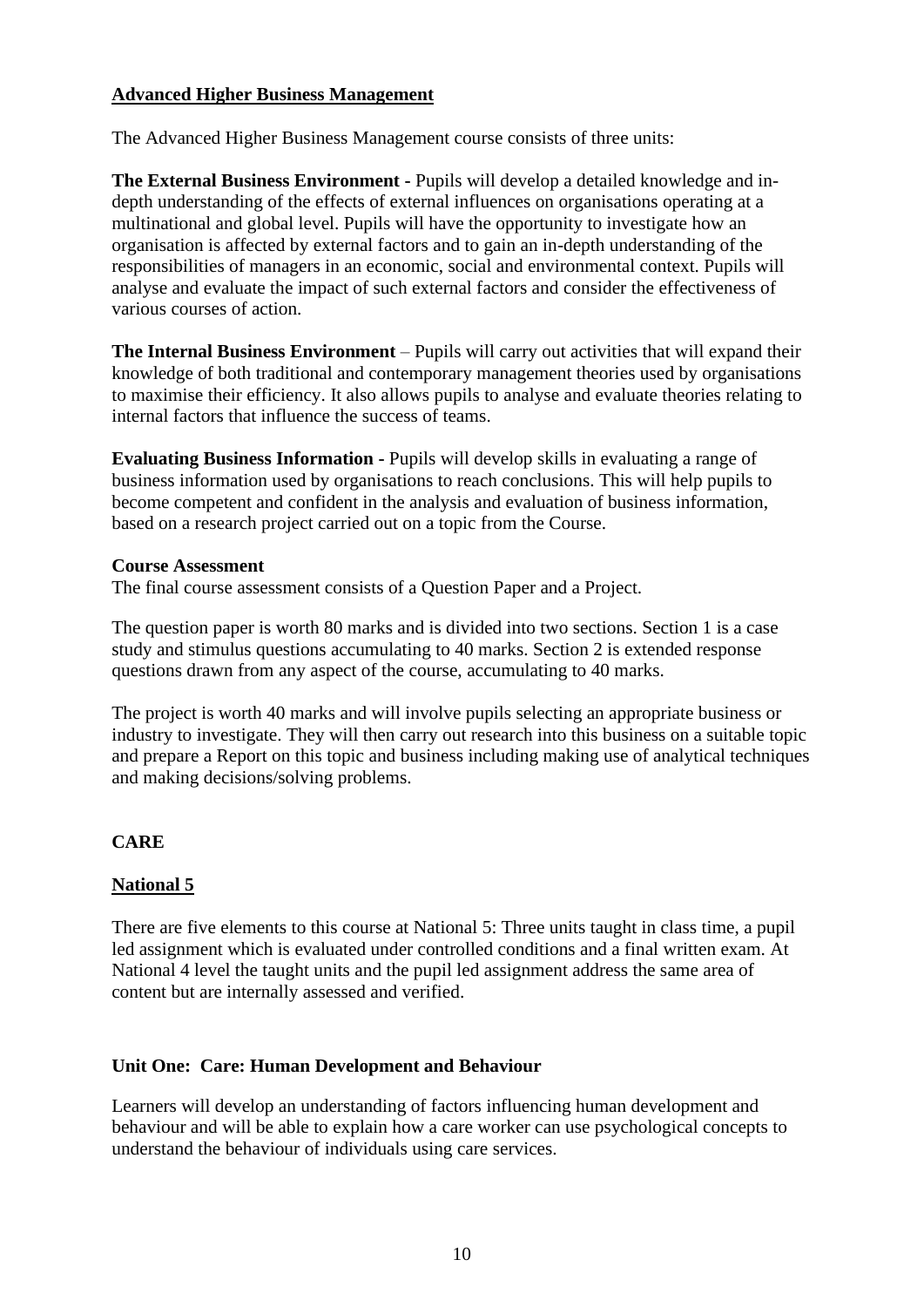## **Unit Two: Care: Social Influences**

Learners will use sociological concepts to describe social influences and the impact these might have on people's life chances. Learners will also describe actions taken in society to improve the life chances of individuals using care services.

### **Unit Three: Care: Values and Principles**

Learners will explore the skills, qualities, values and principles required by care workers and develop an understanding of what it means to work as a professional in the care sector

### **The Assignment**

Learners will draw their knowledge and skills from the three taught units to Investigate care services that meet the needs of an individual and create a project. At National 4 this will be with the support of the teacher and will be marked on a pass/fail basis

At National 5 level Candidates will plan their work, respond to the SQA set brief and evaluate their project. Evidence for sections 1 and 2 will be presented in an appropriate format, under supervised conditions. Section 3 will be completed by the candidate under controlled conditions. The project will be external marked and is work 80 marks out of a total of 120 marks

The Nat 5 exam is to assess candidates' use of skills, and their knowledge and understanding of concepts, approaches, theories and applications in a care context.

The question paper has 40 marks out of a total of 120 marks for the course assessment. There are three sections to the question paper: values and principles 20 marks; human development and behaviour 10 marks; social influences 10 marks

Candidates will answer all sections. There are no optional sections to the paper. The format of the questions will allow a variety of response types across the paper.

# **CHEMISTRY**

# **National 4**

The course comprises four mandatory units, as follows:

| Unit 1 Chemical Changes and Structure (Nat 4) |
|-----------------------------------------------|
| Unit 2 Nature's Chemistry (Nat 4)             |
| Unit 3 Chemistry in Society (Nat 4)           |
| Unit 4 Added Value Unit (Nat 4)               |

#### **Course assessment structure**

To gain the award of the National 4 course, the candidate must pass the internal assessments associated with the component units. Learners must pass all unit assessments (including the Added Value Unit). There are no external assessment instruments such as an examination.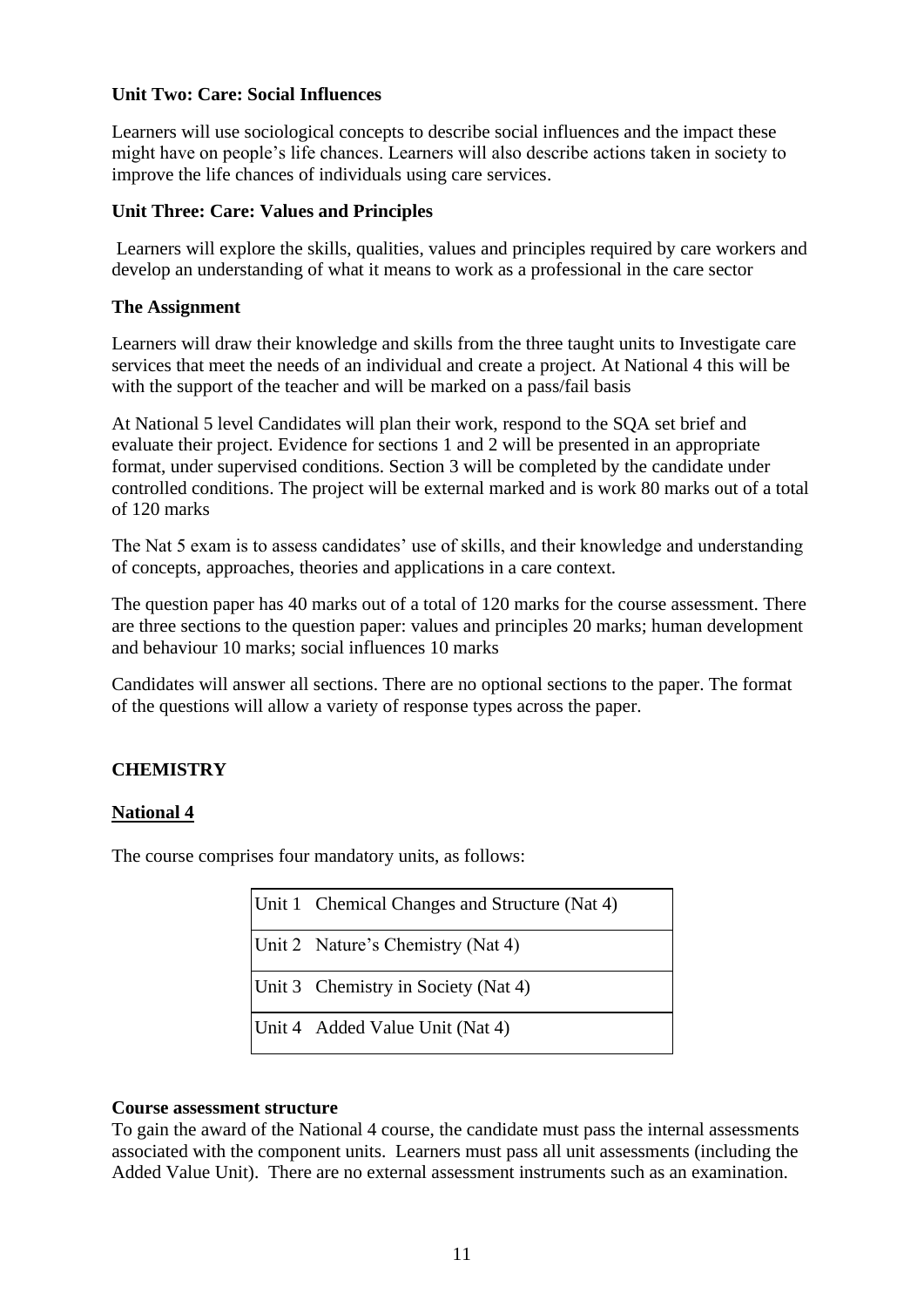# **Added Value Unit (AVU)**

The Added Value Unit requires learners to apply skills, knowledge and understanding to research and investigate a relevant topic in chemistry and its effect on the environment and/or society. Learners will then be required to produce a report in class, under supervised conditions, based on their research findings.

#### **Unit assessment**

All Units are internally assessed. They will be assessed on a pass/fail basis within school.

## **National 5**

#### **Course assessment structure**

To gain the award of the National 5 course, the candidate must meet the standards targeted by the external assessment instruments.

The external assessment instruments are an examination (2.30 hours) with a total allocation of /100 marks, and an assignment report with an allocation of 20 marks.

#### **Examination**

The National 5 examination will have 100 marks and will contribute 80% of the total marks.

The National 5 Chemistry paper will be divided into the following sections:

- Section 1 Multiple choice questions 25 marks
- Section 2 Extended answer questions 75 marks

#### **Assignment**

The assignment requires learners to apply skills, knowledge and understanding to carry out an experimental investigation in their group, within the classroom. Learners must then write a report independently in class, under supervised conditions, based on their experimental results and their own research findings.

The assignment report will be submitted to the SQA and will be externally assessed.

A total of 20 marks will be allocated to the National 5 assignment report and, after scaling, will contribute to 20% of the total marks.

#### **Grading**

Course assessment will provide the basis for grading attainment in the Course award. The Course assessment is graded A–D. The grade is determined on the basis of the total scaled mark (out of 125) for all Course assessments together.

#### **Higher**

#### **Course assessment structure**

To gain the award of the Higher course, the candidate must meet the standards targeted by the external assessment instruments.

The external assessment instruments are an examination (2.30 hours) with a total allocation of 100 marks, and an assignment report with an allocation of 20 marks.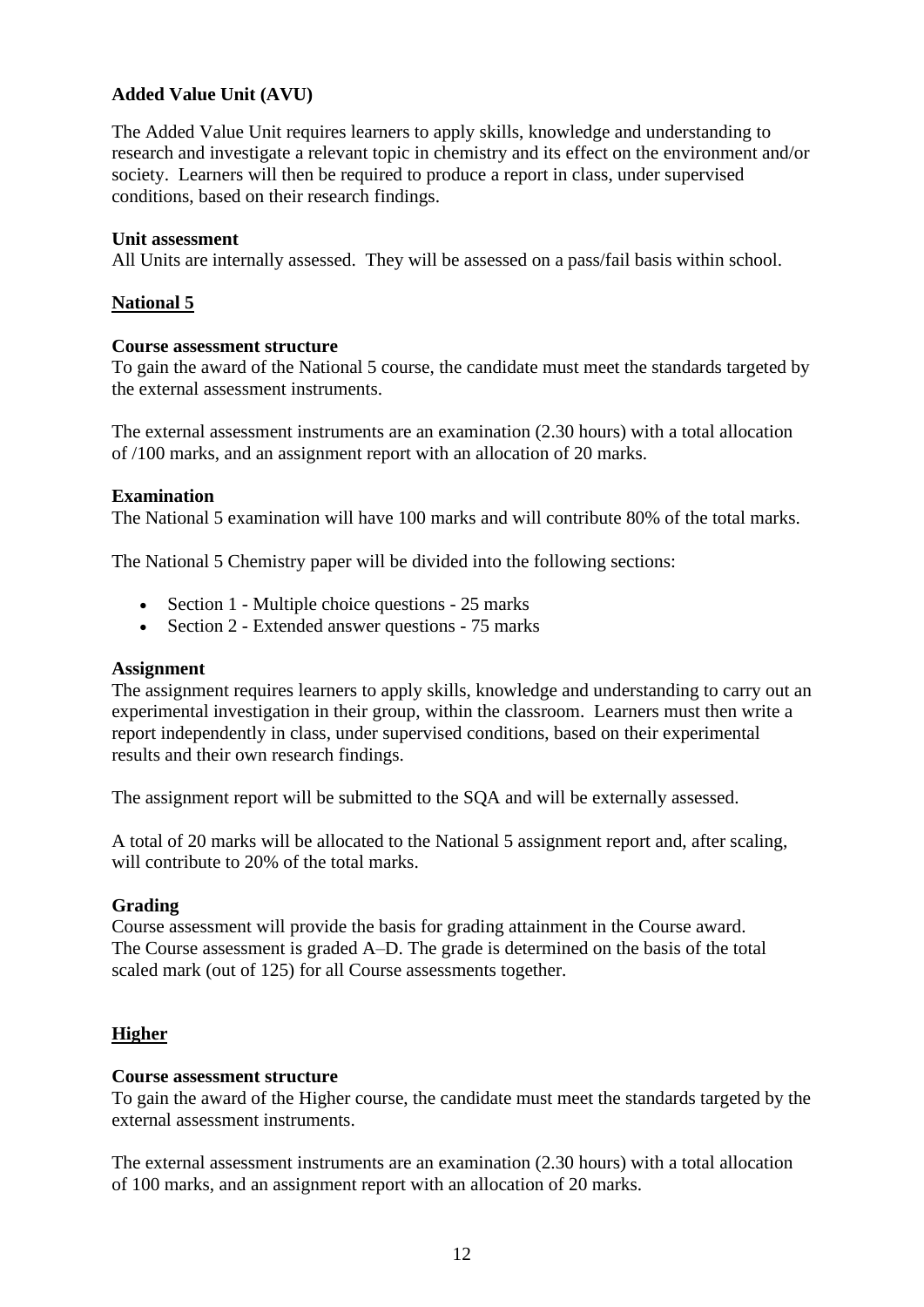# **Examination**

The Higher examination will have 100 marks and will contribute 80% of the total marks.

The Higher Chemistry paper will be divided into the following sections:

- Section 1 Multiple choice questions 20 marks
- Section 2 Extended answer questions 80 marks

### **Assignment**

The assignment requires learners to apply skills, knowledge and understanding to carry out an experimental investigation in their group, within the classroom. Learners must then write a report independently in class, under supervised conditions, based on their experimental results and their own research findings.

The assignment report will be submitted to the SQA and will be externally assessed.

A total of 20 marks will be allocated to the Higher assignment report and, after scaling, will contribute to 20% of the total marks.

# **Grading**

Course assessment will provide the basis for grading attainment in the Course award. The Course assessment is graded A–D. The grade is determined on the basis of the total scaled mark (out of 150) for all Course assessments together.

#### **Advanced Higher**

#### **Course assessment structure**

To gain the award of the Advanced Higher course, the candidate must meet the standards targeted by the external assessment instruments.

The external assessment instruments are an examination of 3 hours, with a total allocation of 110 marks, and a project report with an allocation of 25 marks.

#### **Examination**

The Advanced Higher examination will have 110 marks and will contribute 75% of the total marks.

The Advanced Higher Chemistry paper will be divided into the following sections:

- Section 1 Multiple choice questions 25 marks
- Section 2 Extended answer questions 85 marks

#### **Project**

The project requires learners to apply skills, knowledge and understanding to independently research and carry out an experimental project. Learners must then type a project report (2500-4500 words) based on their experimental results and their own research findings.

The project report will be submitted to the SQA and will be externally assessed.

A total of 25 marks will be allocated to the Advanced Higher project report and, after scaling, will contribute to 25% of the total marks.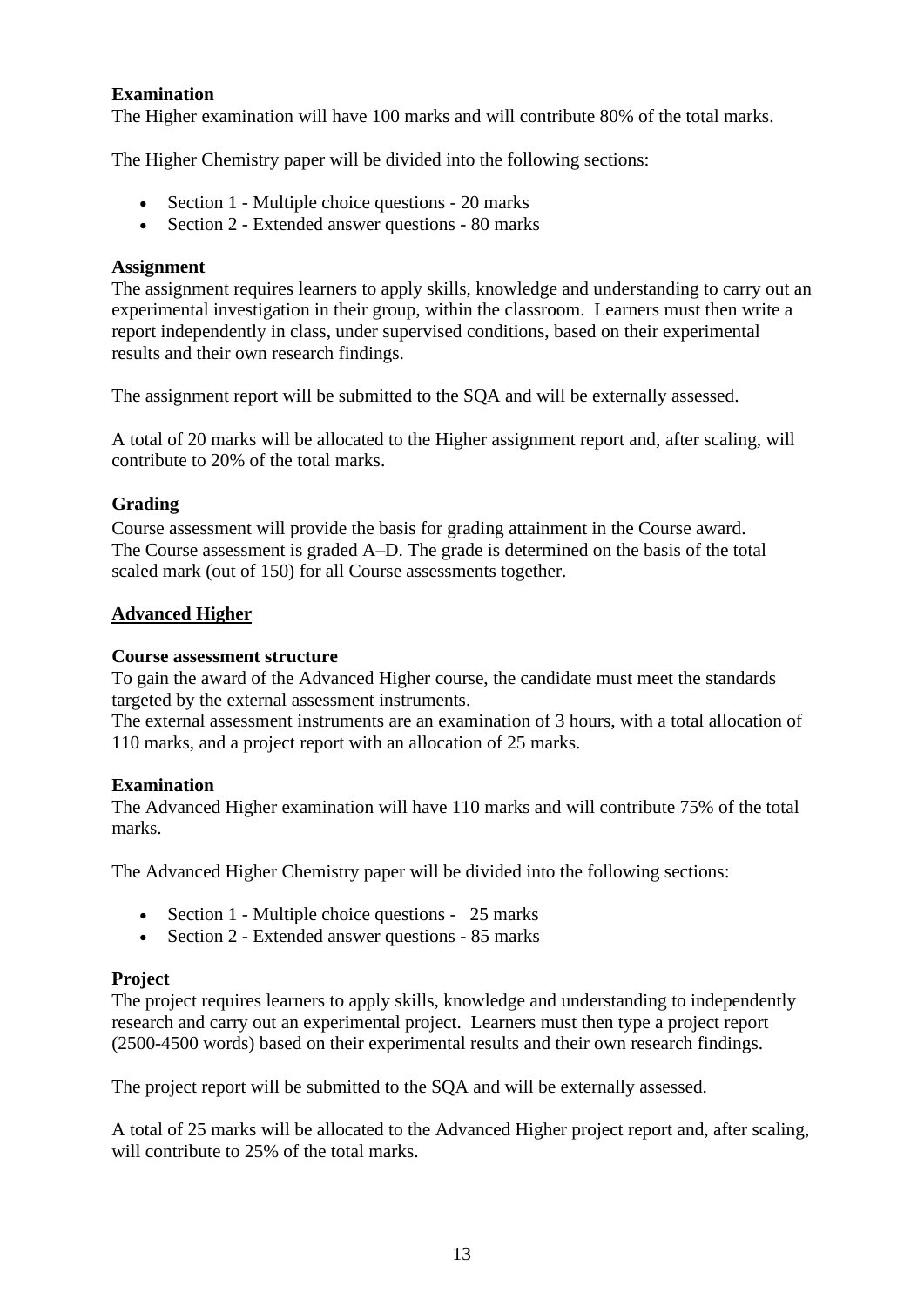# **Grading**

Course assessment will provide the basis for grading attainment in the Course award. The Course assessment is graded A–D. The grade is determined on the basis of the total scaled mark (out of 160) for all Course assessments together.

# **COMPUTING SCIENCE**

# **National 5/4**

The course consists of two units and a course assessment:

- Introductory unit: pupils learn the basics of computer architecture, binary arithmetic, types of computer, types of programming languages and networking computers.
- Unit 1: Information System Design and Development where pupils learn how to develop database and website systems as well as the technical, legal and environmental factors affecting the development of an information system.
- Unit 2: Software Design and Development where pupils develop their problem solving skills in creating short computer programs using Truebasic and/or Scratch programming languages.
- Course Assessment
	- o National 5 pupils will carry out:
		- an assignment worth 50 marks  $(31\% \text{ of the final award})$
		- an external question paper worth 110 marks (69% of the final award).
- - o National 4 pupils will undertake the added value unit that involves:
		- analysing a computing science problem<br>■ designing a solution
		- designing a solution
		- $\blacksquare$  implementing their solution
		- testing their solution.

# **Higher**

The Higher course consists of four areas of study. At the end of the course there is a course assignment and a course exam.

**Software Design and Development** – Pupils will develop the learning from N5 and be introduced to the concept of modular programming. They will learn more advanced programming techniques within the programming language Python.

**Computer Systems** – Pupils will look into what makes a computer. We will look into the effect of a DOS attack on computer systems and the laws that protect them. We will look into encryption and how it works over the network.

**Database Design and Development** – Pupils will take the concept of a relational database and take that into a relationship with a minimum of three linked tables. We will look at how to create complex queries using SQL to interact with the database.

**Web Design and Development** – Pupils will take what they learned about HTML and CSS and create more complex web sites. New concepts of JavaScript will also be introduced.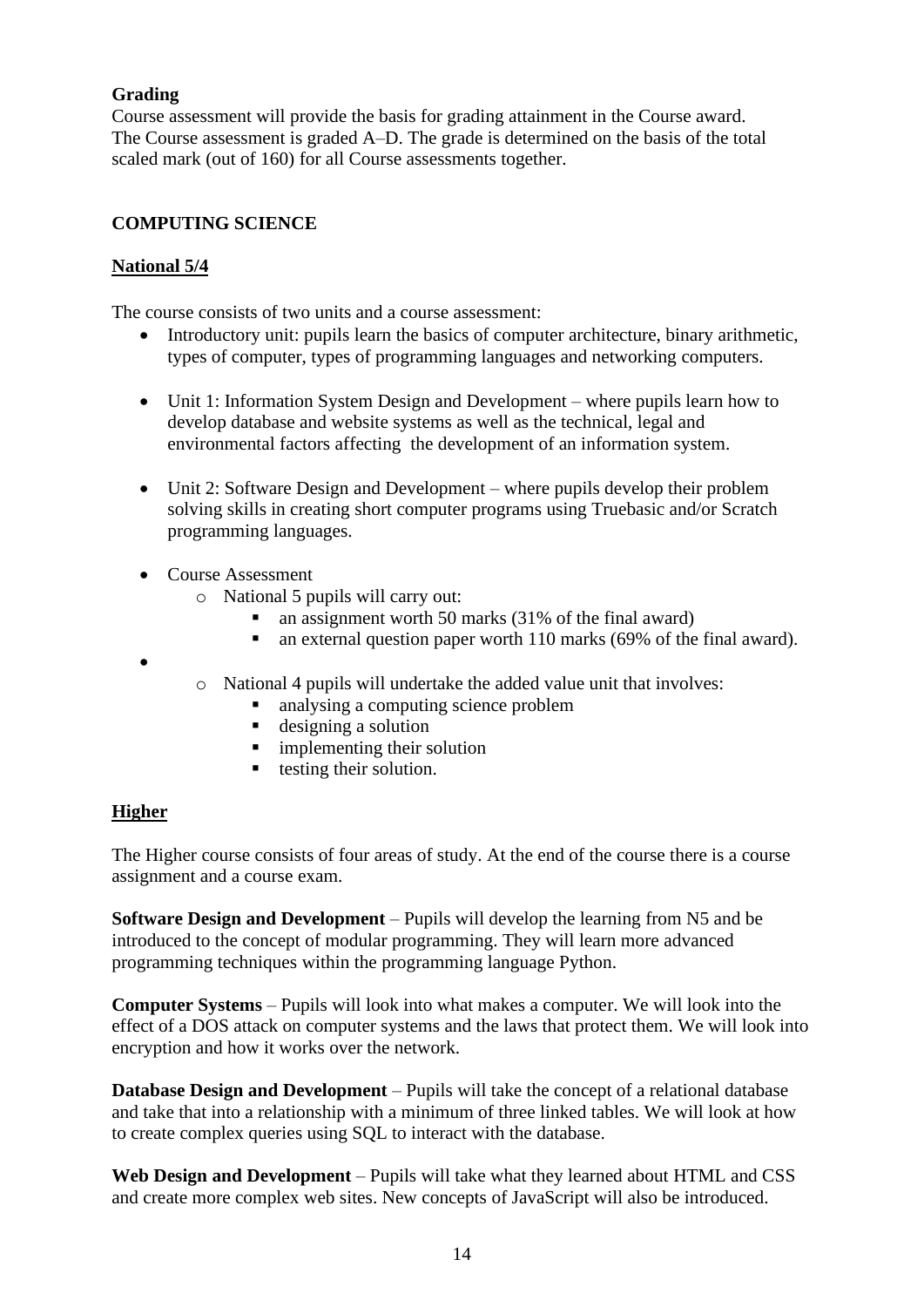# **Course Assessment**

- The full course is out of 160 marks:
	- o An assessment worth 50 marks (31% of the final award)
	- o An external question paper worth 110 marks (69% of the final award)

### **COMPUTER GAMES DEVELOPMENT**

#### **National Progression Award Computer Games Development SCQF Level 5 & 6**

Throughout this course we will be looking at designing and building your own computer game.

The course consists of three areas of study:

**Design** – In this section we will look at what makes a computer game. We will look at different genres of game to help you come up with an idea for your own game. You will then create a design for the game that you will create.

**Media Assets** – In this section we will break down computer games and look at the individual bits that make up a computer game – the characters, sound, graphics, level design, etc.

You will then take this one step further and create the items that you need for your game, based on the designs from the design section.

**Development** – In this section this is where you will create your own game. Based on your design, you will write the code for your game to work. You will bring in the media assets created earlier to complete your own game. You will then evaluate your own game.

**Course Assessment** – The course is assessed in a portfolio approach. This means that you will be assessed on the design of your game, the media assets you create and the final game. There is also questions to answer throughout the course to show your understanding. There is no final exam for this course.

# **DANCE**

#### **National 5**

National 5 Dance course consists of 2 Units

#### **Technical Skills**

In this Unit learners will develop their technical dance skills for solo and/or group dance performances. Dance techniques will be explored practically and developed in a range of dance styles before being applied in choreographed sequences. Learners will develop critical thinking skills and appreciation of dance. They will evaluate their own work and the work of others.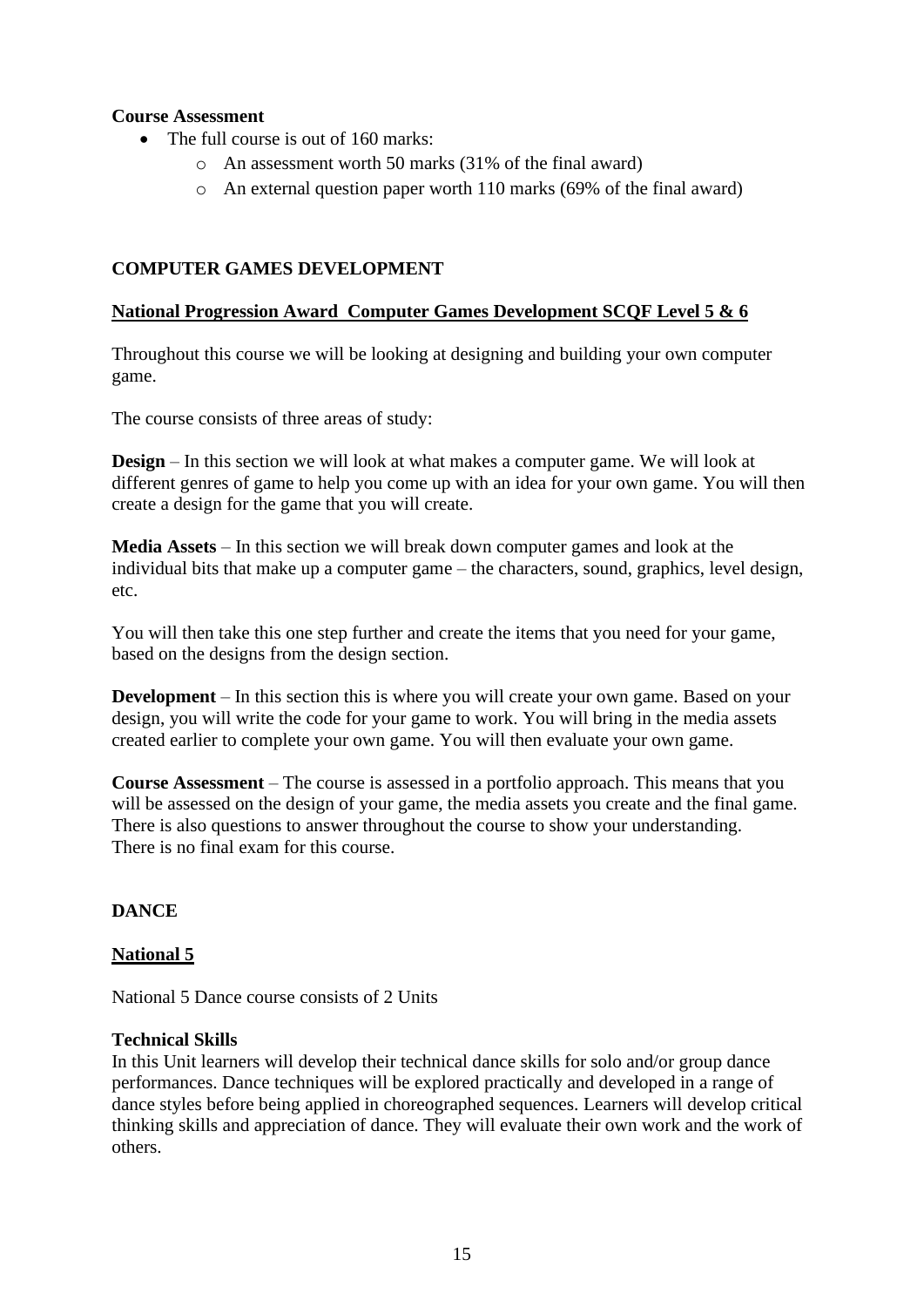## **Choreography**

In this Unit learners will develop and use self-expression and creative problem-solving skills. They will apply their knowledge and understanding of a range of choreographic devices and structures within the creative process to create short choreographed sequences. They will learn how to appreciate the impact of theatre arts on choreography and performance. The Course assessment will consist of two Components — a performance and a practical activity.

#### **Course Assessment**

The Course assessment will consist of three Components —a performance and a practical activity and an exam.

#### Component 1 - Performance

The purpose of this performance is to assess the learner's ability to apply and combine technical skills and performance skills to perform a solo in one dance genre.

The performance will have 35 marks (35% of the total mark).

The performance will be of a tutor-choreographed technical solo in a selected dance genre. It will last 1.5 to 2 minutes.

The learner will be assessed on application of technique and performance skills as follows:

#### 1. Application of technique

- a. Technical accuracy and use of turnout/parallel as appropriate to the dance style (5 marks)
- b. Centering, balance, alignment and posture (5 marks)
- c. Stamina, strength and flexibility (5 marks)
- d. Spatial awareness and accurate recreation of choreography (5 marks)
- 2. Application of performance skills
	- a. Timing and musicality (5 marks)
	- b. Quality and dynamics (5 marks)
	- c. Self-expression, sense of performance, concentration and focus (5 marks)

#### Component 2 — Practical Activity

The purpose of the practical activity is to assess the learner's ability to apply problemsolving, critical thinking, interpretation and reflective practice to create and present a choreography for two dancers, and review the choreographic process.

The practical activity will have 65 marks (45% of the total marks). There are two Sections: Choreography and Choreography Review

Component 3 - Question Paper (20%). This will assess the knowledge and understanding of unit work.

# **Higher**

The Higher Dance course consists of 2 Units

#### **Dance: Technical Skills (Higher)**

In this Unit, learners will develop refined technical skills in contrasting dance styles for solo and/or group dance performances. Dance techniques will be explored before being applied in tutor-choreographed dance sequences and performance. Safe dance practice will also be developed and applied. Learners will develop knowledge and understanding of the social and cultural factors influencing dance, and will also apply critical thinking skills when developing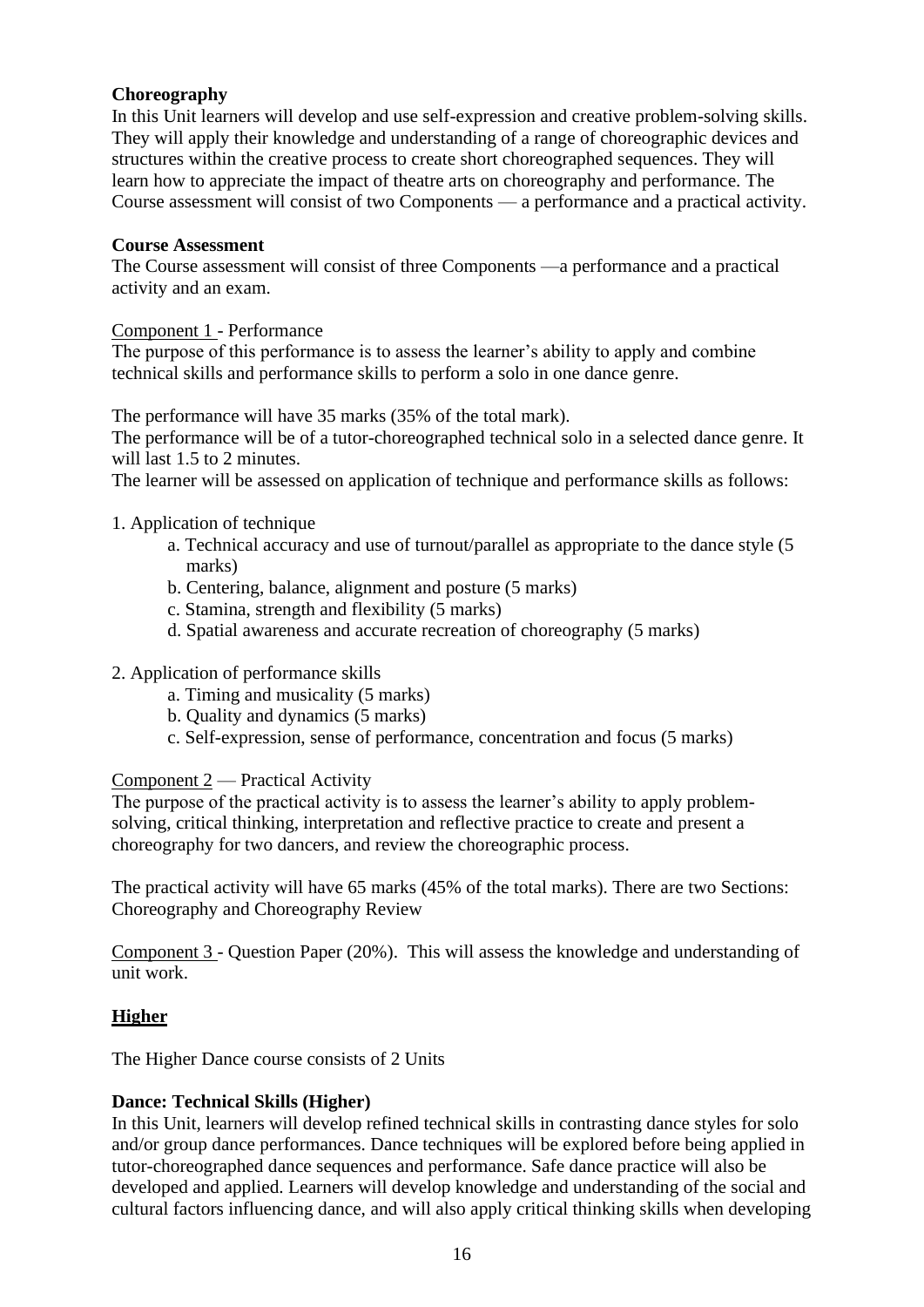knowledge and understanding of dance styles and practitioners. They will evaluate their own work and that of others.

## **Dance: Choreography (Higher)**

In this Unit, learners will develop the skills and knowledge required to plan and create a piece of choreography. Learners will develop their knowledge and understanding of choreographic structures, devices and spatial patterns, and the relationships between these and theme/stimulus; they will then go on to apply these in the development of their own choreography. They will explore the use of theatre arts in choreography and, through experience of the choreographic process, will develop creative, problem solving and evaluation skills.

## **Course Assessment**

The Course assessment will consist of three Components — a performance and a practical activity and an exam:

Component 1 — Performance

The purpose of this performance is to assess the learner's ability to apply and combine technical skills and performance skills. Learners will perform two solos, each in a different dance genre.

In total the performance will have 70 marks, comprising two technical solos, each worth 35 marks (40% of overall course award).

Each solo will be assessor-choreographed and last one and a half to two minutes. In each solo, the learner will be assessed on application of technique and performance skills as follows:

1. Application of technique

a. technical accuracy and use of turnout/parallel as appropriate to the dance style (5 marks)

- b. centering, balance, alignment and posture (5 marks)
- c. stamina, strength and flexibility (5 marks)
- d. spatial awareness and accurate recreation of choreography (5 marks)

# 2. Application of performance skills

- a. timing and musicality (5 marks)
- b. quality and dynamics (5 marks)
- c. self-expression, sense of performance, concentration and focus (5 marks)

# Component 2 — Practical Activity

The purpose of the practical activity is to assess the learner's ability to apply problemsolving, critical thinking, interpretation and reflective practice to create and present a choreography for a minimum of three dancers, and review the choreographic process.

In total the practical activity will have 70 marks. There are two Sections: Choreography and Choreography Review (30% of overall course award).

In Section 1: Choreography learners follow the choreographic process to create a dance for a minimum of three dancers, and lasting two to three minutes. Learners present their choreography in a performance event in which the following elements are assessed: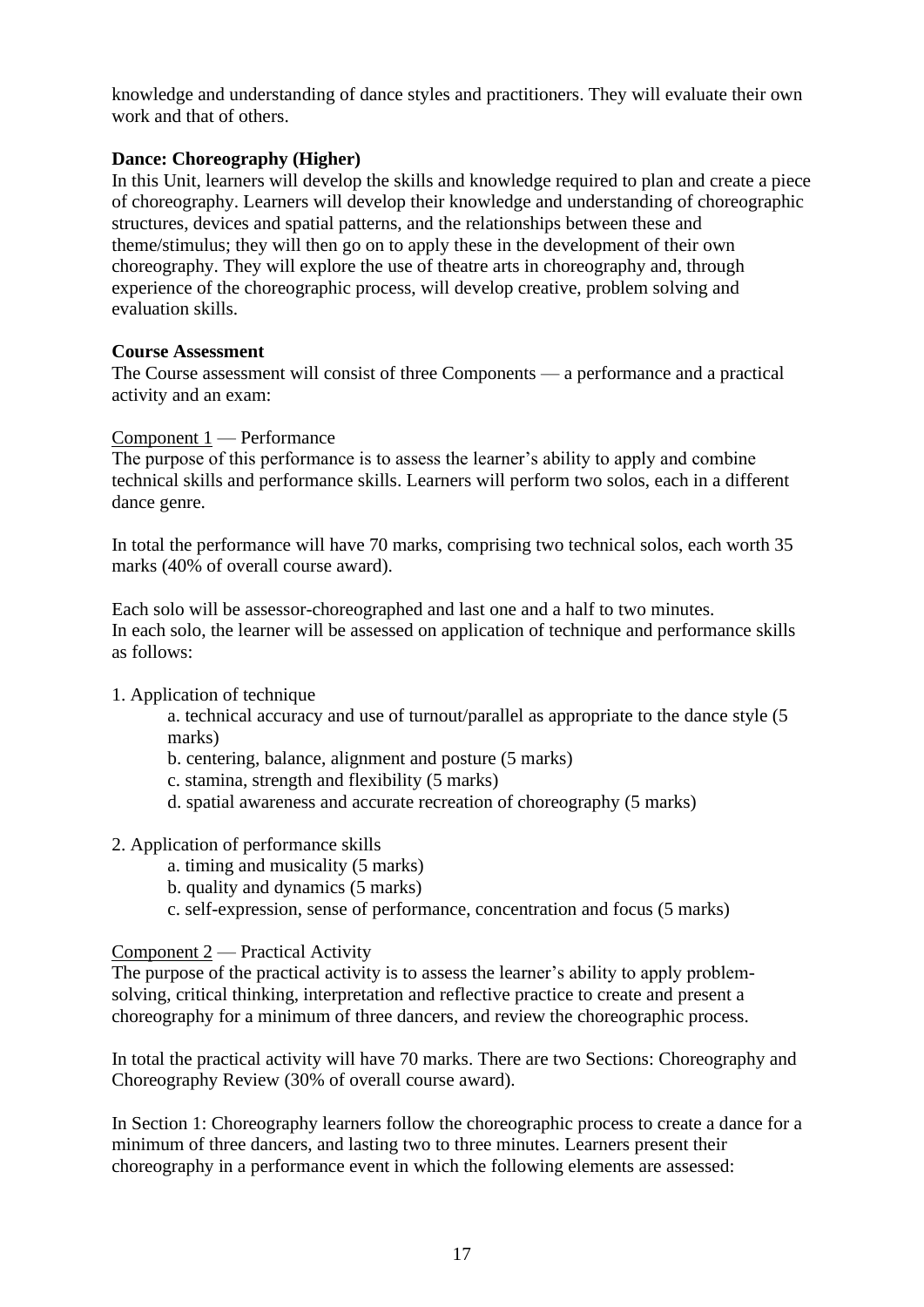- use of movement/motif to convey theme
- use of choreographic structure
- use of three choreographic devices
- use of space
- use of music/sound
- use of theatre arts

In Section 2: Evaluative renew of Choreographic process and final creation.

Component 3 – A written exam. 40 marks. This will assess the knowledge and understanding of unit work (30% of overall course award).

# **DRAMA**

## **National 4/National 5**

Drama helps pupils explore and develop dramatic techniques and ways of communicating ideas to an audience. They will learn how to respond to text, stimulus and context. They will also learn how to interpret a role and character.

Pupils will be required to provide evidence to demonstrate their skills and apply knowledge of production skills and technologies when creating and presenting drama. Pupils will demonstrate knowledge of the use of theatre arts, production skills technologies, and will evaluate their own work and that of others.

#### **Course Assessment**

At *National 4* the Added Value unit is a devised performance or application of production roles, which is recorded under exam conditions.

At *National 5,* the course assessment comprises of a practical exam worth 60% and a question paper worth 40%.

The practical acting exam takes place in February/March and requires pupils to act in one extract. This will be assessed by an external examiner and will be worth 60% of the overall course award.

The written exam contains two sections: (*This component has 60 marks, scaled to 40%)* **Section 1***:* This section assesses the candidate's ability to evaluate their own work and the work of others.

**Section 2***:* This section assesses the candidate's ability to respond to stimuli and create their own imagined piece of drama suitable for performance

Candidates are required to demonstrate knowledge and understanding of both process and performance. They are expected to use drama terminology throughout.

# **Higher**

Higher Drama progresses on from National 5 Drama and helps pupils explore and develop dramatic techniques and ways of communicating ideas to an audience. They will learn how to respond to a variety of texts, stimuli and contexts. They will also develop their ability to interpret role and character.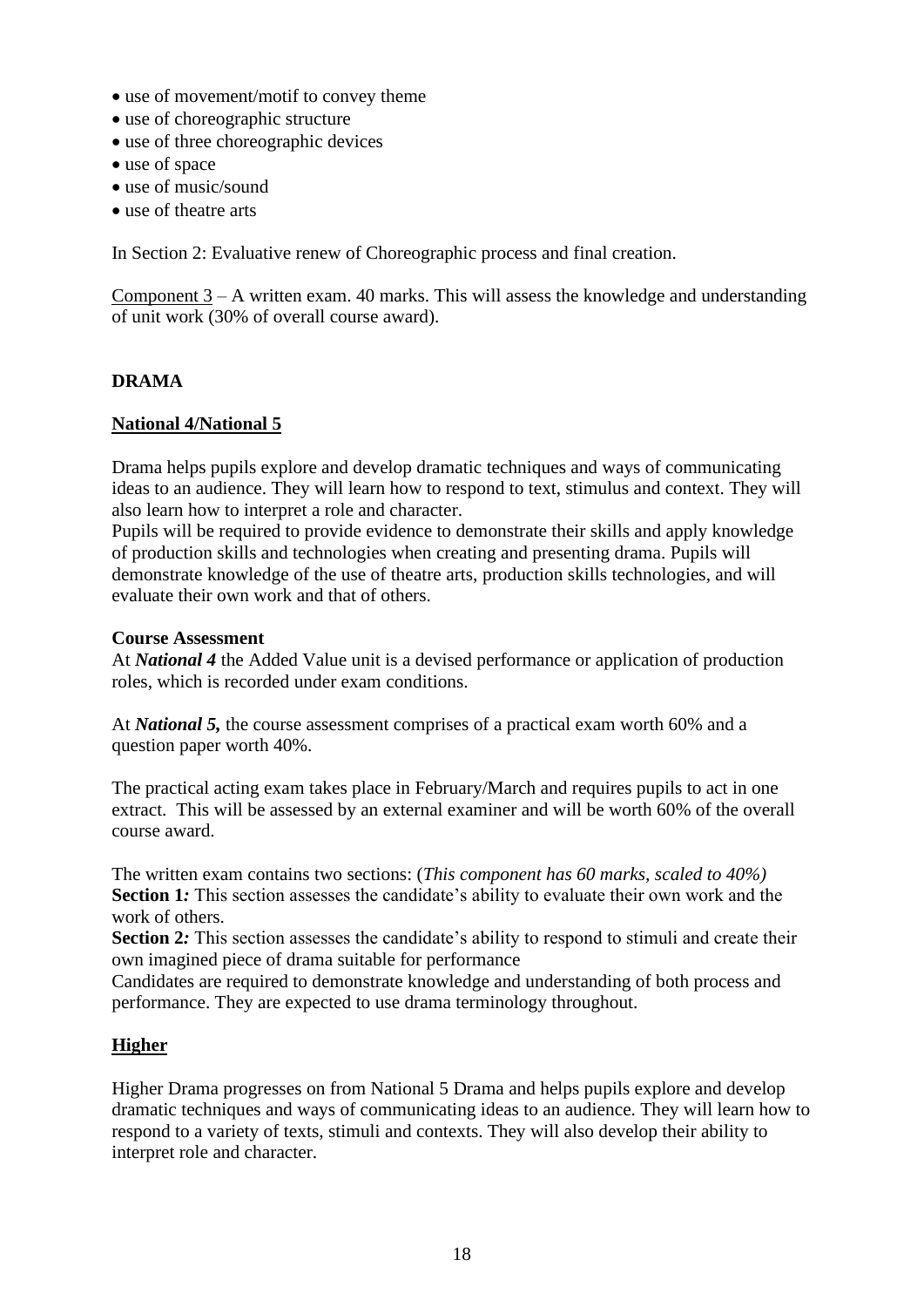Pupils will be required to demonstrate their skills and apply knowledge of more complex production skills and technologies when creating and presenting drama. Pupils will demonstrate a higher knowledge of theatre arts, production skills technologies, and will thoroughly evaluate their own work and that of others.

Pupils will observe live productions and learn to analyse what they are watching and use this knowledge in the written part of the exam.

#### **Course Assessment**

The practical acting exam takes place in February/March and requires pupils to act in two extracts lasting approximately 10 minutes each. This will be assessed by an external examiner and will be worth 60% of the overall course award.

The written exam contains three sections: (Worth 50 marks, scaled to 40%)

## **Section 1: Theatre Production: Text in Context – 20 Marks**

This section requires pupils to analyse a set text and explain how they would highlight dramatic features through acting, directing or design elements.

*Section 2:* **Theatre Production: Application – 10 Marks**

This section requires pupils to answer structured questions from the perspective of two production roles on their selected text

# *Section 3:* **Performance Analysis – 20 Marks**

This section requires pupils to critically analyse a live performance which they have seen and explain the impact which the production elements had on the audience. Candidates are expected to use drama terminology throughout all sections of the written exam.

## **ENGINEERING SCIENCE**

# **National 5/4**

This course provides a broad introduction to engineering. It uses knowledge from other areas of the curriculum in order to solve everyday engineering problems.

The course has three topics of work and an internal assignment, as indicated below:

# **Contexts and Challenges**

Learners who complete this topic will be able to:

- 1. Investigate engineered objects
- 2. Investigate engineering challenges and relate these two key engineering concepts
- 3. Describe some aspects of the impact of engineering

# **Electrical and Electronic Systems**

Learners who complete this topic will be able to:

- 1. Develop analogue electronic control systems
- 2. Develop digital electronic control systems

#### **Mechanical Systems**

Learners who complete this topic will be able to:

- 1. Investigate a range of mechanical and pneumatic systems
- 2. Develop mechanical or pneumatic solutions to solve problems

#### **Course Assessment – National 5**

The course assessment consists of two components: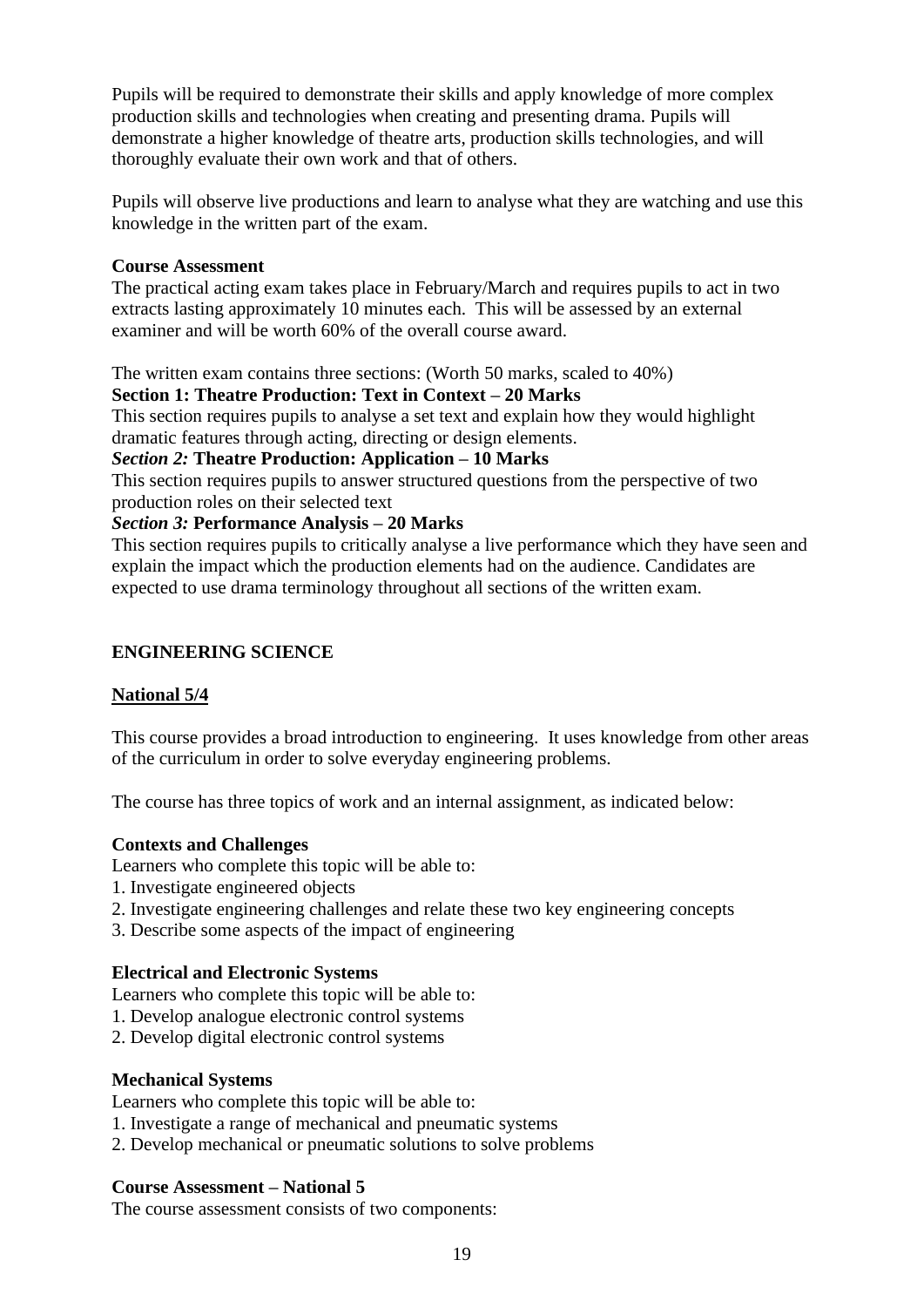# **A final Course Examination**

The final exam will take place during the exam diet, usually May, and cover the topics of work undertaken throughout the session. This component is worth 69% of the course award.

### **A Course Assignment**

Following the completion of the coursework, all learners will undertake an SQA issued assignment. This assignment is an externally assessed course component worth 31% of the overall qualification. The purpose of the assignment is to assess the learner's ability to apply skills, knowledge and understanding to produce a solution to an engineering problem.

#### **Course Assessment – National 4**

To gain the National 4 course award, the learner must pass all of the Units as well as the Added Value Unit. The Added Value Unit is completed in class time.

The general aim of this Unit is to enable the learner to provide evidence of added value for the National 4 Engineering Science Course through the successful completion of this SQA set assignment. If successful, learners will be credited with a National 4 pass grade.

There is no final exam at National 4 level.

## **Higher**

The course has 3 topics of work plus an assignment, which is carried out in class time:

## **Engineering Contexts and Challenges**

Pupils investigate complex engineering systems, problems and solutions, involving some existing and emerging technologies, and consider implications relating to the environment, sustainable development, and to economic and social issues.

#### **Electronics and Control**

Learners develop a deep understanding of electronic control systems, and will investigate and explore engineering problems and design, simulate, construct, test and evaluate solutions.

#### **Mechanisms and Structures**

Completion of this topic will develop a deep understanding of mechanism and structures. Learners will analyse and explore mechanical and structural engineering problems and design, simulate, construct, test and evaluate solutions.

#### **Course Assignment**

Set by the SQA, learners will apply knowledge and skills from the coursework to solve an appropriately challenging engineering problem. This component of the course accounts for 31% of the overall candidate course award.

#### **Assessment**

Assessment of each unit will take place when candidates are ready to be assessed. Each unit is assessed by the completion of a series of practical assessment standards, as well as problem solving questions in order to test knowledge of the topic. Every practical and problem solving assessment must be achieved in order to gain an overall award at the end of the course. Standard arrangements apply for the conditions of assessment and reassessment as explained in the S5/6 induction day.

The examination in May will account for 69% of the course award, with the Assignment contributing the other 31%.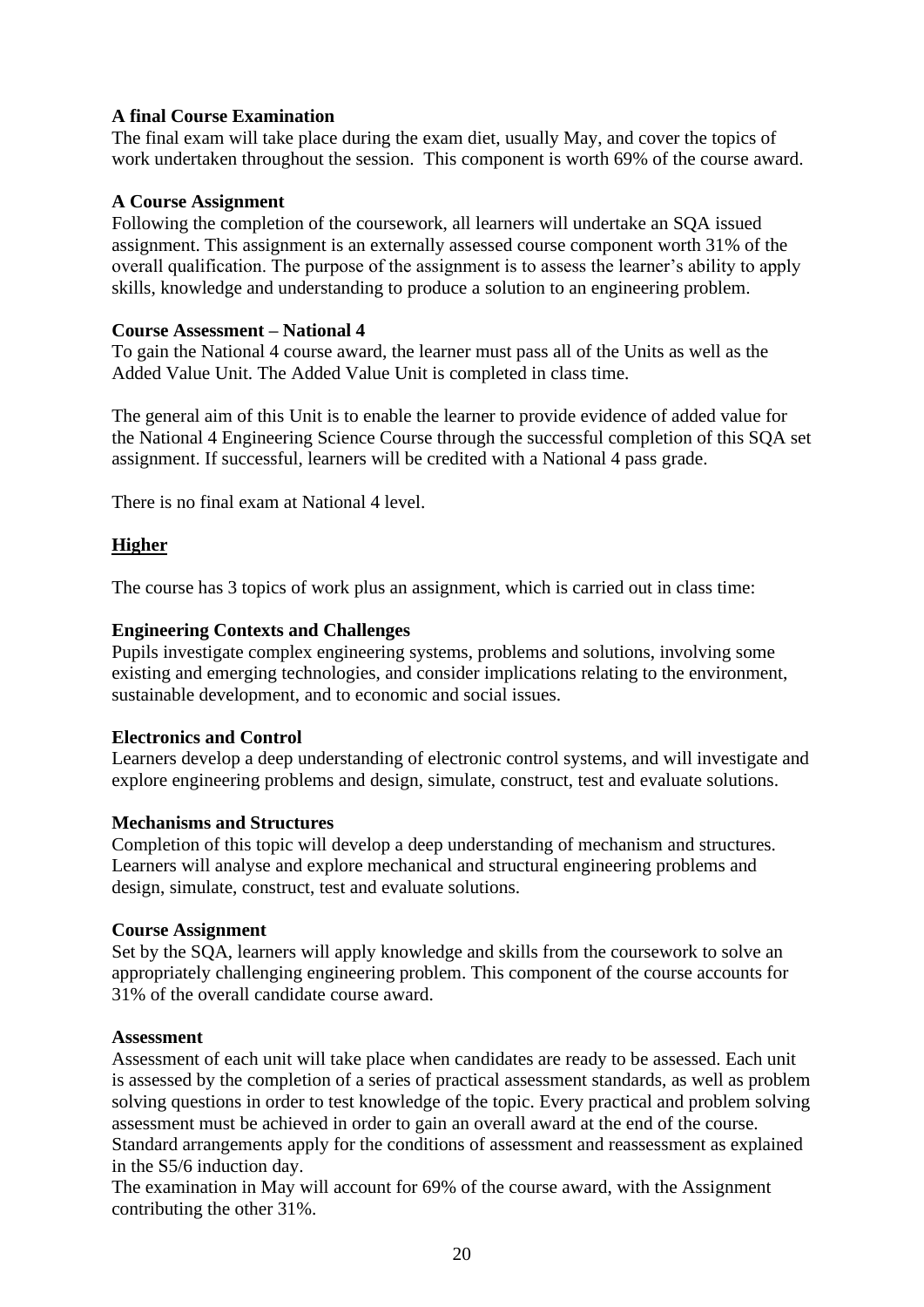# **ENGLISH**

# **National 4**

In National 4 English, students go on to further develop their skills in Close Reading, Critical Reading, Writing, Talking and Listening.

There are four core units at National 4 level which must be passed internally for an overall award to be awarded externally:

- Analysis and Evaluation comprises Reading and Listening
- Creation and Production comprises Writing and Talking
- Literacy
- Added Value Assignment

## **Course Assessment**

Students complete a number of assessments to complete the course and all units are marked internally and judged to be pass or fail.

The Added Value Unit is competed by allowing students to focus on one area of study through a series of electives that they opt in to.

The Literacy Unit is completed concurrently with the other core units.

## **National 5**

In National 5 English, students go on to further develop their skills in Close Reading, Critical Reading, Writing, Talking and Listening.

There is one core unit at National 5 level which must be passed internally for an overall award to be awarded externally: Spoken Language

#### **Course Assessment**

In addition, there is a folio of writing containing two pieces that is submitted for external marking: Argumentative / Persuasive Writing and Personal / Reflective Writing.

The exam consists of two papers:

- Paper One: Reading for Understanding, Analysis and Evaluation 30%
- Paper Two: Critical Reading Critical Essay and Scottish Set Text 40%
- The folio makes up the last 30% of the overall award.

The Reading for UAE paper contains one passages with a final 4, 5 or 6 mark question testing a candidates ability to summarise the key ideas. The paper lasts 1 hour.

The Critical Reading paper requires the completion of two tasks on texts previously studied in class: one a critical essay and one a series of questions on an extract from a Scottish text. Students have no access to texts or notes. The paper lasts 1 hour and 30 minutes.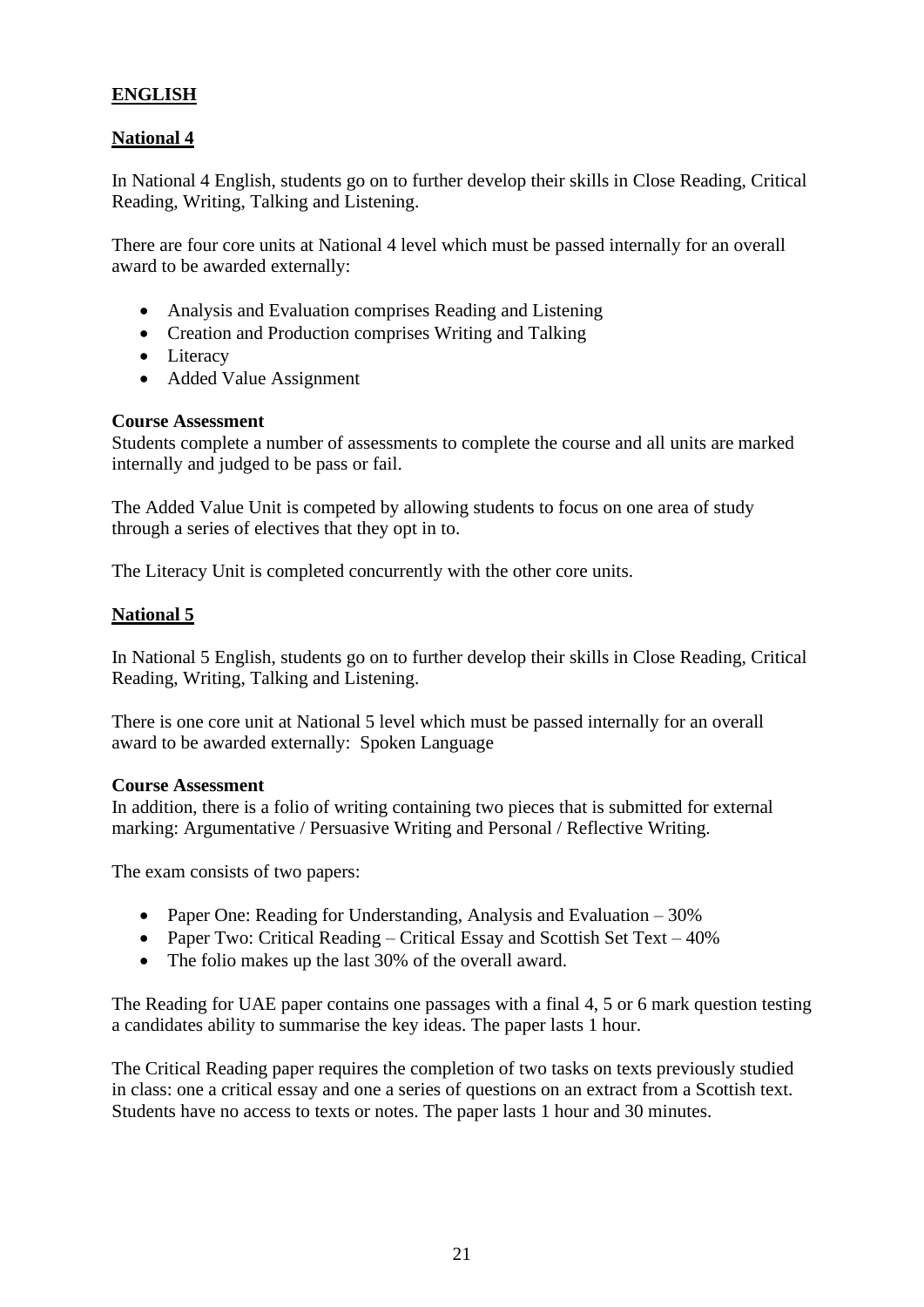# **Higher**

In Higher English, students go on to further develop their skills in Close Reading, Critical Reading, Writing, Talking and Listening.

There is one core unit at Higher level which must be passed internally for an overall award to be awarded externally: Spoken Language

## **Course Assessment**

In addition, there is a folio of writing containing two pieces that is submitted for external marking: Argumentative / Persuasive Writing and Personal / Reflective Writing.

The exam consists of two papers:

- Paper One: Reading for Understanding, Analysis and Evaluation 30%
- Paper Two: Critical Reading Critical Essay and Scottish Set Text  $40\%$
- The folio makes up the last 30% of the overall award.

The Reading for UAE paper contains two passages with a final 5 mark question testing a candidate's ability to summarise and analyse the key points of agreement and/or disagreement. The paper lasts 1 hour and 30 minutes.

The Critical Reading paper requires the completion of two tasks on texts previously studied in class: one a critical essay and one a series of questions on an extract from a Scottish text. Students have no access to texts or notes. The paper lasts 1 hour and 30 minutes.

# **Advanced Higher**

The Advanced Higher course is largely based on the analysis and production of literature and, therefore, is a course best suited to those who enjoy and have a passion for both reading and writing.

# **Course Assessment**

Students will be assessed by the following means:

- A dissertation (independently studied and written) of at least 2500 words, on a text/texts of literacy merit. This element is worth 30% of the final grade.
- A portfolio of two pieces of writing, from a choice of genres: persuasive, informative, argumentative, personal/reflective, poetry, prose and/or drama. Students can nominate their preferred types of writing. The portfolio is worth 30% of the overall grade.
- Lastly, an examination consisting of two papers, which is worth 40% of the overall mark.
	- $\triangleright$  Paper one a critical essay on a prose or drama text previously studied in class. This is worth 25% of the final mark.
	- $\triangleright$  Paper two textual analysis on poetry not previously studied in class. This paper is worth 15% of the final mark.

The Advanced Higher course offers a challenge to those who enjoy the subject, and rewards students with stimulating reading and writing tasks.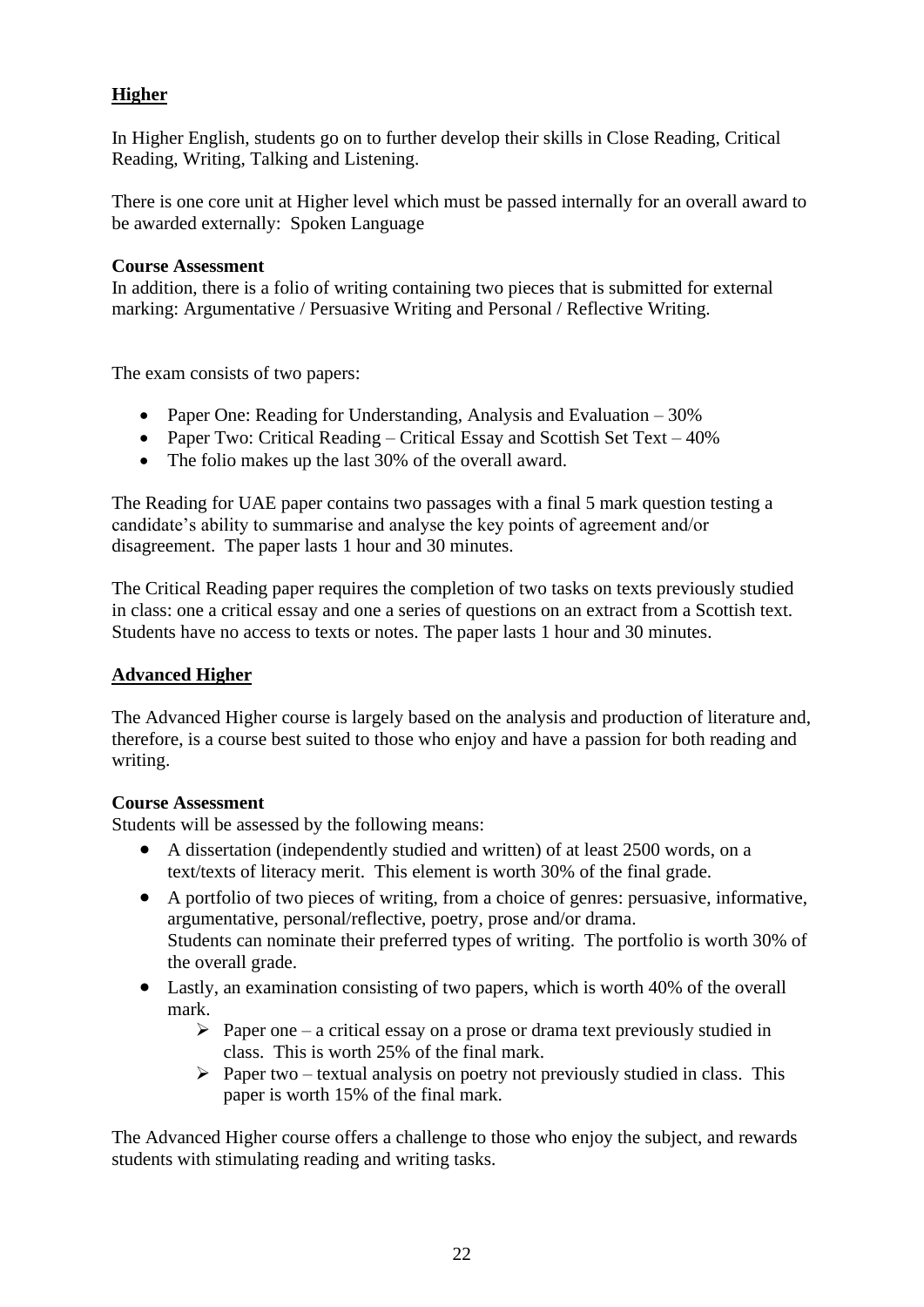# **FASHION AND TEXTILE TECHNOLOGY**

# **National 4**

The course consists of 4 areas:

## **Fashion and Textile Technology: Textile Technologies (National 4)**

Provides learners with the opportunity to develop straightforward knowledge and skills related to textile technologies. This includes knowledge of the characteristics and properties of a range of fabrics and their uses. Learners will have the opportunity to make straightforward fashion/textile items, to an appropriate standard of quality, using a pattern and a range of textile construction techniques. Learners have the opportunity to select, set up and use equipment and tools safely and correctly.

# **Fashion and Textile Technology: Fashion/Textile Item Development (National 4)**

Provides learners with the opportunity to explore fashion/textile trends and the fashion/textile item development process. They will work with given briefs to develop solutions for straightforward fashion/textile items based on those trends. Learners will plan and make straightforward fashion/textile items, to an appropriate standard of quality, which takes into account fashion/textile trends. It also provides learners with the opportunity to select, set up and use equipment and tools safely and correctly.

# **Fashion and Textile Technology: Fashion and Textile Choices (National 4)**

Provides learners with the opportunity to develop and apply their knowledge and understanding of a range of factors affecting the fashion and textile choices of consumers. Learners will investigate the fashion/textile choices of consumers and develop solutions for items to meet these choices. They will make and evaluate straightforward fashion/textile items, with a focus on factors that affect fashion/textile choice. It also provides learners with the opportunity to select, set up and use equipment and tools safely and correctly.

# **Added Value Unit — Fashion and Textile Technology: Making a Fashion/Textile Item (National 4)**

The general aim is to enable the learner to provide evidence of added value for the National 4 Fashion and Textile Technology Course through the successful completion of a practical activity, which will allow learners to demonstrate breadth and application of skills and knowledge. Learners will draw on and extend their skills and knowledge in order to produce an effective overall response to a practical task. The task will be sufficiently open and flexible to allow for personalisation and choice.

# **National 5**

The course consists of 3 areas:

# **Fashion and Textile Technology: Textile Technologies**

Provides learners with the opportunity to develop detailed knowledge and skills related to textile technologies. This includes the characteristics and properties of a range of textiles and their uses. Learners will have the opportunity to make detailed fashion/textile items, to an appropriate standard of quality, using a pattern and a range of textile construction techniques. It also provides learners with the opportunity to select, set up, adjust and use equipment and tools safely and correctly.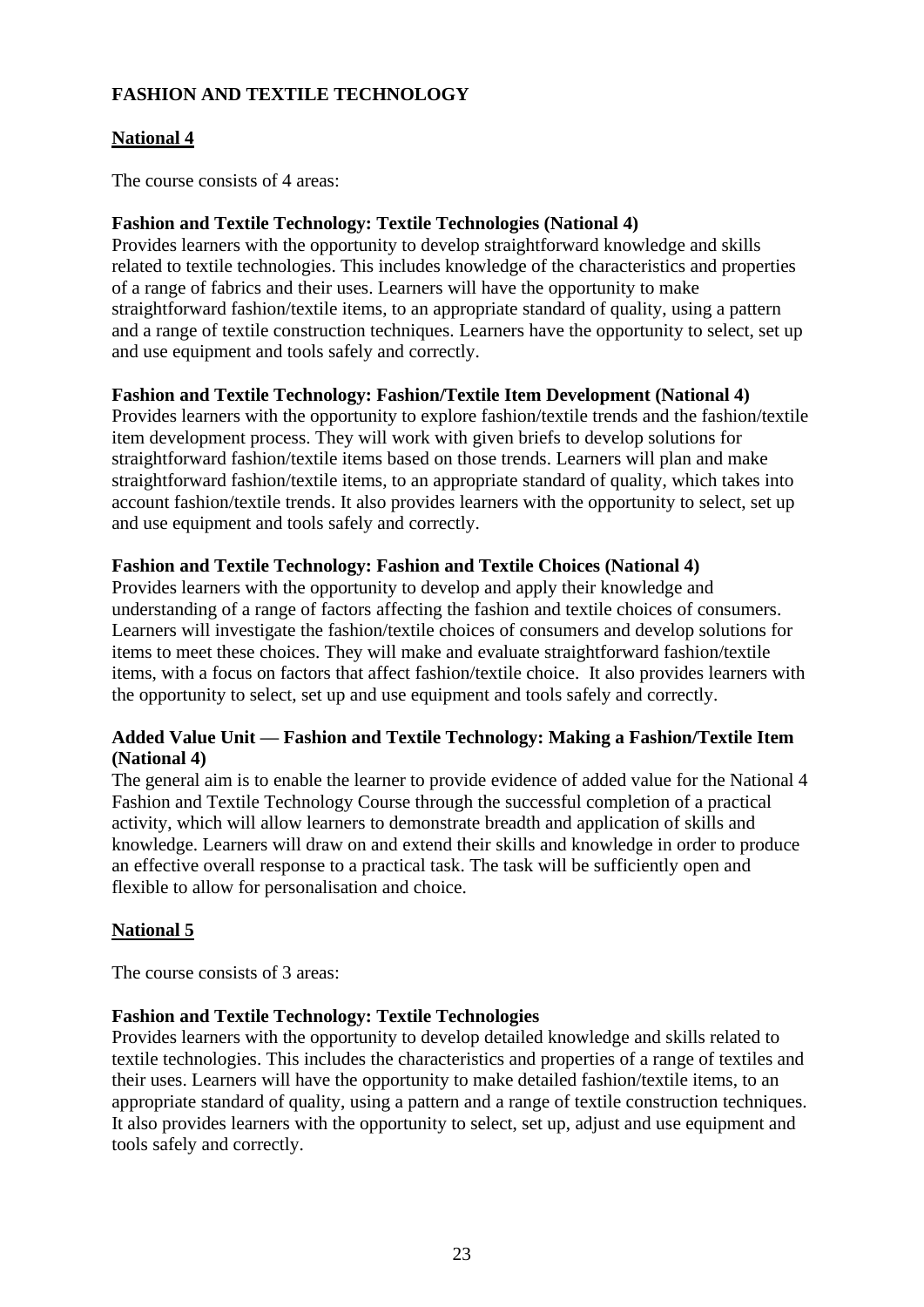# **Fashion and Textile Technology: Fashion/Textile Item Development**

Provides learners with the opportunity to explore fashion/textile trends and the fashion/textile item development process. They will work with given briefs to develop solutions for detailed fashion/textile items based on those trends. Learners will plan and make detailed fashion/textile items, to an appropriate standard of quality, that take into account fashion/textile trends. It also provides learners with the opportunity to select, set up, adjust and use equipment and tools safely and correctly.

# **Fashion and Textile Technology: Fashion and Textile Choices**

Provides learners with the opportunity to develop and apply their knowledge and understanding of a range of factors affecting the fashion and textile choices of consumers. Learners will investigate the fashion/textile choices of consumers and develop solutions for items to meet these choices. They will make and evaluate detailed fashion/textile items, with a focus on factors that affect fashion and textile choice. It also provides learners with the opportunity to select, set up, adjust and use equipment and tools safely and correctly.

The National 5 Fashion and Textile Technology course develops practical skills, construction techniques and knowledge and understanding of fabrics and fashion trends. The course involves learning through practical textile activities. Learners plan, make and evaluate fashion and textile items to given design briefs. Skills and knowledge are developed in relation to textile properties and characteristics. The factors which influence fashion and textile choices and the ability to set up and use tools and equipment for textile construction are developed by learners. The course has an emphasis on practical activity and skills development.

## **Course Assessment**

The course assessment for National 5 is 70% practical assignment activity to make a Fashion Textile item in response to a given brief and a question paper set by SQA for 30% of the course award.

# **Higher Fashion**

The main purpose of this Course is to develop knowledge, understanding and skills related to the technological processes involved in the fashion/ textile industry.

# **1. Fashion and Textile Technology: Fashion and Textile Choices**

Learners will investigate a range of issues influencing the fashion/textile industry. This could include ethical, environmental, economic, social and cultural issues. They will explain how these issues influence decisions taken by industry and choices made by consumers, and evaluate how fashion/textile items meet a range of consumer or industry needs. They will communicate their findings in an appropriate way.

# **2. Fashion and Textile Technology: Fashion/Textile Item Development**

Learners will explore the fashion item development process. They will develop knowledge and understanding of how industry develops and creates fashion/textile items. They will produce and evaluate their own fashion item to meet the needs of a brief.

# **3. Fashion and Textile Technology: Textile Technologies**

Learners will develop and apply their knowledge and understanding of textile technologies and construction techniques. Learners will explore the characteristics and properties of a range of textiles and analyse the impact of these in making fashion/textile items for a specified purpose. They will develop and use a range of textile construction techniques and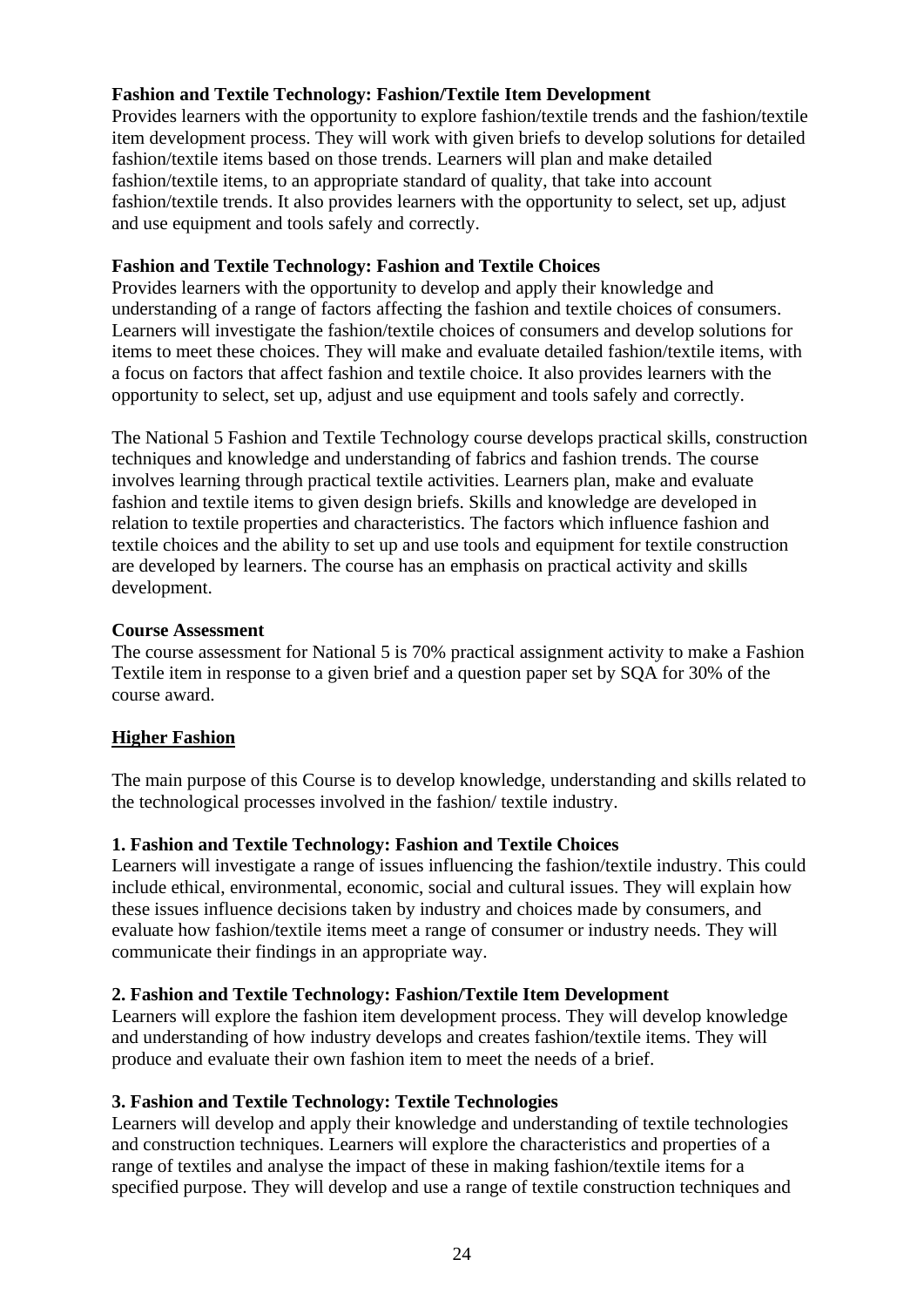independently use tools and equipment to make fashion/textile items which are fit for purpose.

# **Course Assessment**

The learner will draw on, apply and extend the skills, knowledge and understanding they have developed during the Course.

These will be assessed by an assignment, practical activity and a question paper Learners will draw on, apply and integrate a range of skills, knowledge and understanding from across the course to produce an effective overall response to a **given brief, set by the SQA.**

Evidence produced during the process of designing, planning, making and evaluating a fashion/textile item will be presented in the following ways:

- **The assignment** will involve learners in designing, planning and evaluating a completed fashion/textile item in response to the given brief.
- **The practical activity** will involve learners in selecting and applying a range of appropriate textile construction techniques to make the fashion/textile item planned for and evaluated in the assignment.
- $70\frac{\text{ }}{6}$  of the overall course award.

The brief will be appropriately challenging and sufficiently open and flexible to allow for personalisation and choice. Briefs will be set by SQA.

• The question paper will be set by the SOA. 45 marks  $30\frac{\textdegree}{\textdegree}$  of the course award.

# **GEOGRAPHY**

# **National 4/5**

The purpose of the course is to investigate the world through three main areas of study:

- Physical Environments: The study of weather, climate, scenery and conservation issues.
- Human Environments: The study of agriculture, population and urban landscapes.
- Global Issues: The study of world diseases and the issues faced through global climate change. The emphasis of the course will be on the acquisition of skills such as the use of new technology, map reading, report writing etc.

#### **Course Assessment**

At National 4 the Added Value Unit is an assignment based on fieldwork undertaken by the student relating to one of the topics studied in Geography.

At National 5 the final course assessment is an assignment worth 20% and a question paper worth 80%.

# **Higher**

This Course encourages learners to develop a respect for the values, beliefs and cultures of others.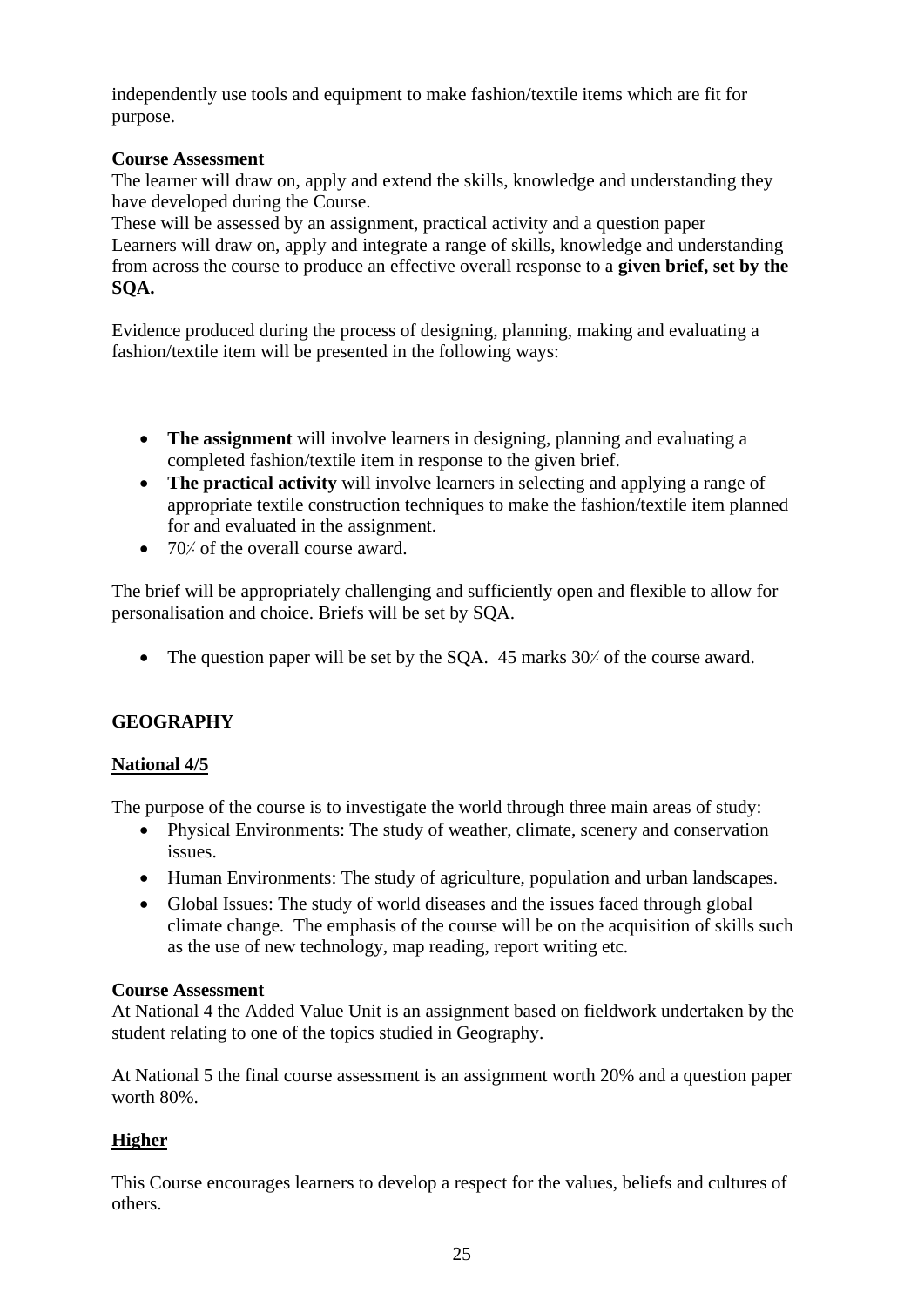# **Course Structure**

The Higher Geography Course develops a range of analytical, practical skills and encourages active learning, including fieldwork. This Course has three mandatory Units:

## **Geography: Physical Environments (Higher)**

Learners will develop their mapping skills and apply knowledge and understanding of the processes and interactions at work within physical environments which include: atmosphere, hydrosphere, lithosphere and biosphere.

## **Geography: Human Environments (Higher)**

Learners will develop their research skills in geographical contexts and apply knowledge and understanding of urban and rural environments in developed and developing countries. The key topics include: population, rural land degradation and management, urban change and management.

# **Geography: Global Issues (Higher)**

In this Unit, learners will develop their skills of numerical and graphical analysis in geographical contexts and apply knowledge and understanding of global geographical issues. Key topics include: climate change and development and health.

#### **Course Assessment**

The Course assessment will consist of two Components: a question paper and an assignment.

Component 1 — question paper 1

The purpose of this question paper is to demonstrate application of skills and breadth of knowledge and understanding from across the Physical and Human units of the course. This question paper will have 100 marks (46% of the total mark).

This question paper has two sections.

Section 1: Physical Environments. This section will be made up of extended response questions. Candidates will answer all questions in this section.

Section 2: Human Environments. This section will be made up of extended response questions. Candidates will answer all questions in this section.

# Component 2 — question paper 2

The purpose of this question paper is to demonstrate application of skills and breadth of knowledge and understanding from across the Global Issues and Application of Geographical Skills units.

This question paper will have 60 marks (27% of the total mark).

This question paper has two sections.

Section 1: Global Issues will have 40 marks. Candidates must answer questions from two out of four options. Each question will be out of 20 marks.

Section 2: Application of Geographical Skills will have 20 marks. This Section will be made up of an extended response question requiring the learner to apply geographical skills acquired during the Course.

# Component 3 - assignment

The purpose of this assignment is to demonstrate candidate's skills, knowledge and understanding within the context of a geographical topic or issue.

The assignment will have 30 marks (27% of the total mark).

The assignment Component of the Course assessment will have a greater emphasis on the assessment of skills than the question paper.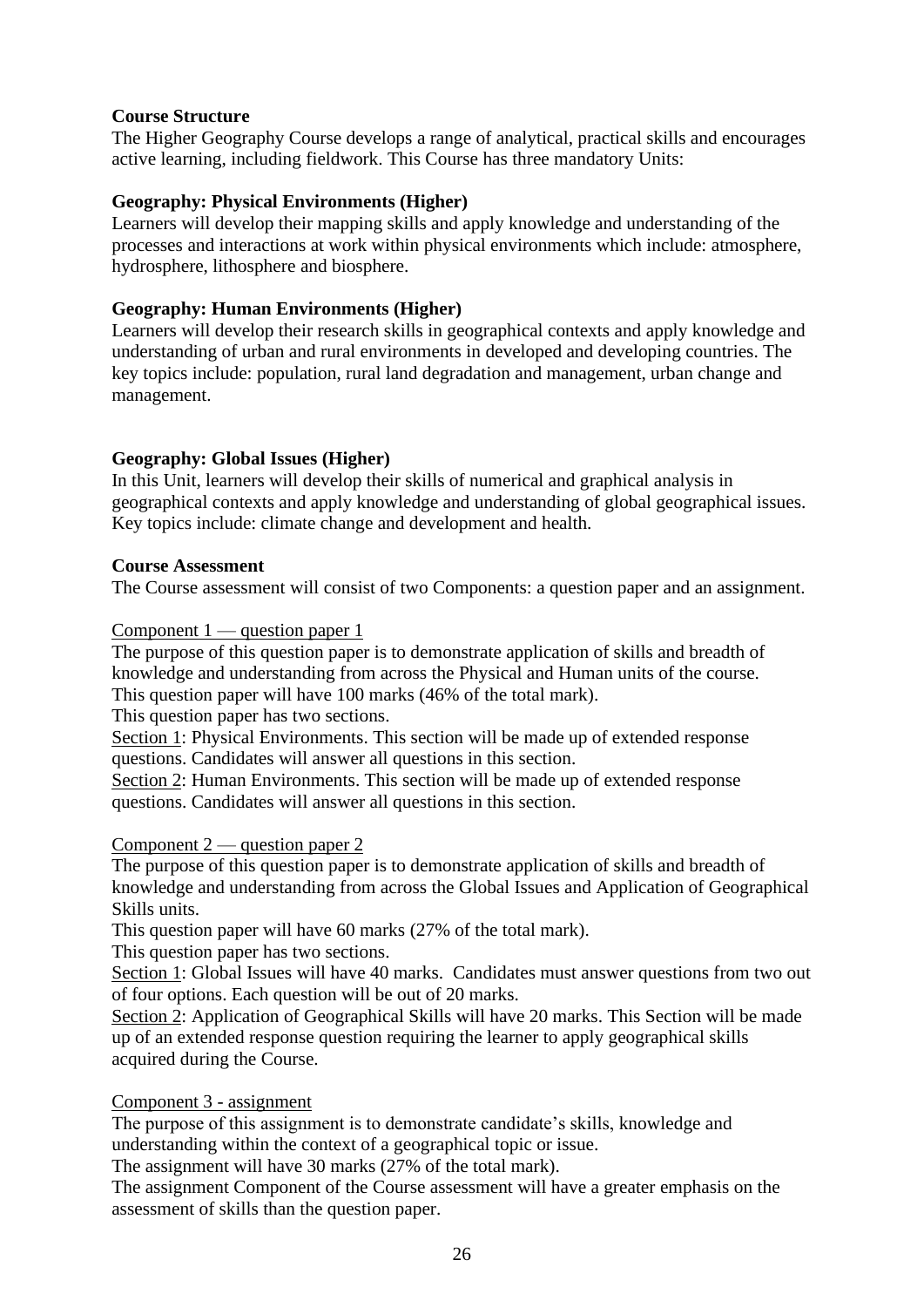# **Advanced Higher**

The main aims of this Course are to enable learners to understand the ways in which people and the environment interact and enables them to further acquire a geographical perspective on environmental and social issues and their significance.

#### **Course structure**

The Geography Course has three mandatory Units:

## **Geographical Skills (Advanced Higher)**

In this Unit, learners will develop a range of geographical methods and techniques including mapping skills, graphical techniques and a range of statistical techniques for analysing and interpreting geographical data. Learners will develop a range of investigating skills while undertaking independent research for example plan and manage a complex programme of research; techniques to source, collect and record appropriate and reliable primary and secondary information; methods of independent fieldwork; techniques to present findings using appropriate conventions; and how to evaluate research methodology.

## **Geographical Issues (Advanced Higher)**

In this Unit, learners will develop critical thinking and the ability to evaluate sources and viewpoints on current geographical issues.

## **Geographical methods and techniques**

**Fieldwork/research techniques**: the learner will be expected to use fieldwork/research gathering techniques and analyse the data which might be obtained as a result of using those techniques.

**Geographical data handling**: learners will be expected to process, interpret and analyse data, including statistical data in order to explain geographical relationships.

**Map interpretation**: learners will be expected to demonstrate geographical methods and techniques using a range of maps, photographs, sketches or outline drawings or drawings based on photographs, statistics, and data.

#### **Course Assessment**

The Course assessment will consist of two Components: a question paper and a project: folio.

#### Component 1 — question paper

This question paper will give learners an opportunity to demonstrate their skills and knowledge and understanding from the mandatory content of the Course:

♦ knowledge of a range of geographical methods and techniques and understanding of the contexts in which they ought to be used

♦ application of a wide range of geographical methods and techniques including mapping skills, fieldwork skills, graphical techniques and statistical techniques for analysing and interpreting geographical data

The question paper will have 50 marks.

#### Component 2 — project: folio

The purpose of this project is to demonstrate skills, knowledge and understanding through undertaking independent research and critical evaluation.

The project will consist of a project: folio of Coursework in two Sections:

♦ Project: Folio Section A: Geographical Study — a report on geographical research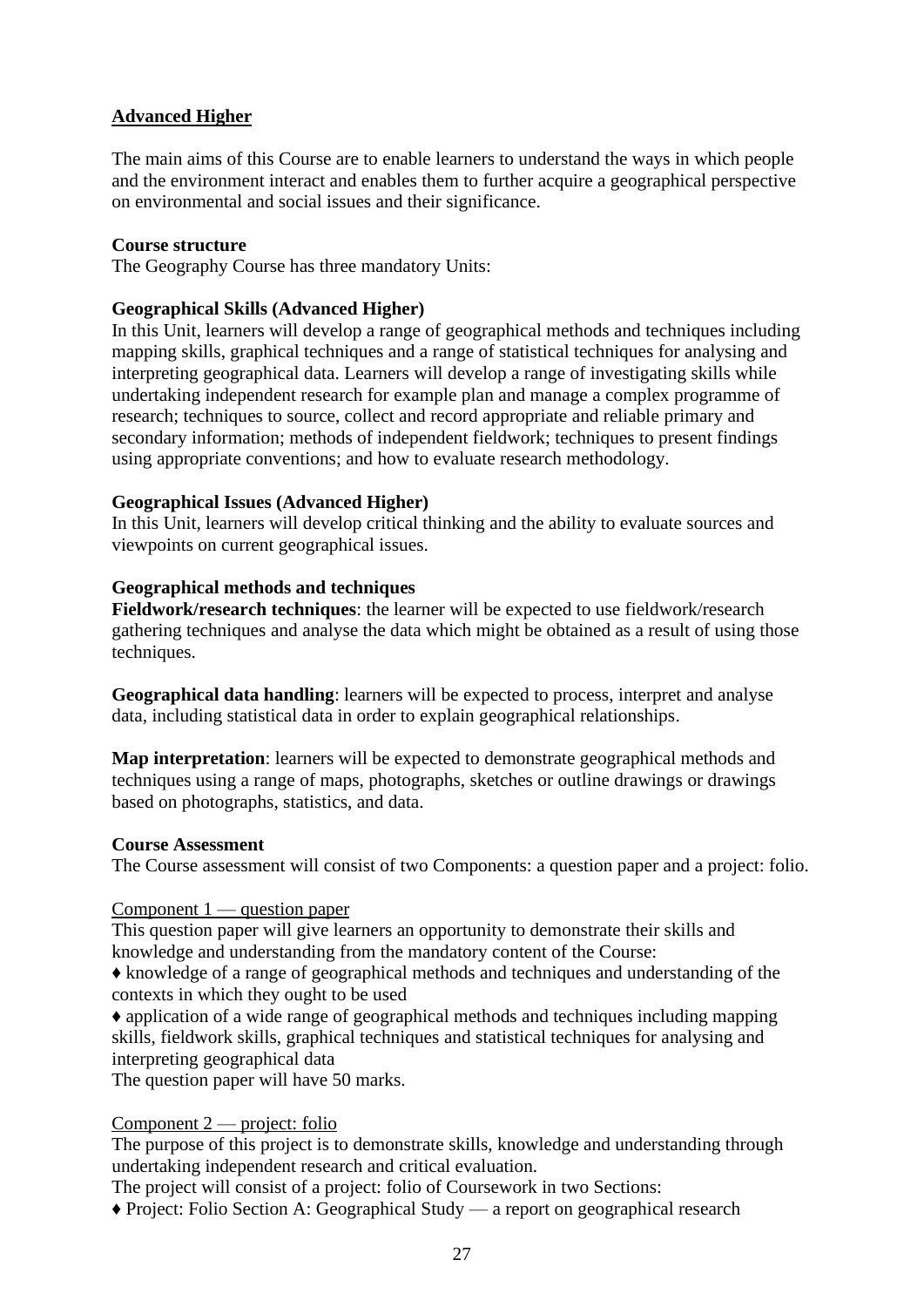♦ Project: Folio Section B: Geographical Issue — an essay which critically evaluates an issue from a geographical perspective

The project will have 100 marks. The total mark will be distributed as follows:

- ♦ Folio Section A: Geographical Study 60 marks
- ♦ Folio Section B: Geographical Issue 40 marks

# **GRAPHIC COMMUNICATION**

# **National 5/4**

The course has two topics of work and an internal assignment, as indicated below:

# **2D Graphic Communication**

Learners who complete this topic will be able to:

- 1. Produce and interpret 2D sketches and drawings
- 2. Produce preliminary 2D designs and illustrations for single-page promotional displays
- 3. Create 2D promotional graphic layouts

# **3D and Pictorial Graphic Communication**

Learners who complete this topic will be able to:

- 1. Produce and interpret pictorial sketches1, pictorial drawings and 3D models
- 2. Produce pictorial and 3D illustrations
- 3. Create pictorial or 3D promotional displays

## **Course Assessment – National 4**

To gain the National 4 course award, the learner must pass all of the Units as well as the Added Value Unit. The Added Value Unit is completed in class time.

The general aim of this Unit is to enable the learner to provide evidence of added value for the National 4 Graphic Communication Course through the successful completion of this SQA set assignment. If successful, learners will be credited with a National 4 pass grade. There is no final exam at National 4 level.

# **Course Assessment – National 5**

The course assessment consists of two components –

A final course examination

The final exam will take place during the exam diet, usually May, and cover the topics of work undertaken throughout the session. This component is worth 67% of the course award. A course assignment

Following the completion of the Unit coursework, all learners will undertake an SQA issued assignment. This assignment is an externally assessed course component worth 33% of the overall qualification. The purpose of the assignment is to assess the learner's ability to apply skills, knowledge and understanding to produce a solution to an appropriately challenging graphic communication problem.

# **Higher**

The course has two topics of work and an internal assignment, as indicated below:

# **2D Graphic Communication**

There are 4 outcomes to be completed in this topic. Each outcome will be achieved by undertaking and completing a task in class. Learners who complete this topic will be able to: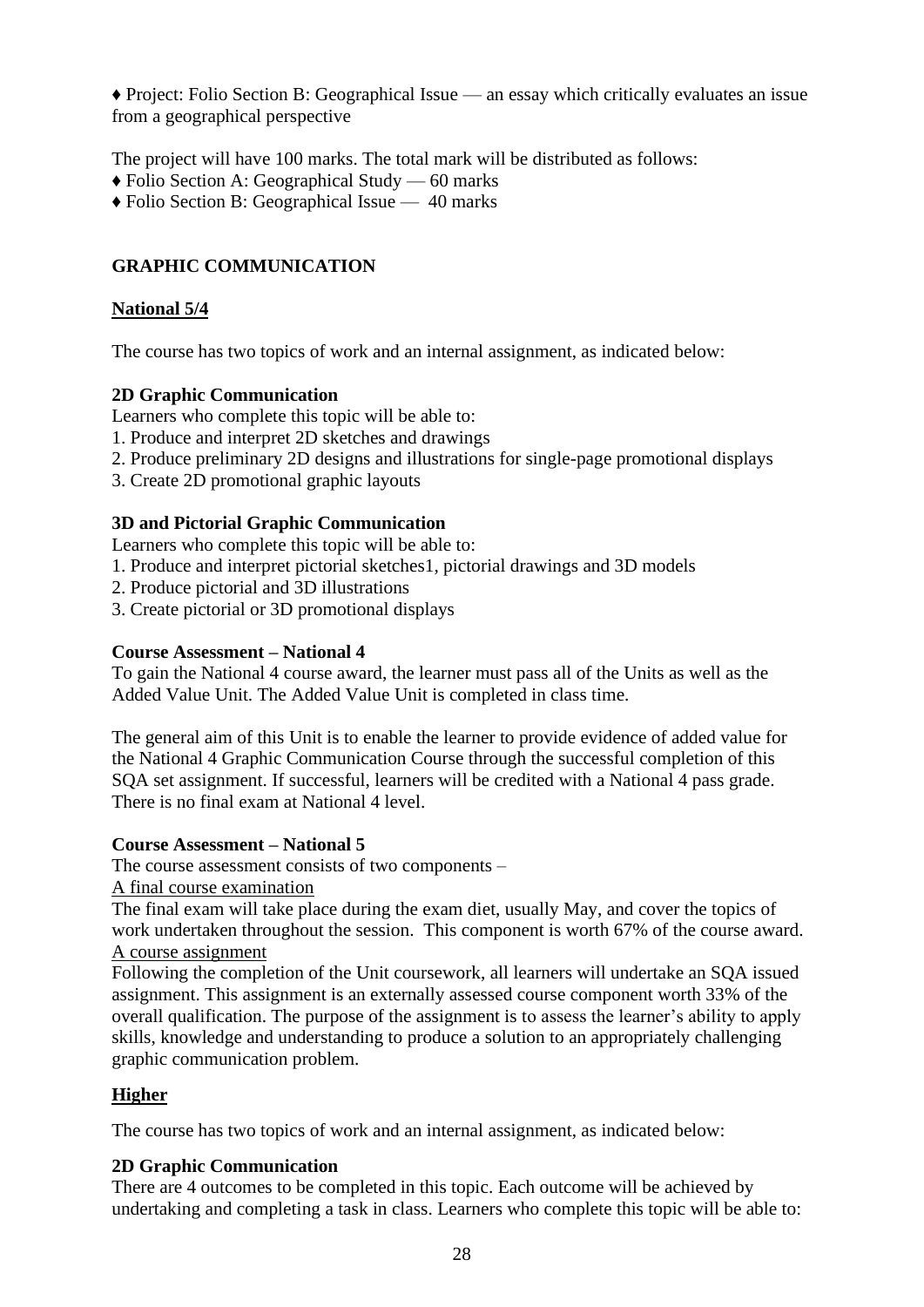1. Produce and interpret 2D orthographic sketches and drawings

2. Produce 2D computer-aided designed/drafted production drawings

3. Produce preliminary 2D designs and illustrations for a multi-page promotional document

4. Create a multi-page 2D promotional publication and a project set of promotional publications

# **3D and Pictorial Graphic Communication**

There are 4 outcomes to be completed in this unit of work. Learners who complete this topic will be able to:

1. Produce and interpret pictorial sketches and drawings

2. Produce 3D computer-aided designed/draughted models and associated production drawings

3. Produce pictorial and 3D illustrations of everyday objects

4. Plan and produce promotional publications incorporating pictorial and/or 3D models

## **Assessment**

Course assessment will provide the basis for grading attainment in the Course award. The course assessment consists of two components –

A final course examination (90 marks)

The final exam will take place during the exam diet, usually May, and cover the topics of work undertaken throughout the session.

A course assignment (50 marks)

Following the completion of the Unit coursework, all candidates will undertake an SQA issued assignment. This assignment is an externally assessed course component worth 36% of the overall qualification. The purpose of the assignment is to draw on, extend and apply the skills and knowledge developed and acquired during the course.

The evidence of this is produced through the candidate's graphic responses to the assignment.

# **HISTORY**

#### **National 4/5 Courses in S4 History**

Pupils can study History at National 3, 4 or 5 levels. The course consists of three units:

# **The Era of the Great War, 1910–1928**

This unit develops pupils' understanding of the impact that the First World War had on Scotland, from the initial mobilisation of the population behind the war effort to the substantial legacy that it left on the country's society, economy and politics.

# **The Making of Modern Britain, 1880 – 1951**

This unit examines the changing role of government in tackling the problem of poverty, tracking its evolution from 19<sup>th</sup> century beliefs of laissez-faire and self-help through to the birth of the welfare state.

#### **Hitler and Nazi Germany 1919-1939**

This unit investigates Germany's descent into dictatorship. It begins with the emergence of the newly democratic Weimar Republic after the First World War and explains how by 1939 it had fallen into the grip of Adolf Hitler and the Nazi Party.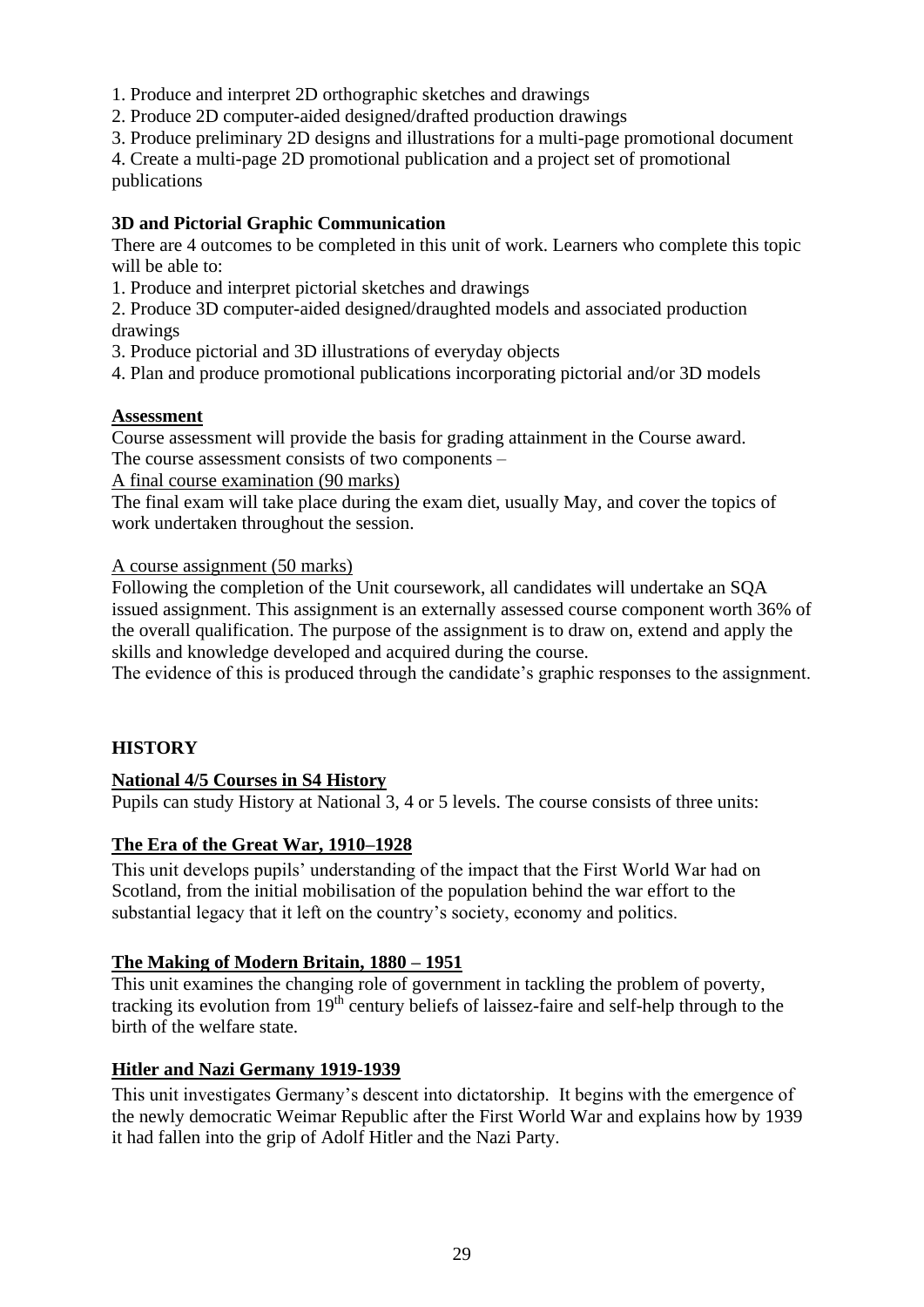## **Course Assessment National 4**

The course assessment at National 4 will consist of the following:

- Three Unit Assessments that must be passed.
- An Added Value Unit which involves selecting, researching and presenting findings from one of the three units.

### **Course Assessment National 5**

Course Assessment will consist of the following:

- A 2 hour and 20 minute question paper worth 80 marks.
- An Assignment worth 20 marks.

## **National 4/5 Courses in S5/6 History**

Pupils study History at National 4/5. The course consists of three units.

## **Migration and Empire, 1830 – 1939**

This unit explores the movement of people into and away from Scotland during the period 1830s to 1930s. This focuses on the influence that key immigrant groups, such the Irish, Jews, Lithuanians and Italians, had on Scotland. It also looks at the significant impact of Scots on countries like Canada, Australia, New Zealand and India.

## **The Making of Modern Britain, 1880 – 1951**

This unit examines the changing role of government in tackling the problem of poverty, tracking its evolution from 19th century beliefs of laissez-faire and self-help through to the birth of the welfare state.

#### **Russia, 1881 - 1921**

This unit tracks the development of opposition to the Tsarist regime, examines the factors that finally brought the Tsar's downfall and investigates why it was the Bolsheviks that emerged to take control of Russia during this period.

#### **Course Assessment National 4**

The course assessment at National 4 will consist of the following:

- Three Unit Assessments that must be passed.
- An Added Value Unit which involves selecting, researching and presenting findings from one of the three units.

#### **Course Assessment National 5**

Course Assessment will consist of the following:

- A 2 hour and 20 minute question paper worth 80 marks.
- An Assignment worth 20 marks.

# **Higher History**

#### **Migration and Empire 1830 – 1939**

This unit explores the movement of people into and away from Scotland during the period 1830s to 1930s. This focuses on the influence that key immigrant groups, such the Irish, Jews, Lithuanians and Italians, had on Scotland. It also looks at the significant impact of Scots on countries like Canada, Australia, New Zealand and India.

#### **Britain 1851 – 1951**

This unit is a study of the development of Britain into a modern democracy, focussing on key developments like the enfranchisement of women. It also examines the changing role of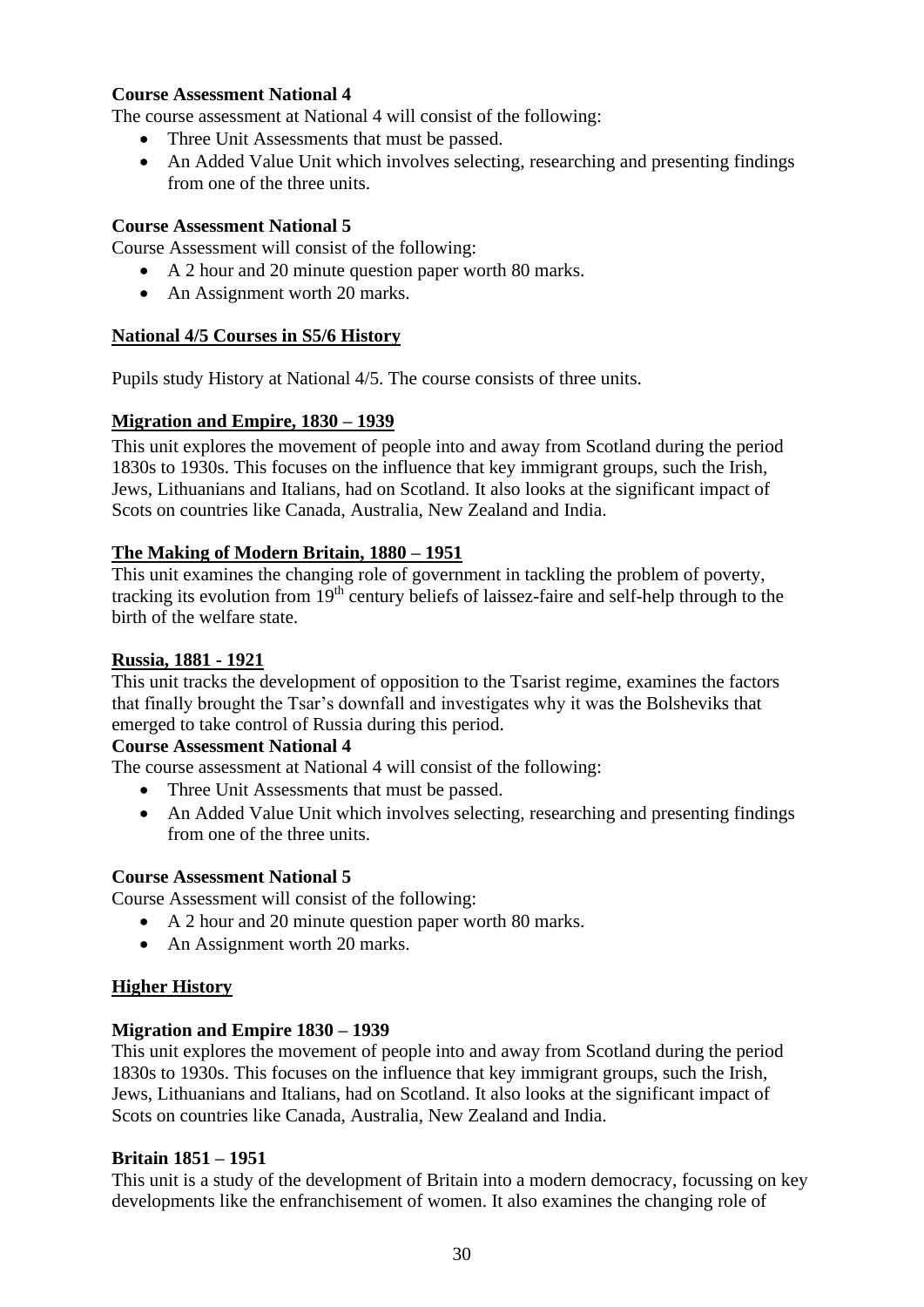government in tackling the problem of poverty, tracking its evolution from  $19<sup>th</sup>$  century beliefs of laissez-faire and self-help through to the birth of the welfare state.

## **Russia, 1881 – 1921**

This unit tracks the development of opposition to the Tsarist regime, examines the factors that finally brought the Tsar's downfall and investigates why it was the Bolsheviks that emerged to take control of Russia during this period.

#### **Course Assessment**

The course Assessment will consist of the following;

- Two 1 hour and 30 minute question papers worth 80 marks in total.
- An assignment worth 30 marks.

# **Advanced Higher History**

At Advanced Higher pupils will examine one topic in detail.

## **Russia: from Tsarism to Stalinism, 1914–45**

A study of political ideology as found in the Communist state, the changing nature of authority and the policy outcomes of that authority, focusing on the themes of ideology, authority and revolution.

- 1. **The Bolshevik Rise to Power -** the condition of society in the years immediately before Revolution; the February Revolution and Bolshevik reactions to it; the causes, nature and immediate consequences of the October Revolution.
- 2. **Lenin and the Consolidation of Power -** the withdrawal from the First World War; the Civil War and the reasons for Bolshevik victory; changing economic policy from War Communism to the New Economic Policy; the political development of the Soviet state; foreign policy under Lenin.
- 3. **The Making of the Stalinist System -** Stalin's struggle for power with his rivals; the policies of industrialisation and collectivisation; the Purges.
- 4. **The Spread of Stalinist Authority -** political, social and cultural aspects of the Stalinist state; Russia and the Great Patriotic War.

#### **Course Assessment**

The course assessment will consist of the following:

- A 3 hour question paper worth 90 marks.
- A dissertation worth 50 marks.

# **HOME ECONOMICS: HEALTH AND FOOD TECHNOLOGY**

#### **National 4 Health and Food Technology**

#### **Health and Food Technology: Food for Health (National 4)**

The general aim is to develop learners' knowledge of the relationship between food, health and nutrition. Learners will develop knowledge of dietary needs of individuals at various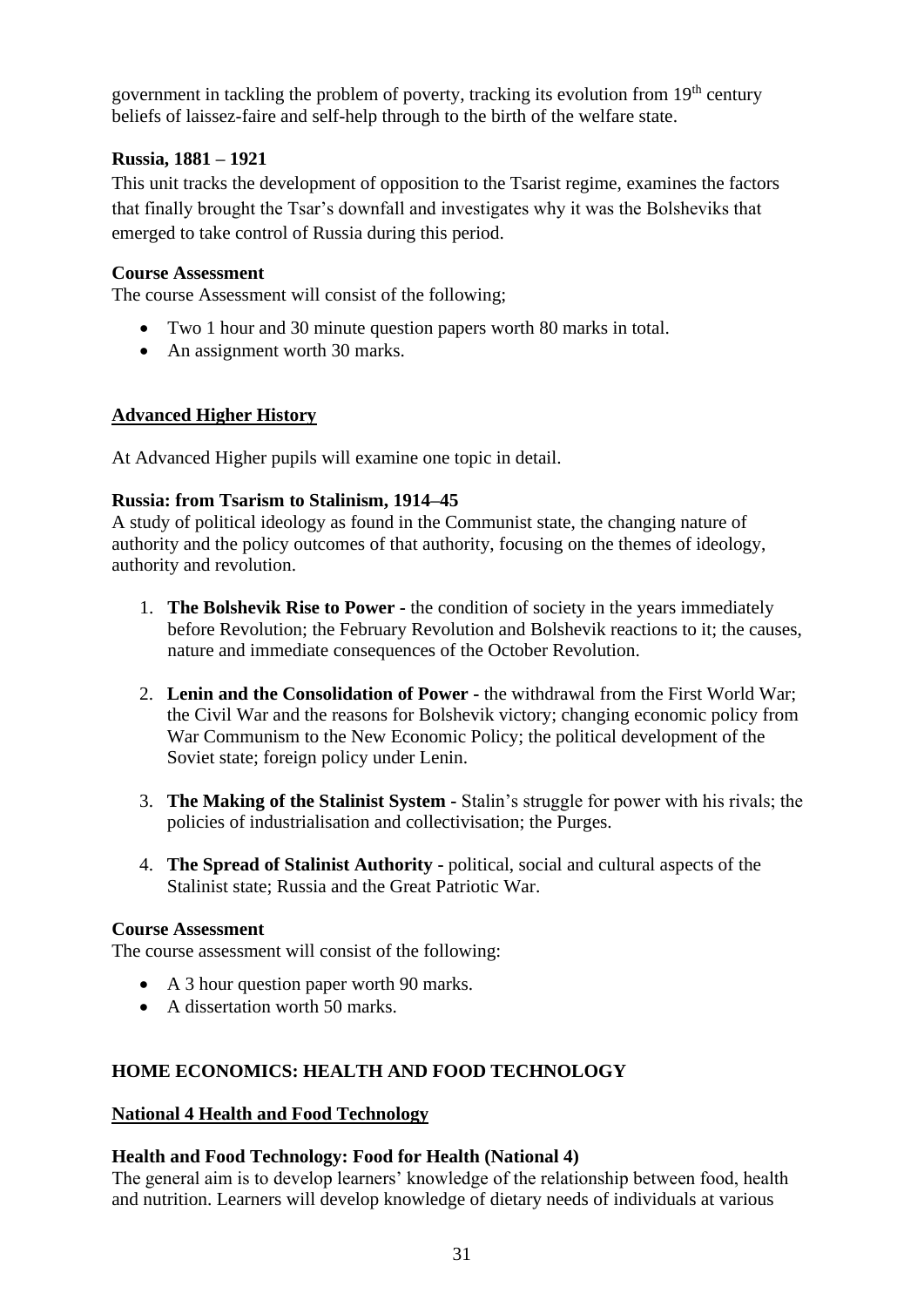stages of life and describe current dietary advice. Through practical activities, the learner will produce food products which meet individual needs.

## **Health and Food Technology: Food Product Development (National 4)**

The general aim is to allow learners to develop knowledge and understanding of the functional properties of ingredients in food and their use in developing food products. Learners will develop a basic understanding of the stages involved in developing a food product. Through a problem-solving approach, learners will make a food product to meet specified needs. Learners will develop and apply a basic knowledge and understanding of safe and hygienic food practices and techniques.

## **Health and Food Technology: Contemporary Food Issues (National 4)**

Learners will develop knowledge of consumer food choices. They will consider factors which may affect food choices and develop knowledge of contemporary food issues. They will consider technological developments in food and organisations which protect consumer interests. They will also develop knowledge of food labelling and how it helps consumers make informed food choices. Learners will apply knowledge and skills in practical contexts.

## **Added Value Unit: Health and Food Technology Assignment (National 4)**

The general aim is to enable the learner to provide evidence of added value for the National 4 Health and Food Technology Course through the successful completion of an assignment. The Added Value unit at National 4 is an Assignment Task to Produce a Food Product in response to a given brief.

## **National 5 Health and Food Technology**

## **Health and Food Technology: Food for Health (National 5)**

The general aim is to develop learners' knowledge and understanding of the relationship between food, health and nutrition. Learners will also develop knowledge and understanding of dietary needs for individuals at various stages of life and explain current dietary advice. Through practical activities, the learner will produce and reflect on food products which meet individual needs.

#### **Health and Food Technology: Food Product Development (National 5)**

The general aim is to allow learners to develop knowledge and understanding of the functional properties of ingredients in food and their use in developing new food products. Learners will develop an understanding of the stages involved in developing food products and, through a problem-solving approach, produce a food product to meet specified needs. Learners will also develop and apply knowledge and understanding of safe and hygienic food practices.

#### **Health and Food Technology: Contemporary Food Issues (National 5)**

The general aim is for learners to develop knowledge and understanding of consumer food choices. They will explore factors which may affect food choices and develop knowledge and understanding of contemporary food issues. They will consider technological developments in food and organisations which protect consumer interests. They will also develop knowledge and understanding of food labelling and how it helps consumers make informed food choices. Learners will apply knowledge and skills in practical contexts.

#### **Course Assessment**

The final course assessment at National 5 is an assignment and a question paper. The course assignment at National 5 is 50% of the overall course assessment.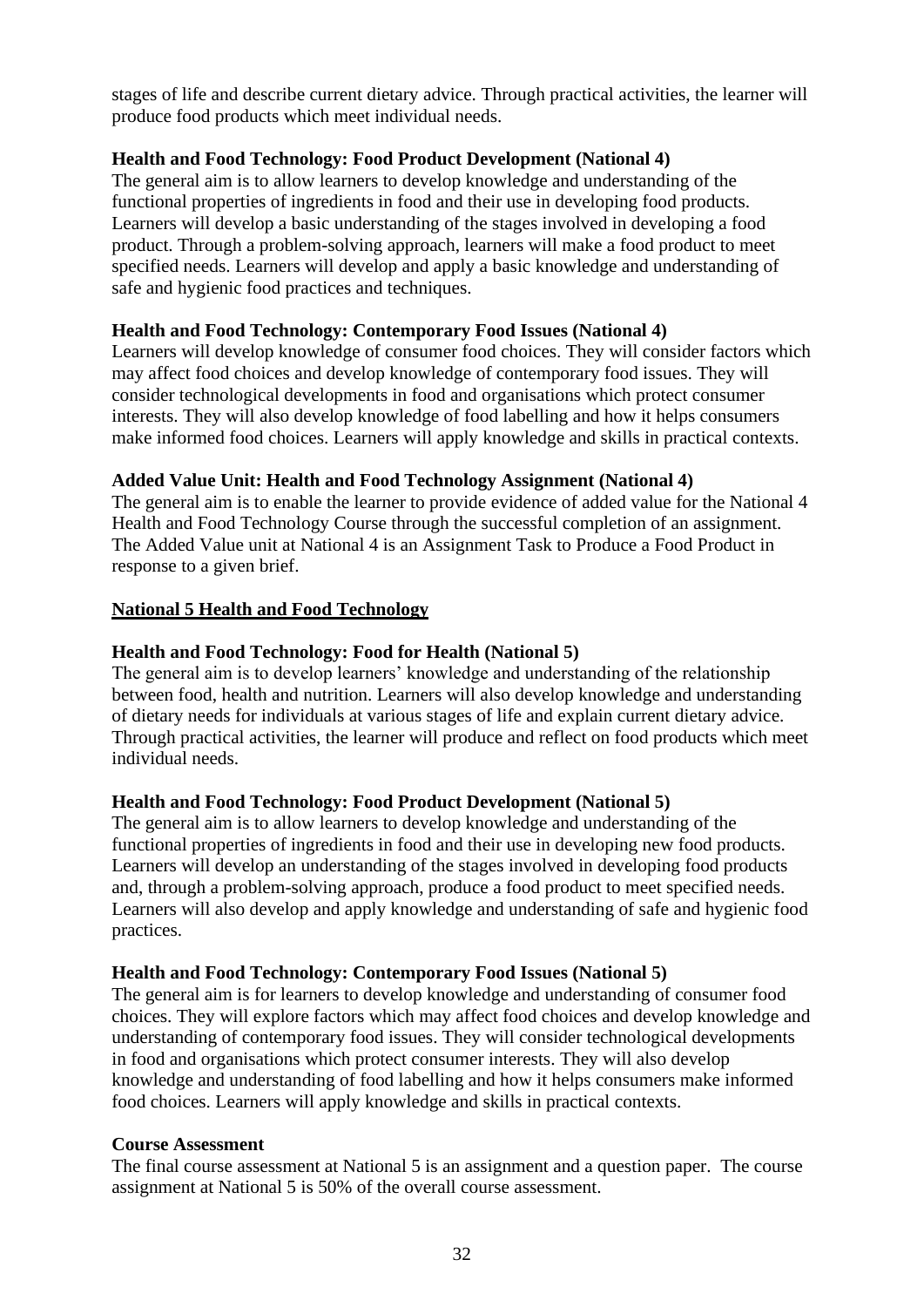# **Higher Health and Food Technology**

The course consists of:

## **Health and Food Technology: Food for Health**

The general aim is to develop learners' knowledge, understanding and skills to enable them to analyse the relationship between health, food and nutrition. Learners will also analyse dietary needs for individuals at various stages of life and explain current dietary advice.

## **Health and Food Technology: Food Product Development**

The general aim is to allow learners to develop knowledge and understanding of the functional properties of ingredients in food and their use in developing food products. Learners will develop an understanding of the stages involved in developing a food product. Through a problem-solving approach, learners will produce food products to meet a range of consumer needs. They will also apply knowledge and understanding of safe and hygienic food practices and techniques.

## **Health and Food Technology***:* **Contemporary Food Issues**

In this Unit, learners will investigate a range of contemporary food issues. They will explain how these issues influence decisions taken by consumers when making food choices. They will communicate their findings in an appropriate way.

#### **Course Assessment**

The learner will be assessed by an assignment and a question paper. Each is worth 50% of the course award. The assignment and the question paper will be marked by SQA. Practical activity in the assignment will involve manufacturing a food product to meet a brief set by SQA.

# **HOSPITALITY**: **PRACTICAL CAKE CRAFT**

# **National 5 Hospitality Practical Cake Craft**

Practical Cake Craft qualification develops cake-baking and cake finishing skills, and creativity in cake finishing, in a range of production methods. Learners embed food safety and hygiene skills, and develop organisational skills in the context of managing time and resources.

#### **Cake Baking (National 5)**

The purpose is to enable learners to develop the ability to bake a range of cakes and other items safely and hygienically. In the production of a range of cakes and other baked items, learners will demonstrate specialist skills, techniques and processes. To promote personalisation and choice, there are opportunities to investigate baking trends and allows learners to apply this knowledge in a range of practical contexts.

#### **Cake Finishing (National 5)**

The purpose is to enable learners to develop the ability to finish a range of cakes and other baked items safely and hygienically. In the finishing processes learners will apply specialised skills and creative techniques. To promote personalisation and choice, there are opportunities to investigate trends in cake finishing and allows learners to apply this knowledge in a range of practical contexts.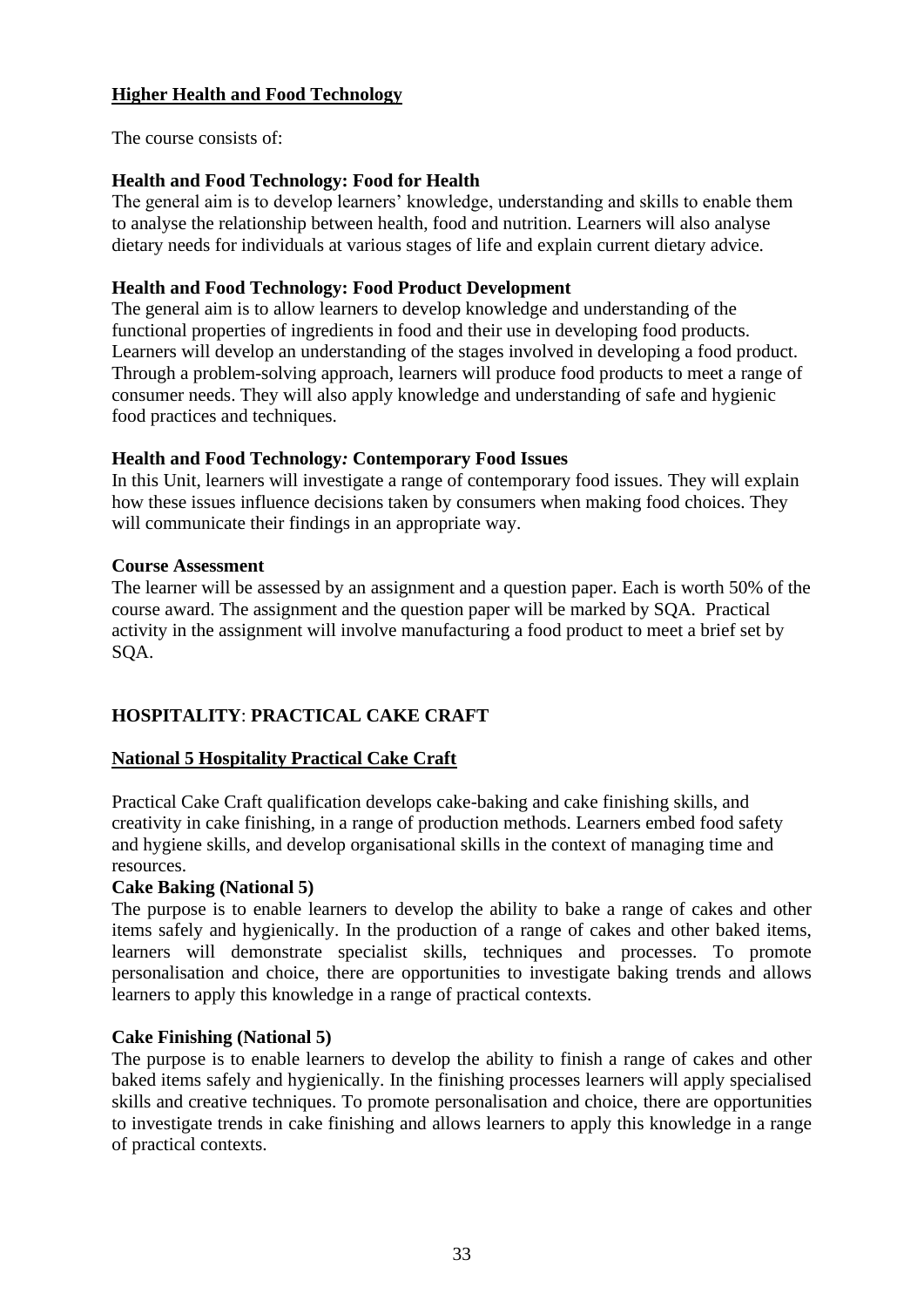#### **Course Assessment**

The learner will be assessed by a practical activity drawing on the knowledge, understanding and skills developed across the Course. The activity will require learners to demonstrate their knowledge and understanding related to cake baking and cake finishing and to apply their skills in the production of cakes or other baked items. The practical activity is 75% of the course award. A question paper set by SQA will contribute 25% of the course award.

# **HOSPITALITY**: **PRACTICAL COOKERY**

## **National 4 Hospitality: Practical Cookery**

The National 4 Hospitality Practical Cookery course aims to enable learners to be proficient in cookery skills, food preparation techniques and cookery processes. The main emphasis of the course is practical cookery. The practical work involves following recipes to produce dishes that are cooked and presented to a high standard. Learners develop an understanding of the characteristics of ingredients and their sustainability. Knowledge of current dietary advice in relation to the use of ingredients is developed through the planning and preparation of meals that are produced safely, hygienically and with appropriate garnish and decoration.

## **Cookery Skills, Techniques and Processes (National 4)**

Aims to develop learners' cookery skills, food preparation techniques, and their ability to follow cookery processes, in the context of producing dishes with minimal guidance. Learners will also develop an understanding of the importance of safety and hygiene and the ability to follow safe and hygienic practices at all times.

## **Understanding and Using Ingredients (National 4)**

Aims to develop learners' knowledge and understanding of ingredients from a variety of different sources and their uses. It also addresses the importance of responsible sourcing of ingredients and of current dietary advice. Learners will develop an ability to select and use appropriate ingredients, with minimal guidance, in the preparation of dishes and to do so safely and hygienically.

#### **Organisational Skills for Cooking (National 4)**

Aims to develop learners' organisational and time management skills.

Learners will acquire the ability to follow recipes and time plans to produce dishes, with minimal guidance, and to work safely and hygienically. They will also further develop the ability to carry out an evaluation of the product.

#### **Producing a Meal (National 4)**

Aims to enable learners to draw on the knowledge, understanding and skills developed in the other three Units. Learners will carry out a practical activity which will require them to prepare, cook and present a two-course meal to a given specification within a given timescale. It will require learners to demonstrate their ability to follow safe and hygienic practices throughout.

# **National 5 Hospitality: Practical Cookery**

The Practical Cookery qualification develops a range of cookery skills and processes, as well as food preparation techniques.

Planning and producing meals and presenting them appropriately, learners develop understanding of ingredients from a variety of different sources, as well as of their uses and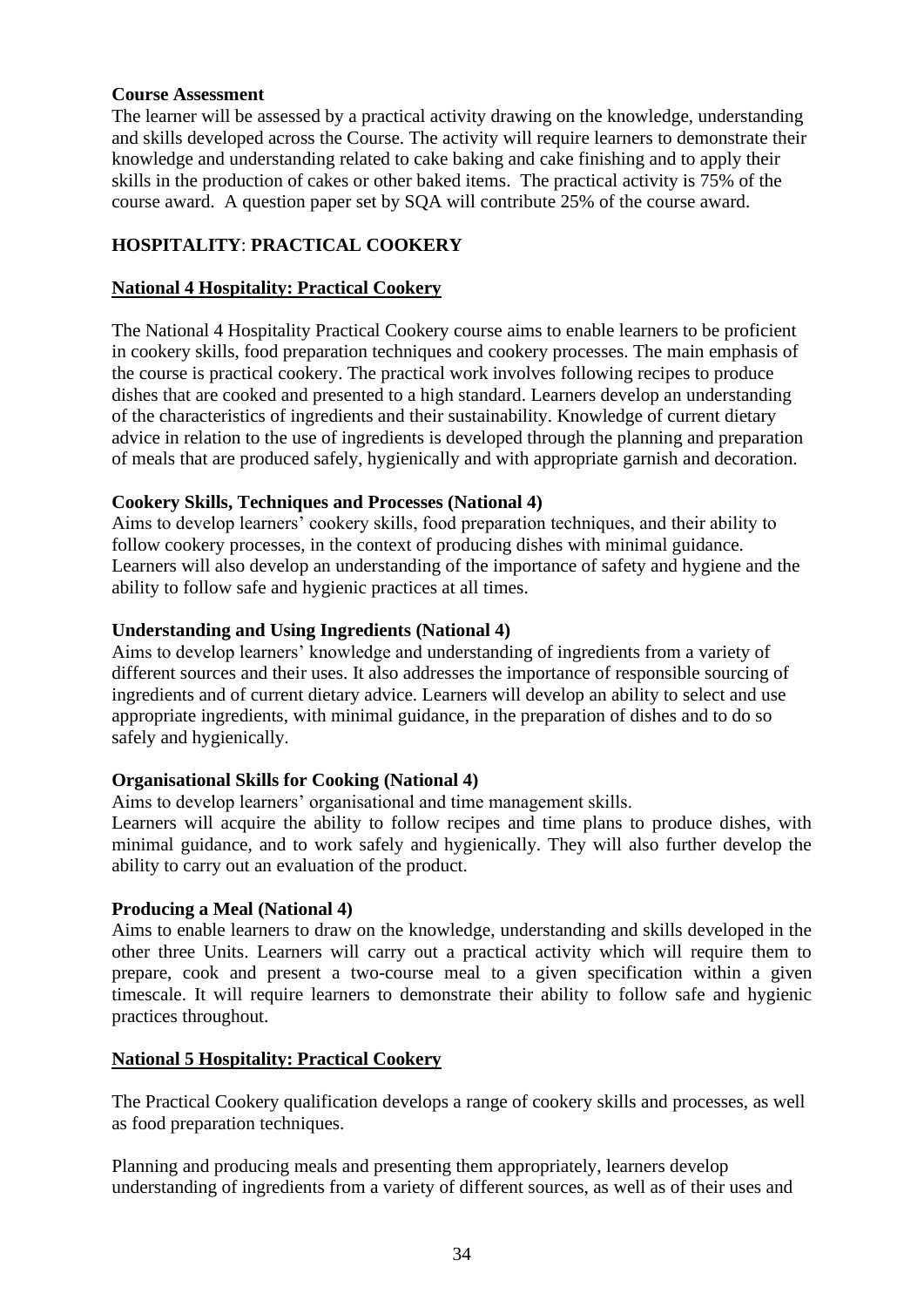responsible sourcing and sustainability. Learners develop understanding of the impact of the choice of ingredients on health and wellbeing, and embed food safety and hygiene skills.

# **Cookery Skills, Techniques and Processes**

Learners will be required to provide evidence of their cookery skills, food preparation techniques and ability to follow cookery processes in the preparation of dishes.

## **Understanding and Using Ingredients**

Learners will be required to provide evidence of their ability to:

- apply their understanding of a range of ingredients
- select appropriate ingredients and use them in the preparation of dishes
- work safely and hygienically

## **Organisational Skills for Cooking**

Learners will be required to provide evidence of their ability to:

- plan a two-course meal
- follow recipes and implement a time plan to produce a two-course meal
- carry out an evaluation of the meal
- work safely and hygienically

At National 5, the course assessment is a Practical Assignment of Producing a Three Course Meal. The practical assignment is 75% of the overall course assessment. A question paper set by SQA will contribute 25% of the overall course award.

# **MATHEMATICS**

#### **National 3 Application of Mathematics**

This course includes the study of number, money, shape, space and measurement in everyday life, allowing students to interpret data and tackle real-life situations. It is designed to develop the learners' skills relevant to learning, life and work in an engaging and enjoyable way. The course develops confidence in the subject and a positive attitude towards further study in mathematics and other subject areas which use mathematics.

• Numeracy (National 3)

This unit contains work on number, money, time & measurement and includes the solving of real-life problems. Learners will also interpret graphical data and use their knowledge and understanding of probability.

- Shape, Space and Measures (National 3) This Unit enables learners to apply their skills, knowledge and understanding of shape, space and measures in real-life contexts. Learners will build on their mathematical and numerical skills by using measures and elementary geometry to tackle real-life situations.
- Manage Money and Data (National 3) This Unit enables learners to apply their skills, knowledge and understanding of mathematics and numeracy to manage money and data in real-life contexts. Learners will build on their mathematical and numerical skills to determine factors affecting income and expenditure, budgeting and saving. Students will also organise, present and interpret data based on real-life contexts.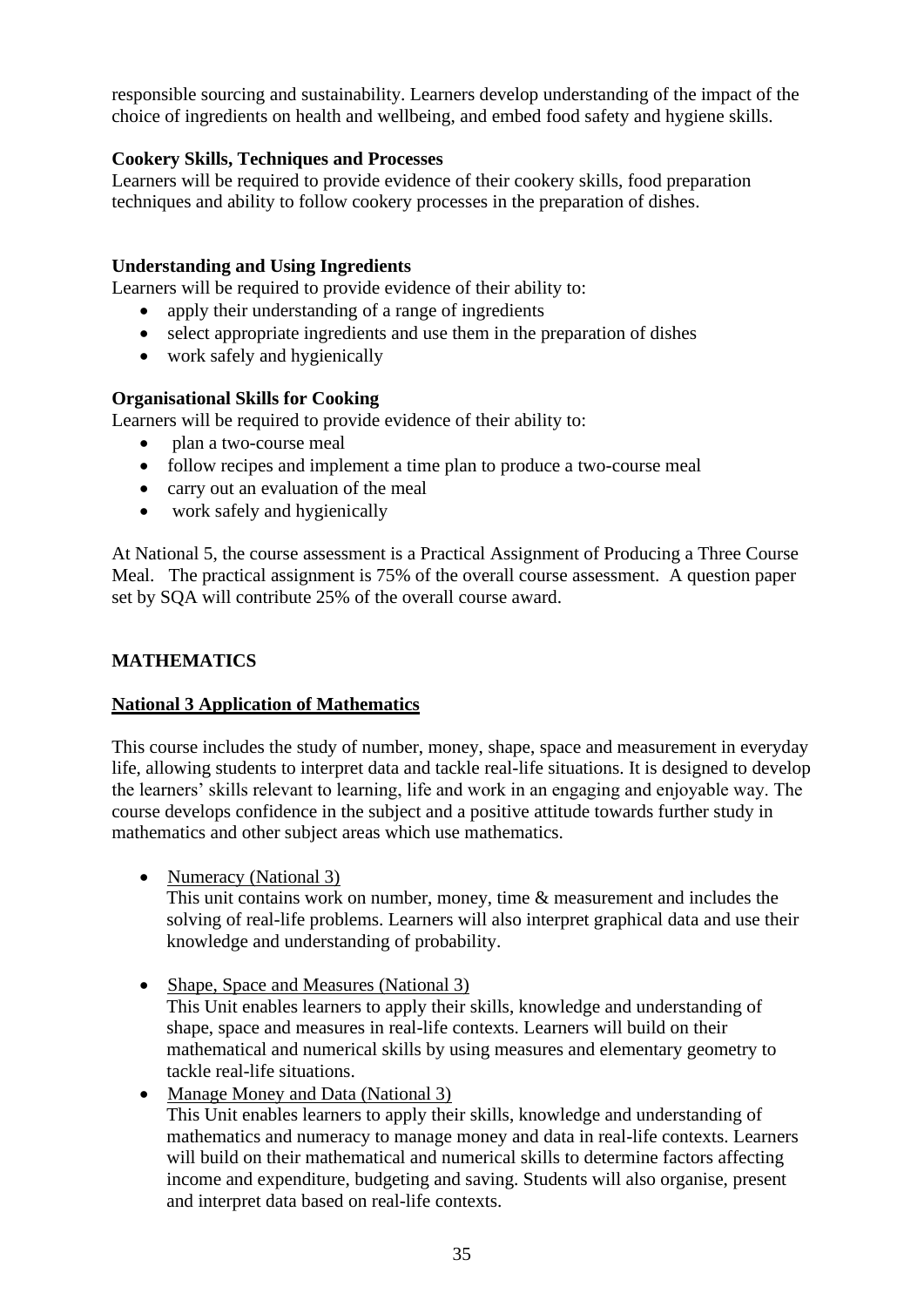# **Course Assessment**

Students sit internal assessments after each of the 3 units.

## **National 4 Mathematics**

The National 4 Mathematics course enables learners to select and apply straightforward mathematical skills in a variety of mathematical and real-life situations. This course consists of four units:

- Numeracy (National 4) This unit contains work on number, money, time & measurement and includes the solving of real-life problems. Learners will also interpret graphical data and use their knowledge and understanding of probability.
- Expressions & Formulae (National 4) This unit contains work on aspects of algebra, geometry, statistics and reasoning.
- Relationships (National 4) This unit contains work on aspects of algebra, geometry, trigonometry, statistics  $\&$ reasoning.
- Added Value (National 4) The added value unit gives learners the opportunity to demonstrate breadth and challenge. Questions will involve the integration of mathematical topics from the first 3 Units. The assessment consists of two parts, a non-calculator and calculator section.

## **Course Assessment**

Students sit internal assessments after each of the 4 Units.

# **National 5 Mathematics**

The National 5 Mathematics course enables learners to select and apply mathematical techniques in a variety of mathematical and real- life situations. This course would be for pupils who are progressing from National 4 or those wishing to re-sit the National 5 course.

- Expressions & Formulae (National 5) This section contains work on surds, indices, algebraic expressions, algebraic fractions, gradient, circle calculations and volumes of solids.
- Relationships (National 5) This section contains work on straight line, equations  $\&$  inequalities, simultaneous equations, formulae, quadratic functions & equations, Pythagoras Theorem, properties of shapes, similar figures and trigonometric functions.
- Applications (National 5)

This section contains work on trigonometric formulae, vectors, percentages, fractions, comparing distributions and scatter graphs.

#### **Course Assessment**

There will be an AIB assessment in September, consisting of a non-calculator and calculator paper. The assessment takes the form of a final exam at the end of the course, which consists of a non-calculator and calculator paper. This will test learners' ability to retain and integrate mathematical knowledge across the entire course.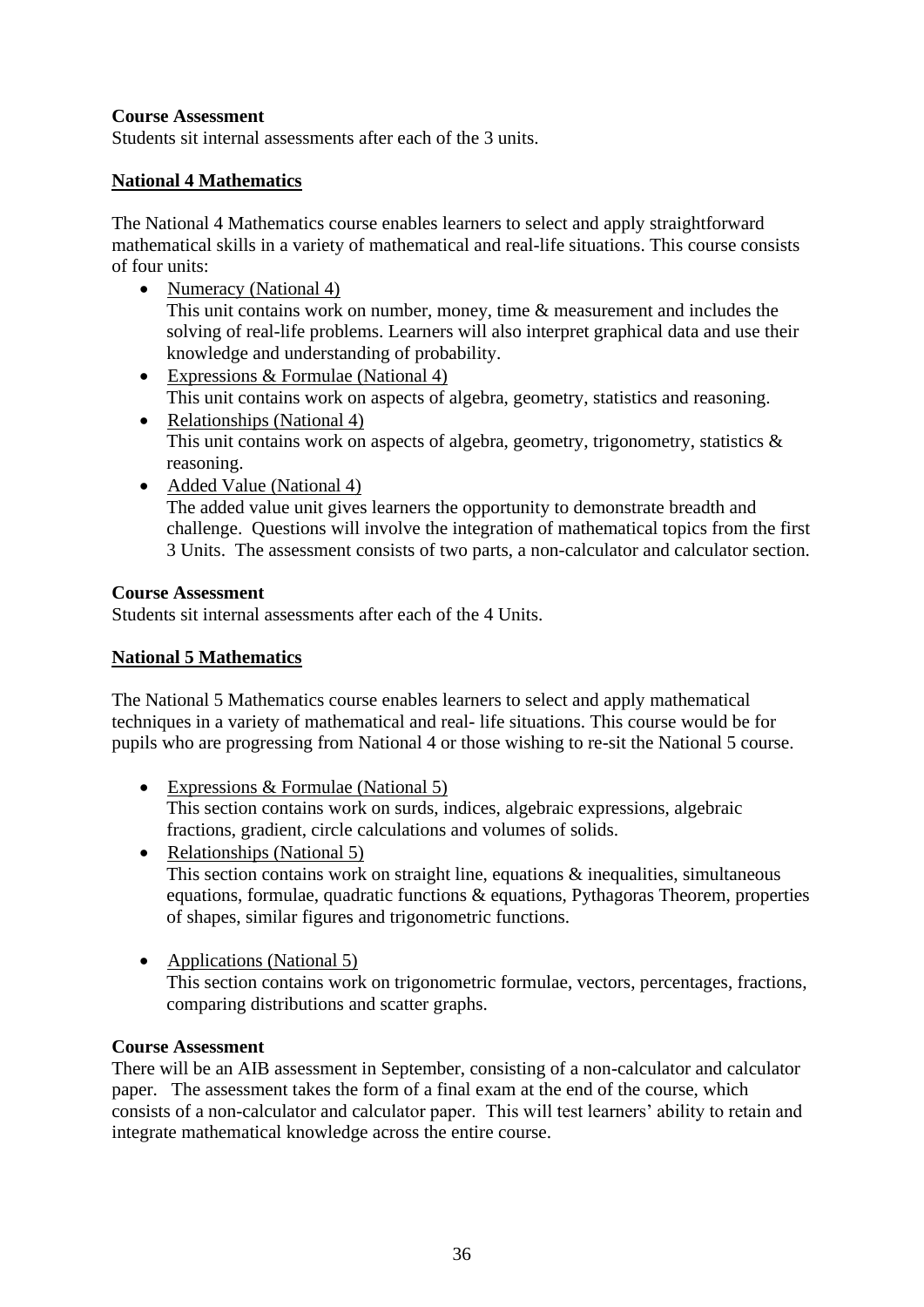# **Higher Mathematics**

The Higher Mathematics Course continues the work studied at National 5 level. The course develops students' mathematical rigour and the ability to use precise and concise mathematical language assumes a particular importance at this stage.

- Mathematics Task A This section includes the equation of a straight line, functions and graphs, trigonometric equations, differentiation and recurrence relations.
- Mathematics Task B This section contains work on quadratic theory, polynomials, integration, trigonometric addition formulae, further differentiation and integration, the equation of the circle and the wave function.
- Mathematics Task C This section contains work on vectors, applications of differential and integration, exponential and logarithmic functions.

## **Course Assessment**

There will be an AIB assessment in October consisting of a non-calculator and calculator paper.

The external assessment takes the form of a final exam at the end of the course. This will test candidates' ability to retain and integrate mathematical knowledge across the entire course. The exam will consist of two separate papers; a non-calculator and calculator with short and extended response questions across both.

#### **Advanced Higher Mathematics**

The Advanced Higher Mathematics Course continues from the work studied in the Higher course. The course enables students to select and apply complex mathematical techniques in a variety of mathematical situations. Students will learn how to interpret, analyse, communicate and manage information in mathematical form, while exploring more advanced techniques

- Methods in Algebra and Calculus This unit includes partial fractions, differentiation, differential equations and integration.
- Applications of Algebra and Calculus This unit includes binomial theorem, applications of integration, properties of functions, sequences and series and methods of proof.
- Geometry, Proof and Systems of Equations This unit includes vectors in three dimensions, matrix algebra, number theory and methods of proof.

#### **Course Assessment**

The exam consists of two separate papers; a non-calculator and a calculator with short and extended response questions across both.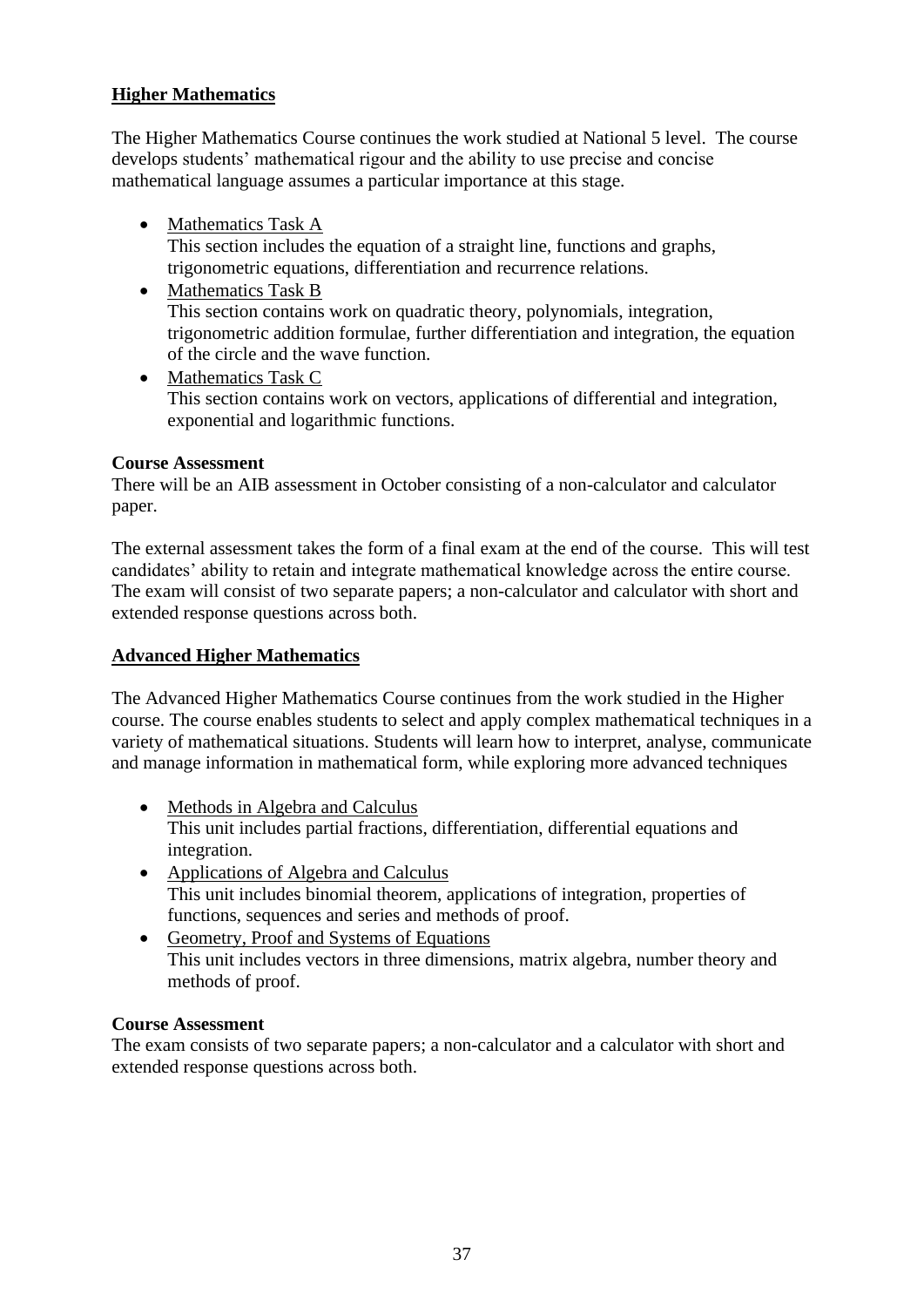# **MODERN LANGUAGES (French & Spanish)**

# **National 5/ National 4 Modern Languages (French & Spanish)**

In French and Spanish, pupils follow a course at National 5/4. The skills of reading, listening, writing and talking are practised regularly. The course is underpinned by the teaching of grammar to achieve accuracy and vocabulary sheets are provided to build up knowledge.

The course consists of the following units:

- **Understanding Language**: Receptive skills listening and reading in the contexts of society, learning, employability and culture.
- **Using Language**: Productive skills talking and writing in the contexts of society, learning, employability and culture.

#### **Course Assessment**

At National 4, pupils must pass one Unit assessment in each of the four elements, reading, listening, talking and writing and an assignment. The assignment is an Added Value Unit which requires learners to investigate and report on a chosen topic with an oral presentation and questions. There is no external exam.

At National 5, pupils must sit a writing exam in class which is externally marked and pass a final Talking exam which combined are worth 37.5% of the final grade. The skills of reading and writing in Paper 1 and listening in Paper 2 are assessed externally in May of S4.

# **Higher Modern Languages (French & Spanish)**

In French and Spanish, pupils follow a course at Higher. The skills of reading, listening, writing and talking are practised regularly. The course is designed to develop further the skills and knowledge acquired at National 5. Grammar booklets and vocabulary sheets are provided to build up knowledge.

The course consists of the following units:

- **Understanding Language**: Receptive skills listening and reading in the contexts of society, learning, employability and culture.
- **Using Language**: Productive skills talking and writing in the contexts of society, learning, employability and culture.

#### **Course Assessment**

At Higher, the final course assessment involves a speaking performance worth 30 marks which is done internally at the end of February or early March. Pupils will also produce a Writing Assignment of 200-250 words in the Target Language worth 20 marks which is done internally but marked externally.

There are two external question papers which pupils sit in May: Reading /Directed writing worth 50 marks and Listening which is worth 20 marks.

# **Advanced Higher Modern Languages (French & Spanish)**

In French and Spanish, pupils follow a course at Advanced Higher. The skills of reading, listening, writing and talking are practised regularly. The course is designed to develop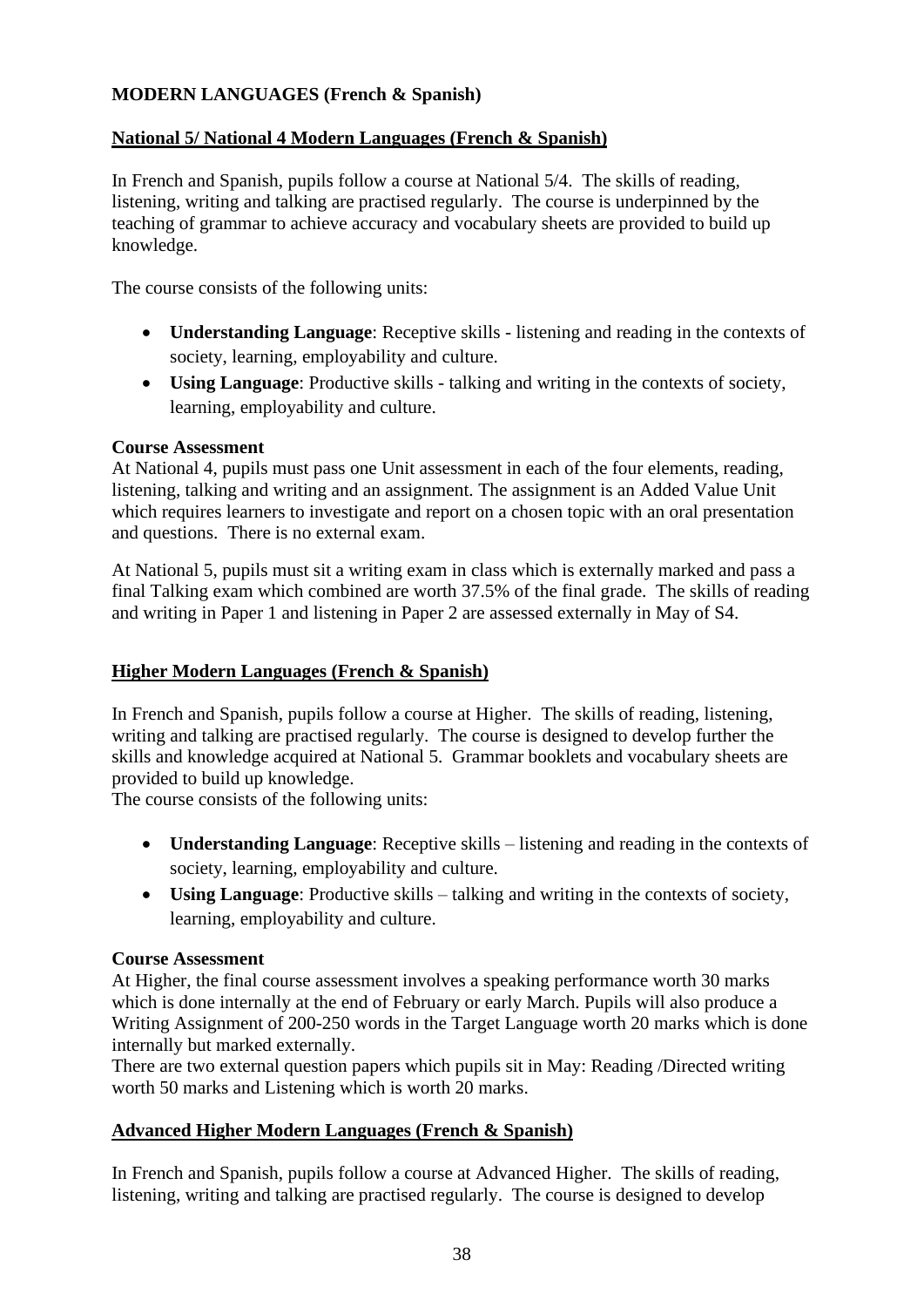further the skills and knowledge acquired at Higher. Grammar booklets and vocabulary sheets are provided to build up knowledge.

The course consists of the following units:

- **Understanding Language** assessing the skills of reading and listening in the four contexts of society, learning, employability and culture.
- **Using Language** assessing the skills of talking and writing in the modern language in the four contexts of society, learning, employability and culture.
- **Specialist Study** assessing the skills of critical reading and research in either a literary or language in work context.

At Advanced Higher, the final course assessment is coursework information for a portfolio worth 15% which requires learners to write in English, using critical analysis in either a literary or work context and a speaking performance worth 25% conducted by a visiting SQA examiner in February/early March. There are two external question papers worth 60% which pupils sit in May: Reading and Translation which is worth 25% and Listening and Discursive Writing which is worth 35%.

# **MODERN STUDIES**

# **National 5/4 Modern Studies**

Pupils can follow a National 5 or National 4 level course, whichever is appropriate to their level of progression. Both levels include three units of study:

- Democracy in the United Kingdom
- Social Issues Social Inequality
- World Powers the USA

The N5/4 courses also aim to develop pupils' skills, using a range of source information to:

- make and justify a decision
- draw and support conclusions
- give arguments to support and oppose a point of view

#### **Course Assessment**

At N5 level pupils sit an external examination which is worth 100 marks and has two elements:

- an assignment completed in school under examination conditions and marked by the SQA. Worth 20 marks.
- a written paper which assesses knowledge and skills developed during the three units of study, also marked by the SQA. Worth 80 marks.

At N4 level pupils are internally assessed. There is no external examination.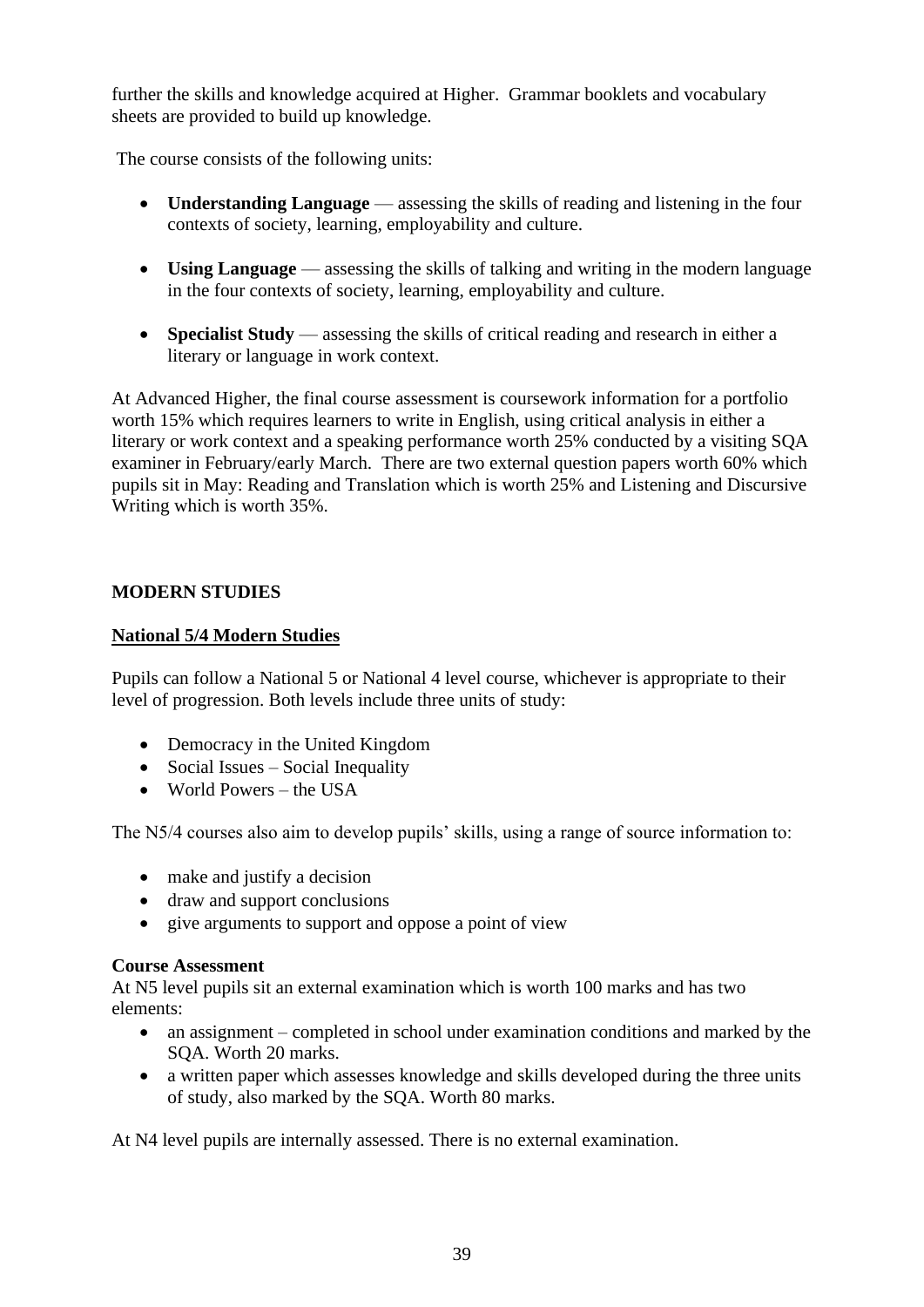# **Higher Modern Studies**

The Higher course includes three units of study:

- Democracy in Scotland and the United Kingdom
- Social Issues in the United Kingdom Social Inequality in the UK
- International Issues World Issues Conflict in Syria

The Higher course also aims to develop pupils' skills, using a range of source information to:

- draw and support conclusions
- assess the accuracy of a statement ('objectivity')
- assess the reliability of sources

# **Course Assessment**

Higher pupils sit an external examination which is worth 110 marks and has the following elements:

- an assignment completed in school under examination conditions and marked by the SQA. Worth 30 marks.
- two written papers which assess knowledge and skills developed during the three units of study; also marked by the SQA. Worth 80 marks.
	- **Paper 1** requires candidates to answer two 20 mark and one 12 mark extended response questions.
	- **Paper 2** requires candidates to answer one 10 mark source 'conclusion' question, one 10 mark source 'objectivity' question and one 8 mark source 'reliability' question.

# **Advanced Higher Modern Studies**

The Advanced Higher course is entitled 'Political Issues and Research Methods'. Units of study include:

- Power and Influence
- Political Ideology
- Political Structures
- Social Science Research Methods and Issues

# **Course Assessment**

Advanced Higher pupils sit an external examination which is worth 140 marks and has two elements:

- a dissertation of approximately 4000 and 5000 words. Worth 50 marks
- a written paper which assesses knowledge and skills developed during the units of study. Candidates are required to answer two 30 mark extended response questions from a choice of three plus one 15 mark question on research methods and one 15 mark question about the trustworthiness of a source. Cumulative total 90 marks.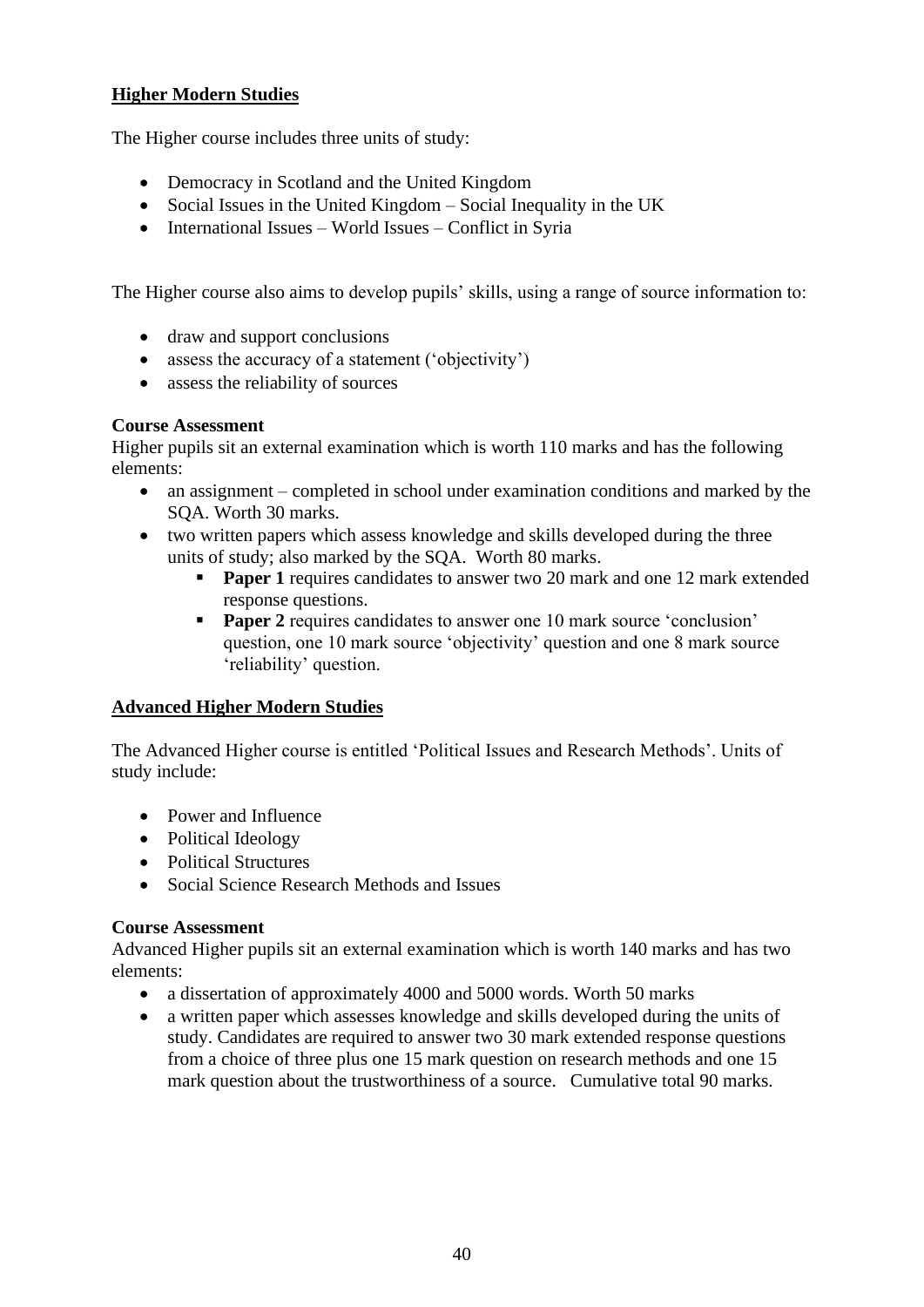# **MUSIC**

# **MUSIC TECHNOLOGY**

## National 5 Music Technology

The National 5 Music Technology Course enables pupils to develop skills in the use of music technology hardware and software to capture and manipulate audio, and to use music technology creatively in sound production. The course also enables pupils to analyse a range of 20th and 21st century musical styles and genres, and to develop a broad understanding of the music industry.

**Music Technology Skills**: pupils will develop a range of skills and techniques relating to the creative use of music technology hardware and software to capture and manipulate audio. Pupils will explore a range of uses of this technology through practical activities. **Music Technology in Context**: the general aim of this is to enable pupils to develop and use technical and creative skills in a range of real-life contexts such as live performance, radio broadcast, composing for film, TV themes, adverts and computer gaming. **Music in the 20th & 21st Century**: pupils will develop knowledge and understanding of 20th and 21st century musical styles and genres, and an understanding of how music technology has influenced and been influenced by 20th and 21st century musical developments, through investigation and listening activities.

#### **Course Assessment**

At *National 4* the Added Value unit is a project-based task.

At *National 5*, the course is assessed externally by SQA. Pupils will complete a project worth 70% of the course award and complete a question paper in May worth 30%.

#### Higher Music Technology

The Higher Music Technology course allows pupils to develop and extend their knowledge and understanding of music technology and music concepts, particularly those relevant to 20th and 21st century music. They develop technical and creative skills through practical learning. The course provides opportunities for pupils to develop their interest in music tech.

**Developing an understanding of 20th and 21st century music**: pupils develop knowledge and understanding of 20th and 21st century styles and genres of music, and an understanding of how music technology has influenced, and been influenced by, developments in 20th and 21st century music, key innovators, the music industry and intellectual property rights. **Developing music technology skills**: pupils develop a range of skills and techniques relating to the creative use of music technology hardware and software to capture and manipulate audio; audio input devices and sources; applying microphone placement techniques; designing and constructing the signal path for multiple inputs; setting input gain and monitoring levels; overdubbing and editing tracks; applying creative and corrective equalisation and other effects as well as applying a range of mixing techniques. **Music technology contexts:** pupils gain experience in using a wide range of music technology skills to capture and manipulate audio and sequenced data, and mix down to an audio master in an appropriate file format, in a range of contexts such as radio broadcast, composing and/or sound design for film, audiobooks and computer gaming.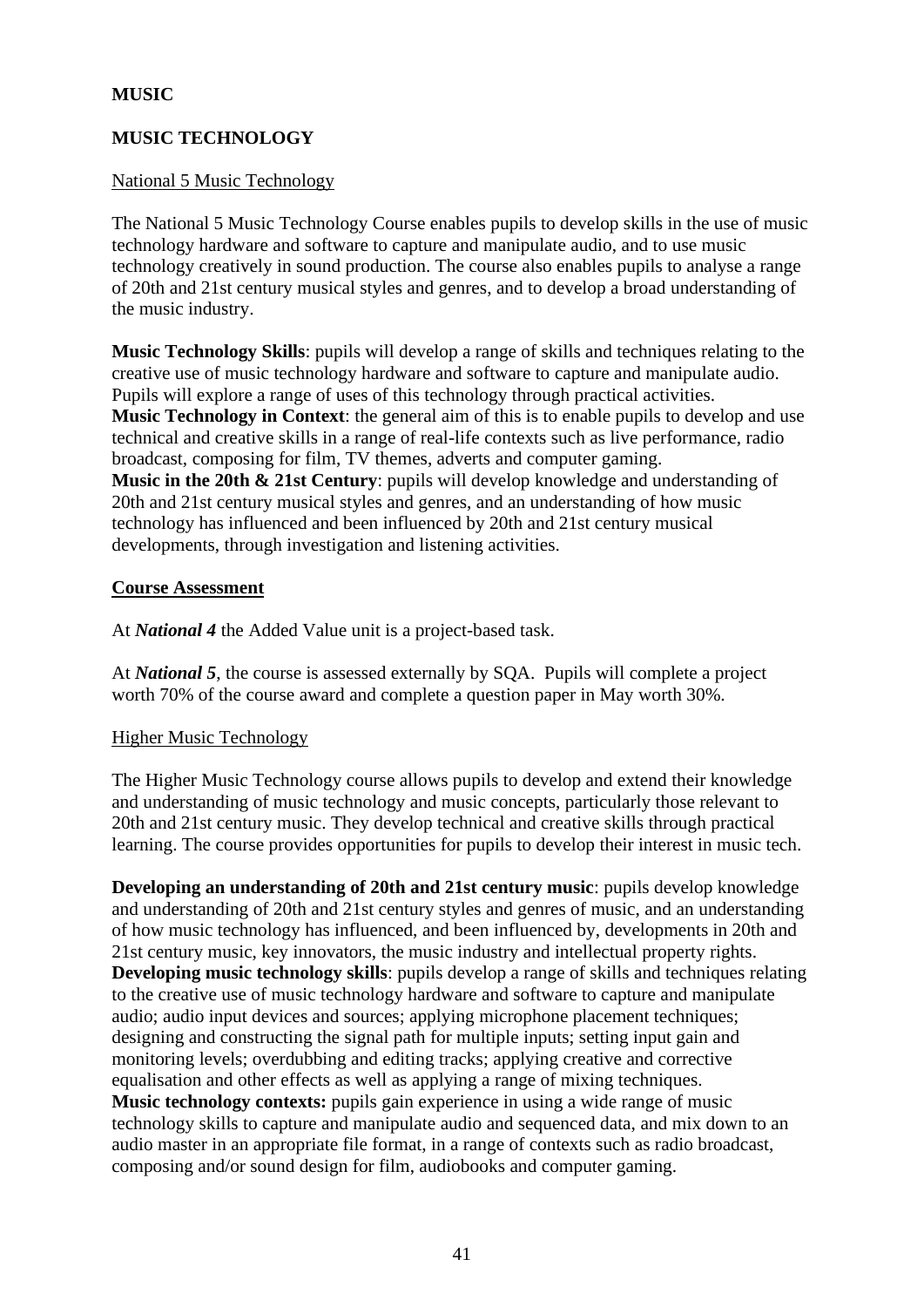### **Course Assessment**

At *Higher*, the course is assessed externally by SQA. Pupils will complete a project worth 70% of the course award and complete a question paper in May worth 30%.

#### Advanced Higher Music Technology

Pupils develop and extend their knowledge and understanding of music technology concepts and relevant music concepts where appropriate. They develop technical and creative skills through practical learning. The course provides opportunities for pupils to develop their interest in music technology and to develop skills and knowledge relevant to the needs of the sound production and creative industries

**Sound recording and the creative industries**: pupils further develop knowledge and understanding of sound recording within the creative industries. They choose contexts for learning and research key music technology skills, techniques and processes that are used in the creative industries. Pupils develop skills in project management and research-based learning, gaining knowledge and understanding of their chosen contexts. **Music technology skills:** pupils further develop and extend a range of skills and techniques relating to the creative use of music technology hardware and software to capture and manipulate audio. Pupils develop new skills relevant to their own chosen contexts through investigation and research, for example, in advanced sound design techniques, advanced synthesis, and extensive programming of effects.

#### **Course Assessment**

At *Advanced Higher*, the course is assessed externally by SQA. Pupils will complete a research project worth 30% of the course award and complete a project worth 70%.

# **PHOTOGRAPHY**

# **Higher Photography**

The course comprises of 2 research projects and a final project:

**Image Making:** - In this research project learners develop their knowledge and understanding of camera controls and techniques. They investigate and analyse factors influencing Photographers and their work. They apply knowledge of light and image formation when creating images or presenting work.

**Contextual Imagery** - In this research project learners experiment with techniques, technology and processes. They use their understanding of social and cultural interplay between photographers and society when developing personal creative approaches. They plan, produce and present photographic images in different styles and genres, before evaluating their own work and use of imaging techniques.

# **Course Assessment**

Project – 100 marks

Question Paper – 30 marks

The **final project** can be broken down into the following: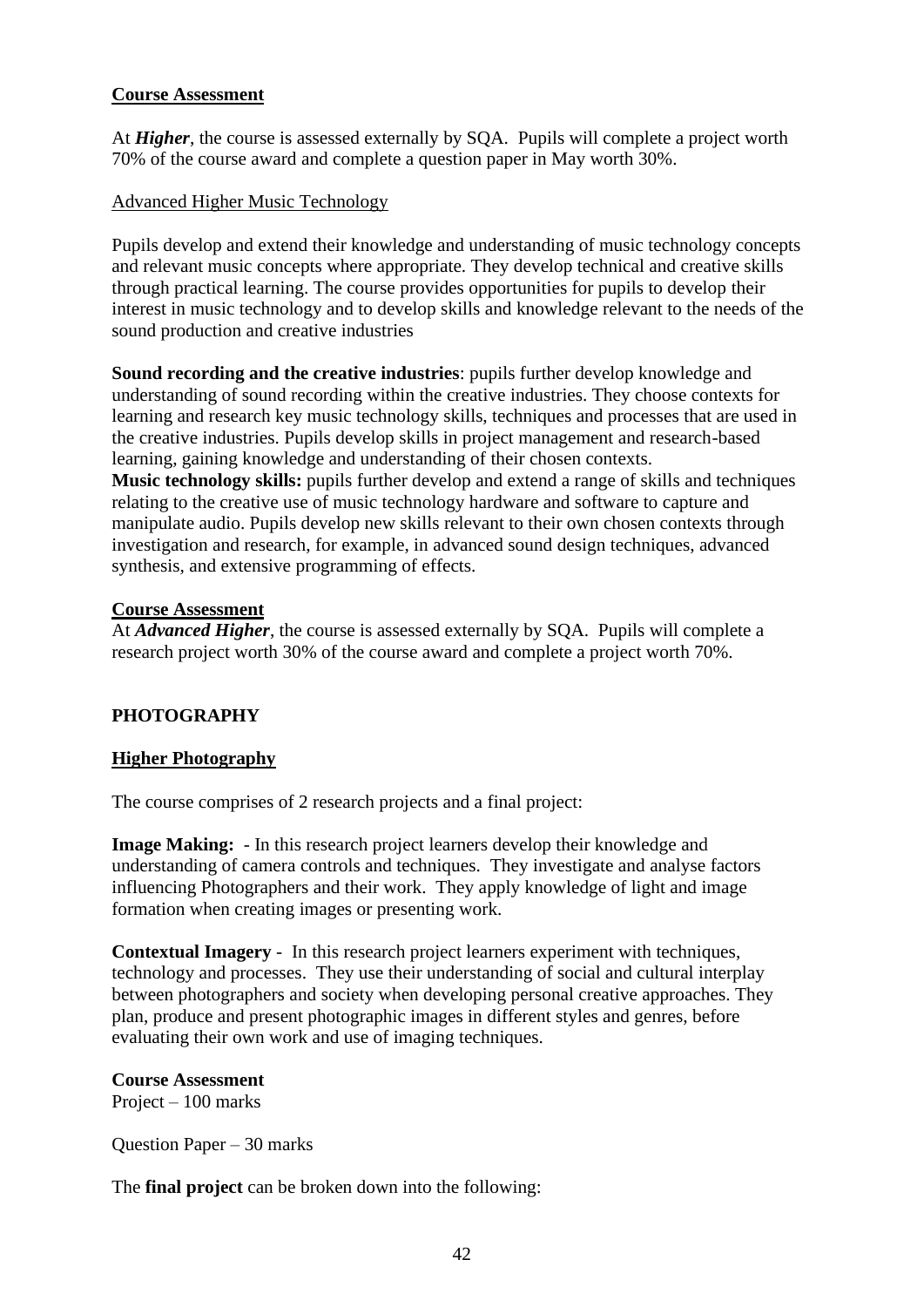| Research and Investigation                 | - 20 marks |
|--------------------------------------------|------------|
| Development & Production                   | - 20 marks |
| <b>Creative Decisions</b>                  | - 10 marks |
| Creative & Technical Competence - 40 marks |            |
| Evaluation                                 | - 10 marks |

**The final project is externally assessed**.

# **PHYSICAL EDUCATION**

## **National 4 Physical Education**

The National 4 Physical Education course consists of 2 mandatory Units:

#### **Performance Skills**

Pupils ability to select and apply a range of performance skills; demonstrate body and spatial awareness, display some control and fluency, demonstrate techniques and compositions or tactics, make appropriate decisions and basic adaptations, and finally demonstrate consistency of performing skills. Pupils must pass this unit in 2 activities.

## **Factors Impacting Performance**

Pupils ability to identify, analyse and plan to improve the factors that impact on performance in a physical activity. Pupils must pass this Unit in 2 activities

#### **Course Assessment**

Added Value Unit

At National 4 pupils will prepare for and carry out a performance in a physical activity. This is a pass or fail.

#### **National 5 Physical Education**

The National 5 Physical Education Course consists of 2 Units:

#### **Performance Skills**

The general aim of this Unit is to develop learners' ability to perform in physical activities by enabling them to acquire a comprehensive range of movement and performance skills. They will learn how to select, use, demonstrate and adapt these skills. Learners will develop consistency in their control and fluency during movement to enable them to meet the physical demands of performance in a safe and effective way. The Unit offers opportunities for personalisation and choice in the selection of physical activities.

#### **Factors Impacting on Performance**

The general aim of this Unit is to develop learners' knowledge and understanding of the factors that impact on performance in physical activities. Learners will consider the effects of mental, emotional, social and physical factors on performance, and will develop an understanding of how to plan for, monitor, record and evaluate the process of personal performance.

#### **Course Assessment**

The Course Assessment for National 5 Physical Education consists of 2 components –

Component 1 — performance - 60 marks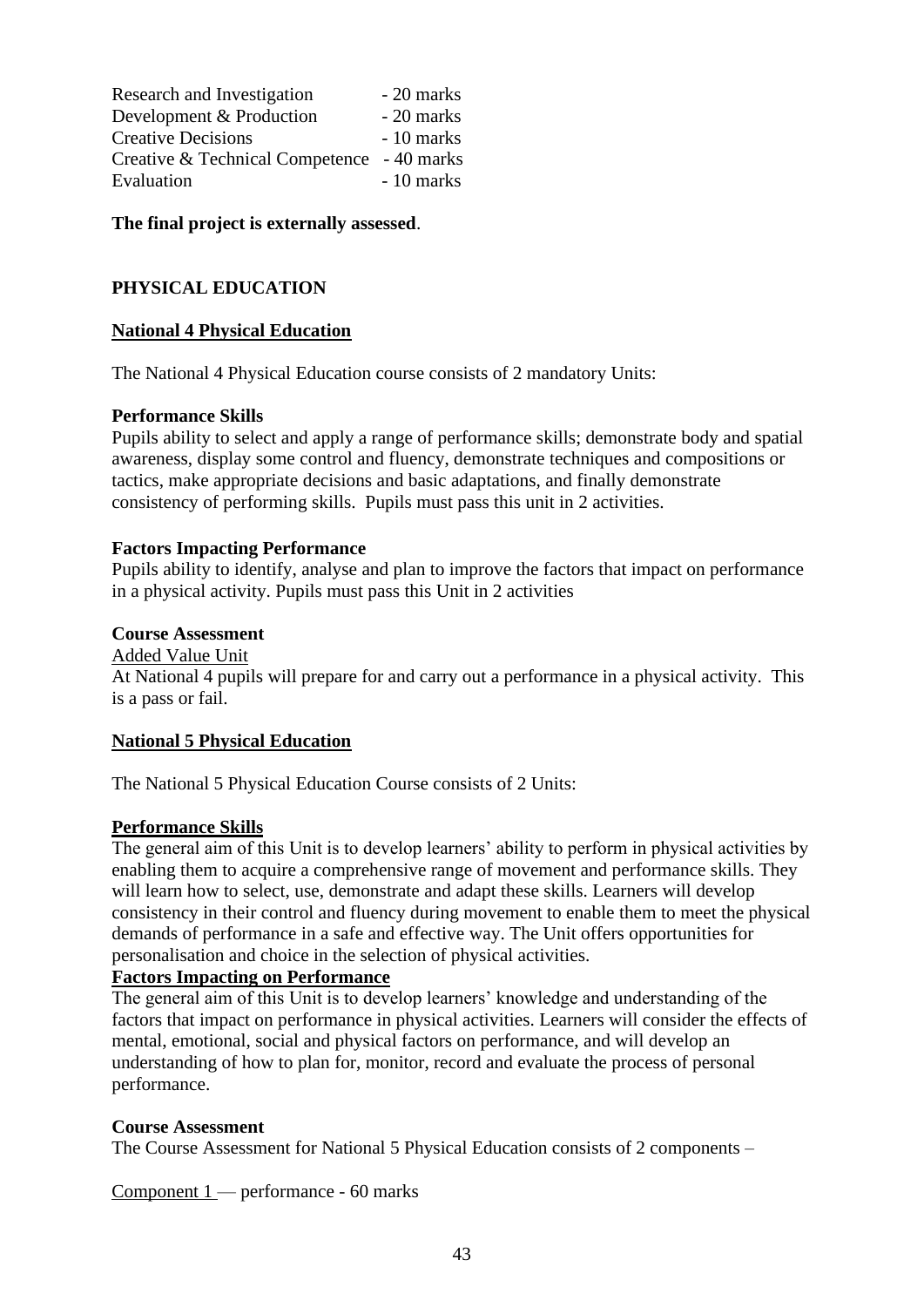The purpose of this performance is to assess the learner's ability to perform **two** physical activities. Each work 30 marks.

The two performances will account for 50% of the total mark.

# Component 2 **—** portfolio

The purpose of this portfolio is to provide evidence of the process involved in performance development. It will assess the learner's ability to integrate and apply knowledge, understanding and skills from across the Units.

Evidence will be collated by the learner (with support from the teacher) on an ongoing basis during the Course. The learner can present this evidence in the form of a logbook, diary, development record or any other appropriate format.

This portfolio will give learners an opportunity to demonstrate the following skills, knowledge and understanding:

- ♦ understanding factors that impact on performance
- ♦ planning, developing and implementing approaches to enhance personal performance
- ♦ monitoring, recording and evaluating performance development

The portfolio will have 50% of the total mark and is worth 60 marks.

# **Higher Physical Education**

The Higher Physical Education course consists of 2 units:

# **Performance Skills**

In this Unit, learners will develop a broad and comprehensive range of complex movement and performance skills through a range of physical activities. They will select, demonstrate, apply and adapt these skills, and will use them to make informed decisions. They will also develop their knowledge and understanding of how these skills combine to produce effective outcomes. Learners will develop consistency, precision, control and fluency of movement. They will also learn how to respond to and meet the demands of performance in a safe and effective way. Pupils must pass this unit in 2 activities.

# **Factors Impacting on Performance**

In this Unit, learners will develop their knowledge and understanding of mental, emotional, social and physical factors that impact on personal performance in physical activities. Learners will consider how these factors can influence effectiveness in performance. They will develop knowledge and understanding of a range of approaches for enhancing performance and will select and apply these two factors that impact on their personal performance. They will create personal development plans, modify these and justify decisions relating to future personal development needs.

#### **Course Assessment**

The Course Assessment for Higher Physical Education consists of 2 components – Component 1 —

The purpose of this component is to assess the learner's ability to perform two physical activities. Each work 30 marks.

The performance will have 60 marks. This is 50% of the overall marks for the Course assessment.

Component 2 — Exam question paper

The purpose of this question paper is to assess the learner's ability to integrate and apply knowledge and understanding from across the Units.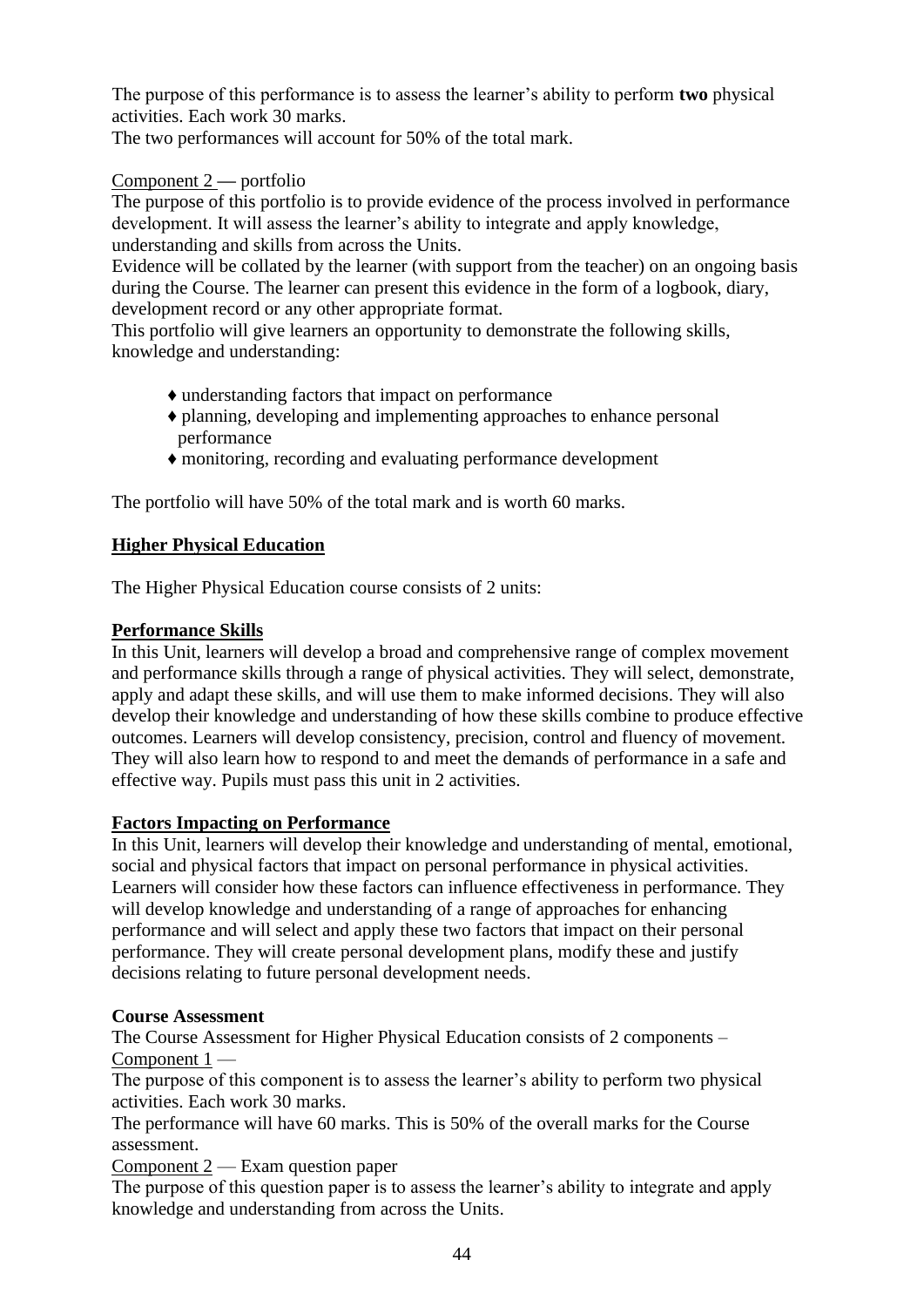The question paper will have three Sections and all questions must be attempted. The question paper is two and half hours long and is worth 50 marks – 50% of course assessment.

# **Advanced Higher Physical Education**

The Higher Physical Education course consists of 2 mandatory units:

## **Performance Skills**

In this Unit, learners will develop their movement and performance by selecting and consistently applying an appropriate repertoire of skills and techniques in chosen activities. They will learn how to make effective decisions and to use advanced problem solving, while adapting these skills and techniques in challenging performance contexts.

Learners will develop consistency in the precision, control and fluency of movement; and their body management, particularly spatial awareness, will be enhanced through the study of this Unit. They will also learn how to react to the mental, emotional, social and physical demands of personal performance, as they apply compositional, technical and/or tactical awareness within challenging performance contexts. The Unit offers considerable opportunity for personalisation throughout a range of physical activities.

## **Factors Impacting on Performance**

In this Unit, learners will develop their independent research, analytical, and evaluative skills by investigating a range of factors which have an impact on performance in physical activities. Learners will investigate and consider how mental, emotional, social and physical factors can positively and negatively affect performance.

As learners deepen their knowledge and understanding of factors which underpin performance development, their awareness of these factors is consolidated through independent research. Learners will reflect on their performance development plans and evaluate the effect of the factors from their research.

#### **Course Assessment**

The Course Assessment for Higher Physical Education consists of 2 components –

#### Component 1 — performance

The purpose of the performance is to assess the learner's ability to carry out a single, highlevel performance in one physical activity in a challenging, competitive or demanding context.

It will be worth 30 marks (30% of the total marks available).

The performance will give learners the opportunity to demonstrate the following:

- select and apply a range of movement and performance skills by making informed decisions during high-level performance
- carry out high-level performance in selected physical activities

The performance will take the form of a single, challenging, extended performance requiring the learner to demonstrate consistently complex movement and performance skills with a high level of fluency and control.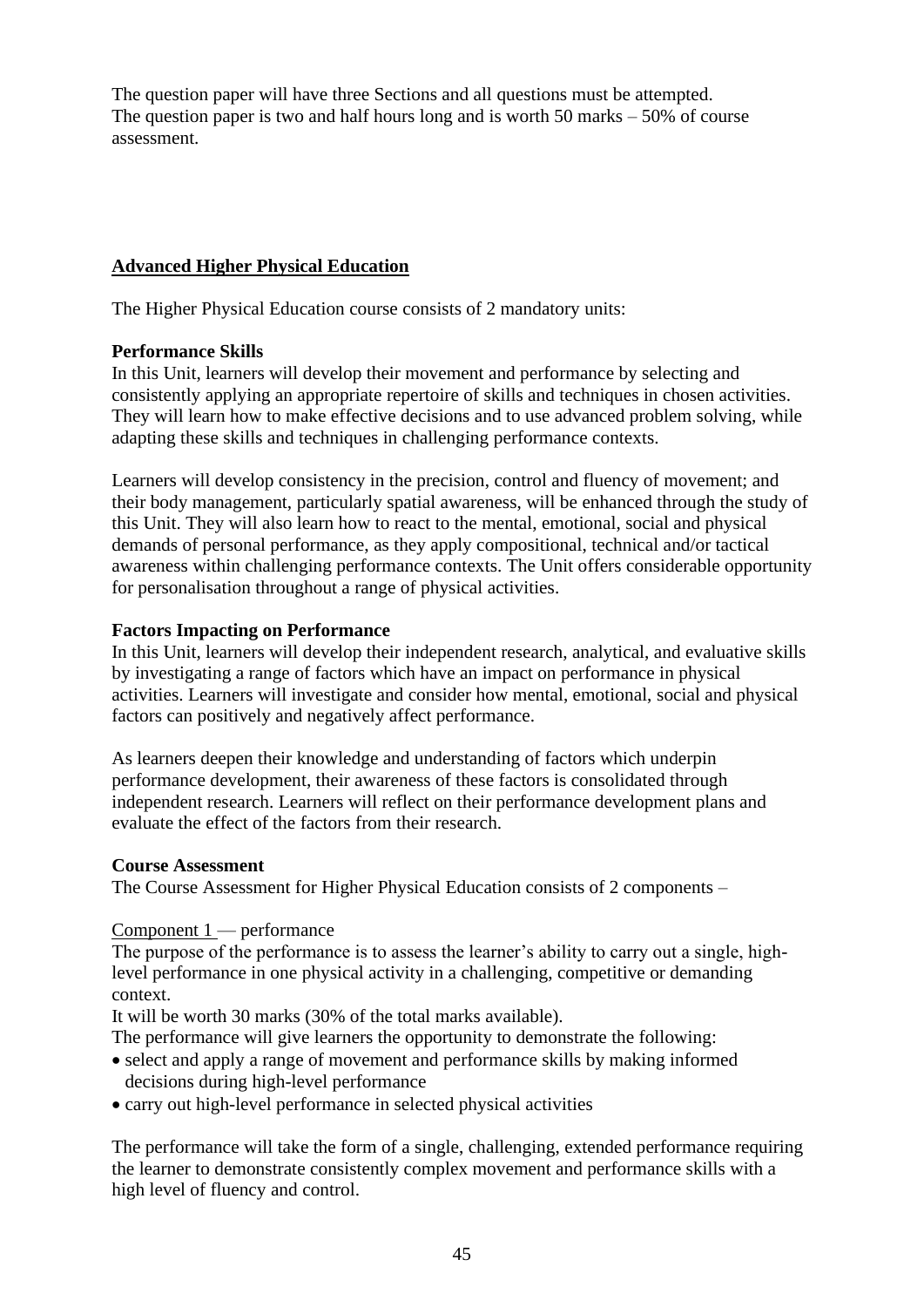Learners must show that they understand and can appropriately respond to the varied demands presented by high-level performance, with respect for rules, regulations and etiquette which apply to the chosen physical activity. This performance must be of a sufficient length to allow learners to demonstrate the required skills.

# Component 2 — project

The purpose of this project is to assess the learner's ability to integrate and apply skills, knowledge and understanding from across the Units.

The project will have 70 marks (70% of the total marks available).

The project is designed to assess learners' research and investigation skills, as well as their ability to apply their knowledge and understanding to performance development.

The project will give learners the opportunity to demonstrate the following:

- investigate and critically evaluate how a range of factors impact on performance
- understand and apply methods to develop performance.
- develop independent research and investigation skills to analyse how skills, techniques and strategies combine to produce effective performance analyse and evaluate the process of performance development

# **PHYSICS**

# **National 4/5**

The course consists of 3 units:

- Waves and Radiation
- Electricity and Energy
- Dynamics and Space

# **Course Assessment**

At National 4, the Added Value Unit is an assignment requiring pupils to apply skills and knowledge to investigate a topical issue in Physics and its impact on society and the environment.

At National 5, the final course assessment is an assignment is worth 20% and a question paper worth 80%.

Component 1 — question paper (scaled from 135 marks) 80 marks Component 2 — assignment 20 marks Total marks 100 marks

# **Grading**

Course assessment will provide the basis for grading attainment in the Course award. The Course assessment is graded A–D. The grade is determined on the basis of the total mark for all Course assessments together. A candidate's overall grade will be determined by their performance across the Course assessment.

# **Higher Physics**

# **Course Structure**

• **Physics: Our Dynamic Universe**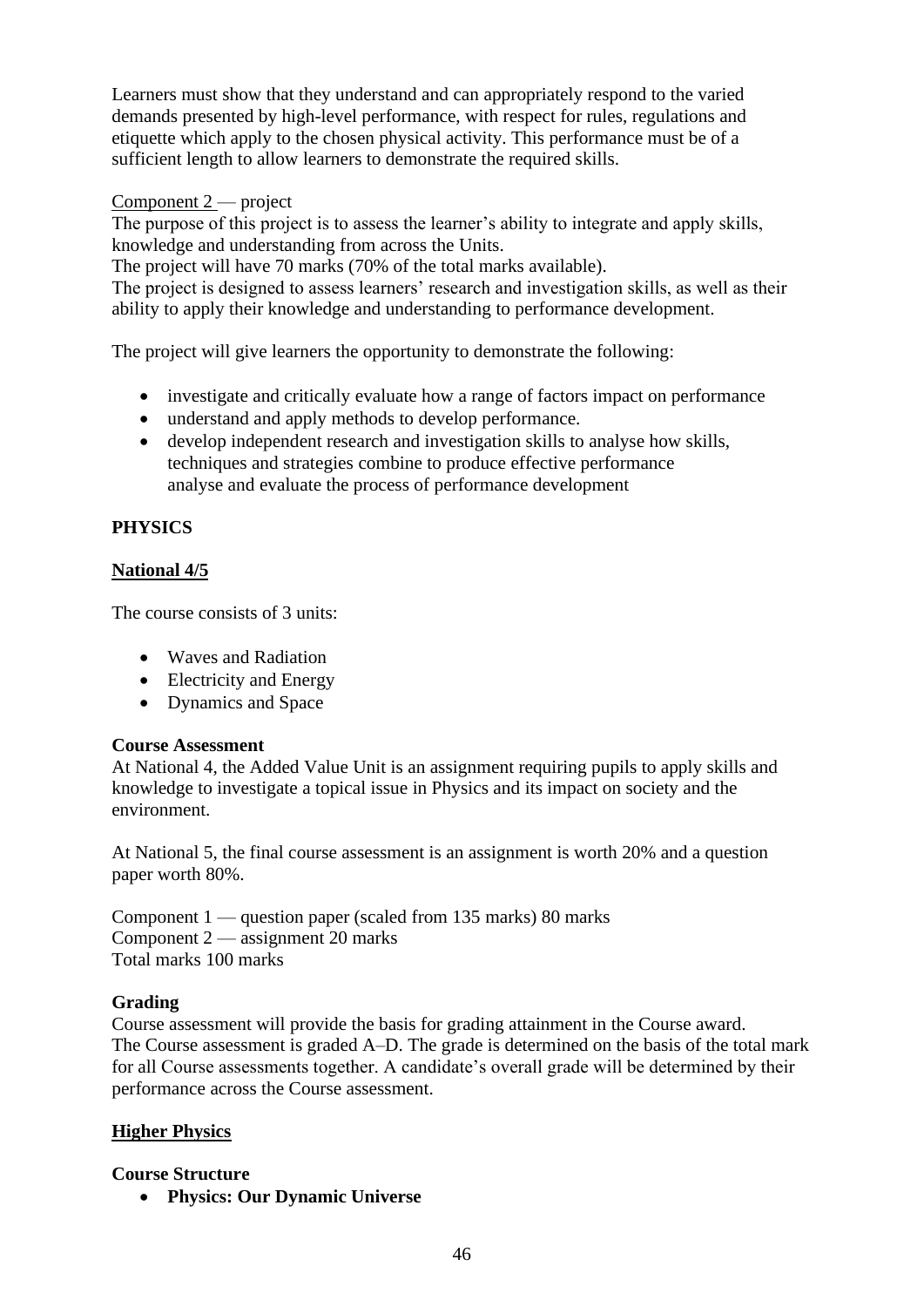- **Physics: Particles and Waves**
- **Physics: Electricity**
- **Researching Physics**

The general aim of this Unit is to develop skills relevant to undertaking research in Physics. Learners will collect and synthesize information from different sources, plan and undertake a practical investigation, analyse results and communicate information.

Each of the component Units is designed to provide progression to the Advanced Higher Physics Course.

## **Course Assessment**

The Course assessment will consist of two components: a question paper and an assignment. The question paper will have two sections. The assignment will have one section.

Component 1 — question paper The purpose of the question paper is to assess breadth and depth of knowledge and understanding from across the Units.

It is a three hour exam paper.

The question paper will have 155 marks. The question paper will have two sections.

Section 1 Objective Test.

Section 2 (Paper 2) will contain restricted and extended response questions.

Marks will be distributed approximately proportionately across the Units. The majority of the marks will be awarded for applying knowledge and understanding. The other marks will be awarded for applying scientific inquiry, scientific analytical thinking and problem solving skills.

# Component 2 – Assignment

This assignment requires candidates to apply skills, knowledge and understanding to investigate a relevant topic in physics. The topic should draw on one or more of the key areas of the Course, and should be chosen with guidance from the assessor.

The assignment will assess the application of skills of scientific inquiry and related physics knowledge and understanding.

The assignment will have 20 marks which will contribute 20% of the overall marks. The majority of the marks will be awarded for applying scientific inquiry and analytical thinking skills. The other marks will be awarded for applying knowledge and understanding related to the topic chosen.

This assignment has two stages:

- a research stage
- a communication stage

# **Advanced Higher Physics**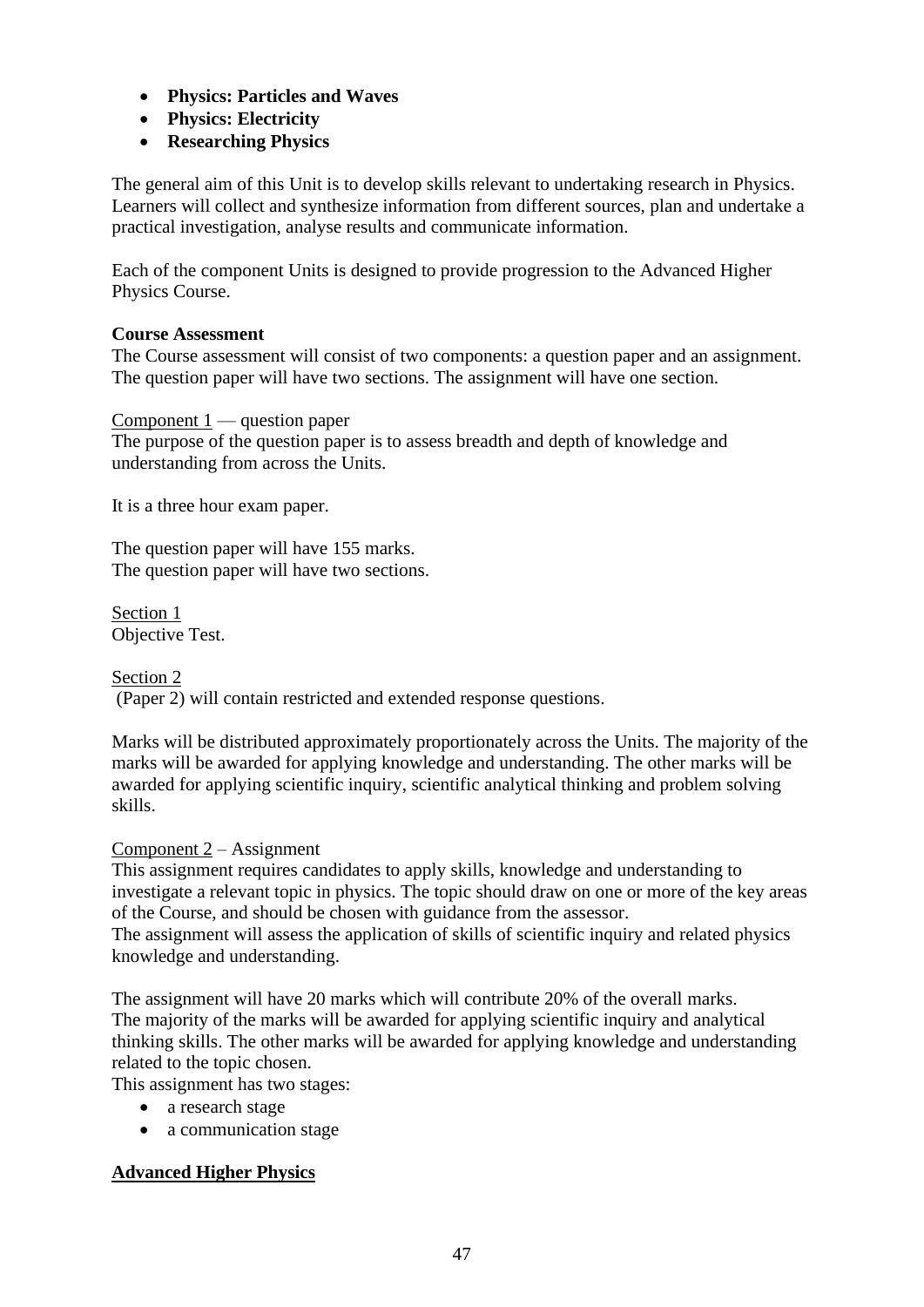Course Structure

- Rotational Motion and Astrophysics
- Quanta and Waves
- Electromagnetism
- Investigating Physics

In this Unit, learners will develop key investigative skills. The Unit offers opportunities for independent learning set within the context of experimental physics. Learners will identify, research, plan and carry out a physics investigation of their choice.

## **Course Assessment**

The Course assessment will consist of two components: a question paper and a project.

Component 1 — question paper The question paper will have 155 marks (75% of the total mark) The question paper will contain restricted and extended response questions. Marks will be distributed approximately proportionally across the Units.

## Component 2 — project

The purpose of the project is to allow the learner to carry out an in-depth study of a physics topic. The learner will individually investigate/research the underlying physics. This is an open-ended task which may involve a significant part of the work being carried out without close supervision

The project will have 25 marks (25% of the total marks).

The learner will then submit their project report as evidence.

The project report will be externally assessed.

# **POLITICS**

# **Higher**

The Higher course includes three units of study:

- Political Theory
- Political Systems comparison of UK and USA
- Political Parties and Elections

The Higher course also aims to develop pupils' skills, using a range of source information to:

- Compare and contrast points of view on an issue
- Assess the accuracy of a statement using a range of data sources

#### **Course Assessment**

Higher candidates sit an external examination which is worth 110 marks and has the following elements:

- An assignment completed in school under examination questions and marked by the SQA. This is worth 30 marks.
- Two end-of-year written papers which assess knowledge and skills developed during the three units of study; also marked by the SQA. Worth 80 marks.
- Paper 1 requires candidates to answer two 20 mark and one 12 mark extended response questions.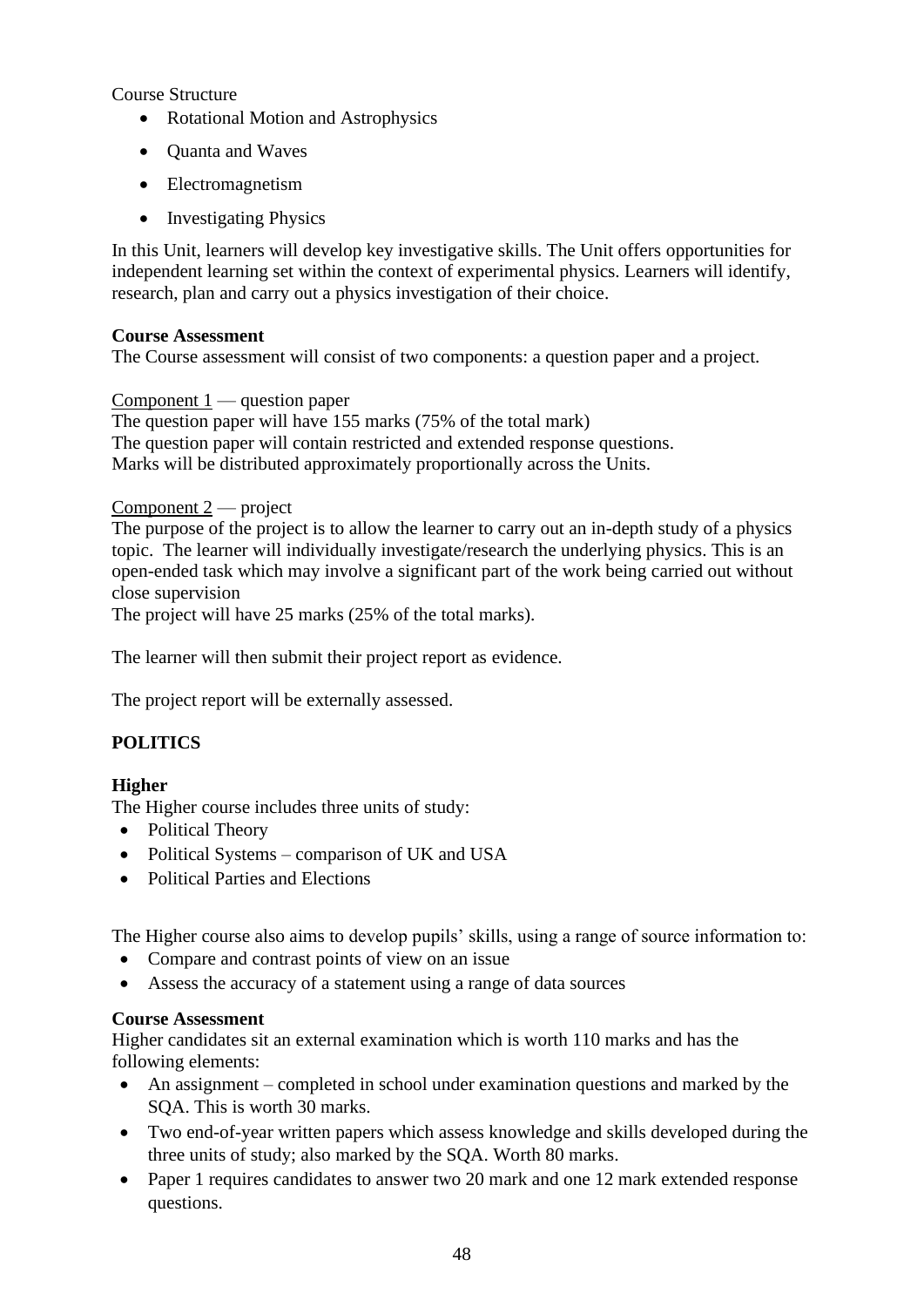• Paper 2 requires candidates to answer one 8 mark comparison question and one 20 mark data analysis question, drawing together all information to assess the accuracy of a statement.

# **PRACTICAL METALWORKING**

# **National 5/4**

# **Practical Metalworking National 5/4**

The Practical Metalworking Course enables learners to gain skills in metalworking techniques and in measuring and marking out metal sections and sheet materials. Learners develop safe working practices in workshop environments, practical creativity and problemsolving skills, and an understanding of sustainability issues in a practical metalworking context.

The course has projects and an internal assignment, as indicated below:

## **Bench Skills**

There are 3 outcomes to be completed. Each outcome will be achieved by undertaking and completing a task in class. Learners who complete this project will be able to:

- 1. Prepare for metalwork bench tasks
- 2. Use a range of marking out tools and hand tools
- 3. Manufacture metalwork products from working drawings using bench fitting skills

#### **Machine Processes**

There are 3 outcomes to be completed. Each outcome will be achieved by undertaking and completing a task in class. Learners who complete this project will be able to:

- 1. Prepare for metalwork machine processes
- 2. Use a range of marking out tools, machine tools and equipment
- 3. Manufacture a metalwork product from working drawings using machine tools and processes

# **Fabrication and Thermal Joining**

There are 3 outcomes to be completed. Each outcome will be achieved by undertaking and completing a task in class. Learners who complete this project will be able to:

- 1. Prepare for metalwork fabrication and joining tasks
- 2. Apply fabrication and joining techniques to form, bend and join metal
- 3. Manufacture a metalwork product from drawings using fabrication and joining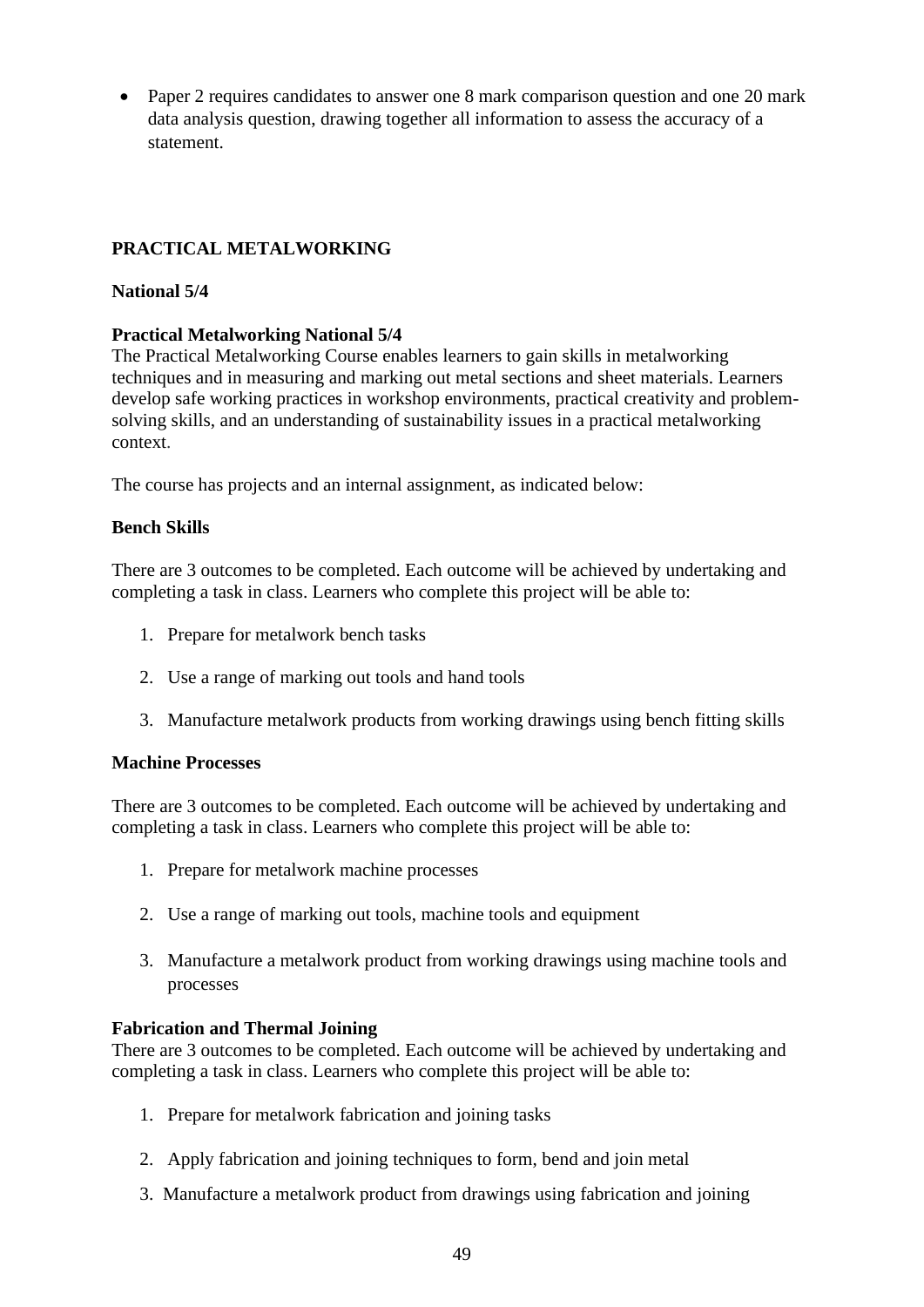# techniques

## **Assessment – National 5/4**

The final course assessment at National 5 and the Added Value Unit at National 4 are practical activities designed to allow candidates to apply and integrate skills and knowledge from the course to manufacture a project from metal using the skills and knowledge gained from the unit tasks. 70% of the course award is derived from this project, the remaining 30% will be achieved by the completion of an external exam.

# **PRACTICAL WOODWORKING**

### **National 5/4 Practical Woodworking**

This Course is practical, exploratory and experiential in nature. It combines elements of technique and standard practice with elements of creativity. The Course provides opportunities for learners to gain a range of practical woodworking skills and to use a variety of tools, equipment and materials. It allows pupils to plan activities through to the completion of a finished product in wood.

The course has three practical projects of work and an internal assignment, as indicated below:

## **Flat Frame Construction**

Learners who complete this Project will be able to:

- 1. Prepare for flat-frame woodworking tasks
- 2. Construct a range of flat-frame woodwork joints
- 3. Assemble a flat-frame with four or more joints

## **Carcase Construction**

There are 3 outcomes to be completed in this project. Each outcome will be achieved by undertaking and completing a task in class. Learners who complete this project will be able to:

- 1. Prepare for carcase construction woodworking tasks
- 2. Construct a range of woodworking joints used
- 3. Assemble a carcase with four or more joints

# **Machining and Finishing**

There are 3 outcomes to be completed in this project. Each outcome will be achieved by undertaking and completing a task in class. Learners who complete this project will be able to:

- 1. Prepare for, and use, a range of practical woodworking machining and finishing techniques
- 2. Apply a range of finishes to timber and manufactured board
- 3. Assemble a woodworking product comprising four or more components with the aid of machine and power tools

#### **Course Assessment – National 5/4**

The final course assessment at National 5 and the Added Value Unit at National 4 are practical activities designed to allow candidates to apply and integrate skills and knowledge from the course to manufacture a project from wood. 70% of the course award is derived from this project, the remaining 30% will be achieved by the completion of an external exam.

# **RETAILING**

# **National 5 Retailing**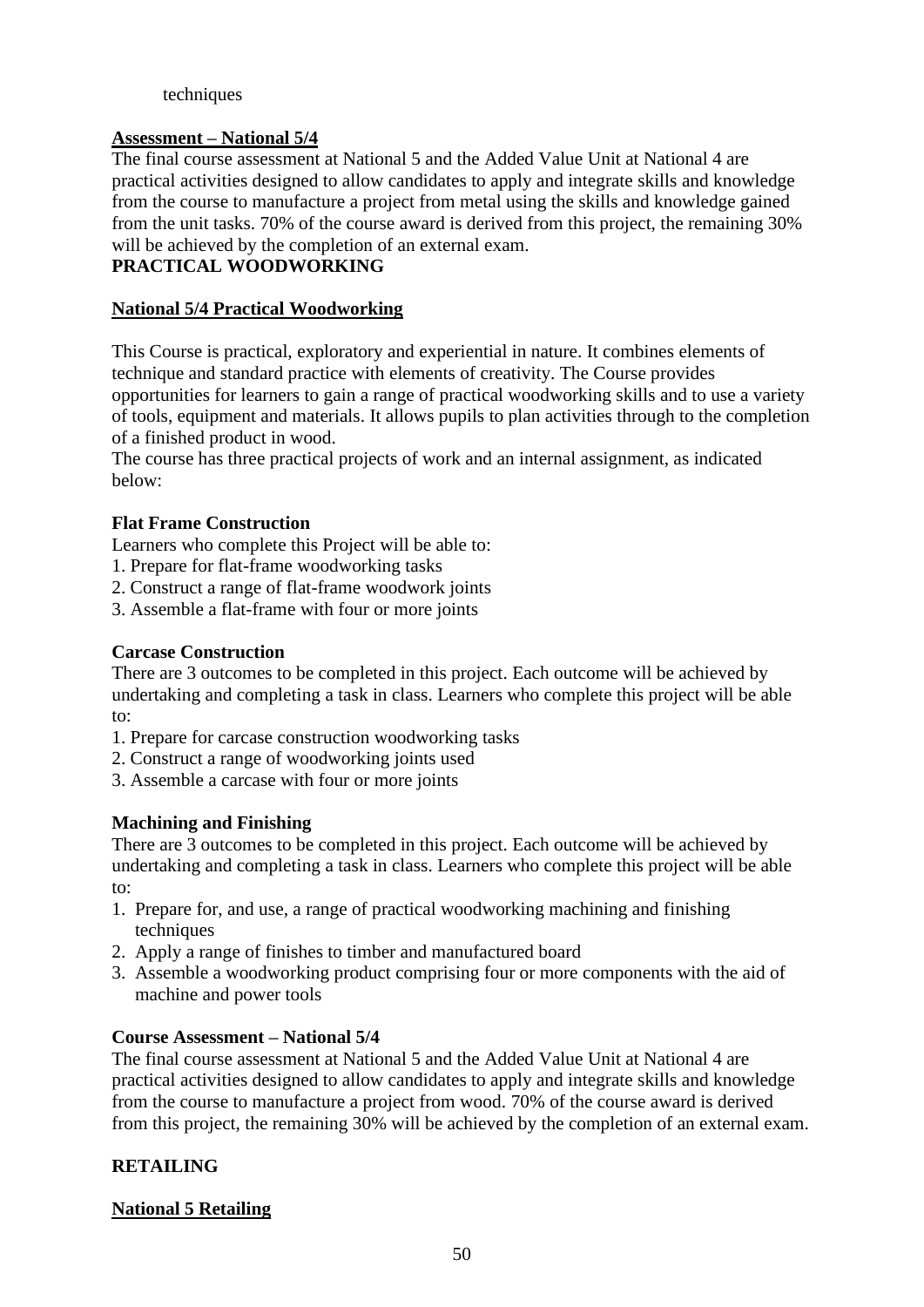The National 5 Retailing course consists of 4 Units:

**Retail: Working in Retail** – This aims to develop employability skills by carrying out practical activities in a realistic working environment. The aim is for this to be in a retail environment through work experience where possible, however, can be in a simulated environment. Pupils will work on their time keeping skills, attendance, team working and customer care skills as well as participating in both one-to-one and group interviews.

**Retailing: Maintaining, Storing and Replenishing –** This aims to develop the pupil's knowledge of stock handling, replenishment and display. This will involve both practical and written activities.

**Retailing: Satisfying Customer Needs –** This aims to develop the pupil's knowledge of customer care including the importance of being aware of the features and benefits of products, listening and questioning techniques, customer interaction and dealing with customer complaints. This unit will also aim to update pupil's knowledge on current consumer legislation.

**Retailing: Planning and Implementing a Retail Event –** This aims to develop transferable skills that are desirable to the retail industry. Pupils will be required to develop team working and communication skills to plan, implement and evaluate an event.

#### **Course Assessment**

Pupils will complete both written and practical assessment tasks and must achieve a pass in all of the above units to gain the overall course award.

These courses are internally assessed, and there is no final exam.

# **RMPS**

# **Senior Phase Core RMPS**

During the senior phase S5 pupils will be studying ethical decision making in their core RMPS lessons. This is then applied to matters of consent and beneficence, relating to life and work issues. The class work will explore internationally topical themes such as; defence and conscription, medical intervention, power of attorney, gender and identity and organ donation. Pupils will be supported in furthering their skills of analysis and evaluation, through written and oral activities in class.

# **Religion Belief and Values Group Award Level 5**

Pupils who choose to can be presented for the SQA level 5 Religion Beliefs and Values award through online self-study. This comprises two discrete units which can be studied individually or together, designed to encourage independent learning and deep reflection.

The two units are:

1. **Investigating Religion and Beliefs**: pupils investigate an issue and analyse Religious and non-Religious viewpoints on this issue before writing a persuasive essay on their findings.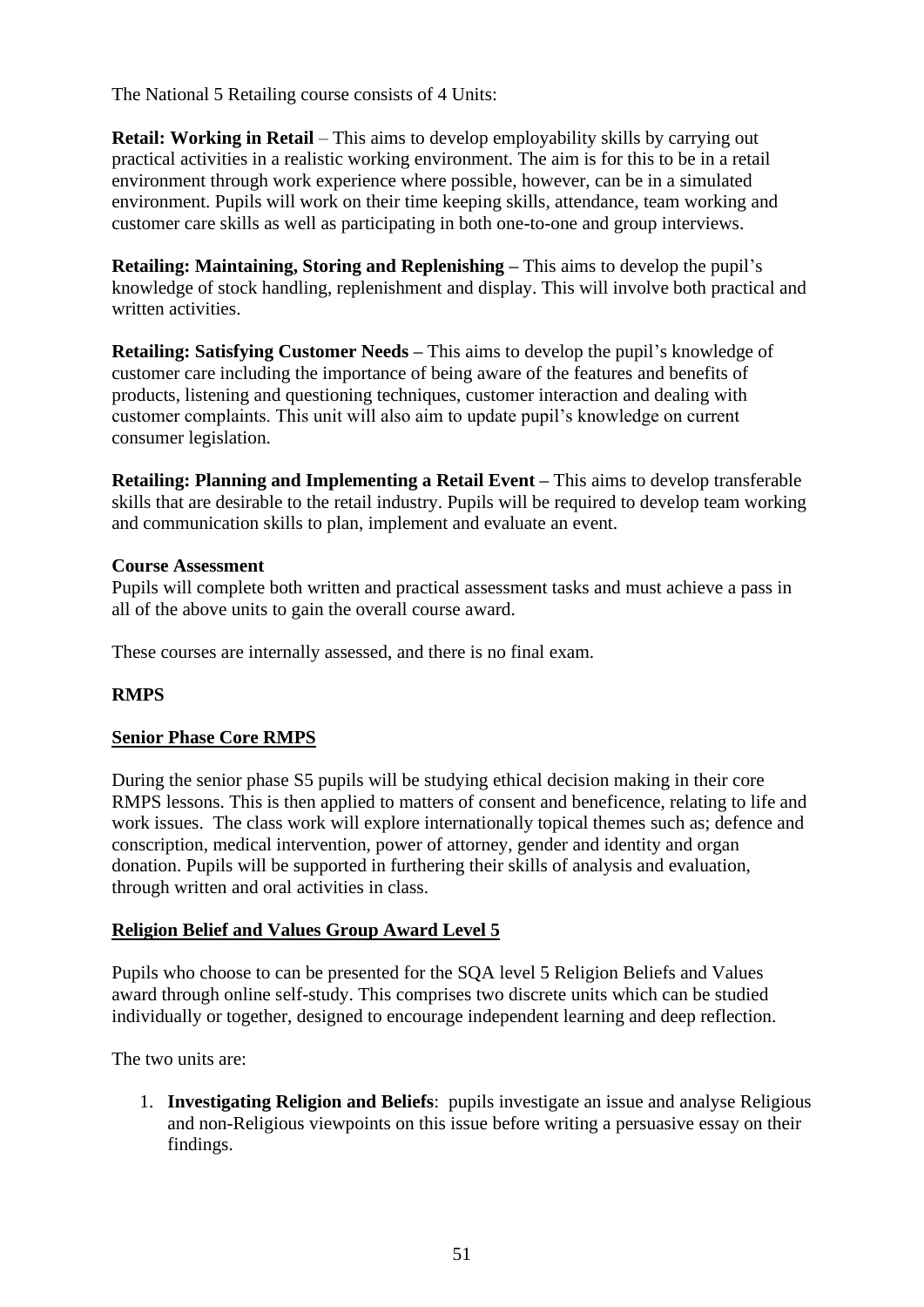2. **Values in Action**: pupils reflect on a community engagement that they been involved in and discuss Religious and non-Religious viewpoints related to that action as well as considering the impact their action has on themselves and their community.

All work for this award is completed in their own time, with minimal online support from the department. Pupils can be presented for certification at any time during the senior phase.

# **National 5 and Higher RMPS**

There are five elements to these courses: three units taught in class time, a pupil lead assignment, and a final written exam. For pupils working towards the course award, there is no requirement for unit assessments. Only students studying 'units only' are formally assessed unit by unit.

**Unit 1**: **World Religion: Buddhism**. Pupils examine the beliefs, values, practices and traditions of Buddhism by focusing on learning through religious sources. They consider the impact of this religion's teachings on the lives of the followers and wider society.

**Unit 2: Morality and Belief: Medicine and the Human Body.** Pupils study the contemporary moral and ethical issues surrounding various medical practices. Topics include: use of human embryos, organ donation, and euthanasia. During this unit, pupils consider and examining responses to these issue from both religious and non-religious perspectives, as well as considering the legal issues and practicalities.

**Unit 3: Religious and Philosophical Questions: Origins.** Pupils explore the origins of the universe and life, by examining religious, philosophical and scientific responses. They look at how modern scientific discoveries and philosophical arguments can both challenge and support beliefs about God according to the Christian faith. Pupils learn about Creationism and other approaches to understanding the Bible, the Big Bang Theory and Evolution, and the Teleological and Cosmological arguments.

**Course Assessment: Assignment.** In their own time, pupils investigate and report on a topic of their choice, drawn from any religious, moral or philosophical issue. This can be a more in depth focus on an issue dealt with in one of the units, or something else that the pupil has a particular interest in. It builds on pupil's research skills, allows for them to draw together their understanding of various aspects across the course as a whole and even other subject areas where there is a relevant link. It is completed with minimal assistance from the teacher. It is assessed by a one hour thirty minute write up in exam conditions and submitted to the SQA for external marking.

**National 5:** The assignment is worth 20 marks. Support is given to guide pupils in the completion of the task, but the final report is not marked by the teacher. It is submitted to the SQA for marking, and contributes to 20% of their final grade.

**Higher:** The assignment is worth 30 marks. Support is given to guide pupils in the completion of the task, but the final report is not marked by the teacher. It is submitted to the SQA for marking, and contributes to 27% of their final grade.

**External Exam:** The external exam assesses three core skills: Knowledge and Understanding, Analysis and Evaluation.